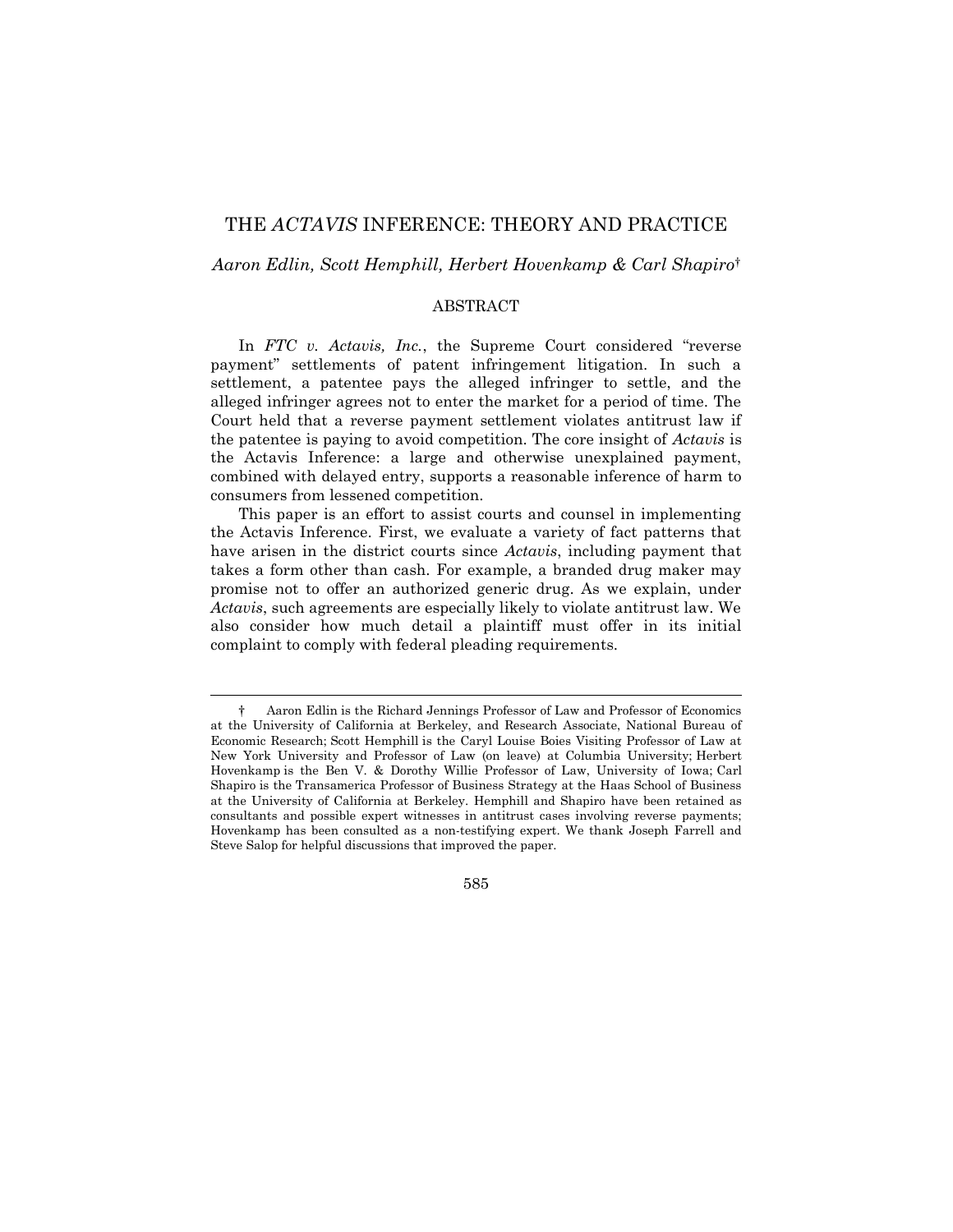Second, we demonstrate that the Actavis Inference fully applies when multiple generic firms, rather than just one, threaten to enter the market. Our economic model shows that the Actavis Inference becomes stronger and more important in the presence of multiple generic firms. Our analysis demonstrates that the contrary conclusions reached in a recent paper by Bruce Kobayashi, Joshua Wright, Douglas Ginsburg, and Joanna Tsai ("KWGT") are incorrect, inconsistent with KWGT's own analysis, or irrelevant to a faithful implementation of *Actavis*.

Third, we clarify the reasons not to litigate patents in antitrust cases. Thanks to the Actavis Inference, a trial court need not determine patent validity or infringement in order to assess the legality of the settlement. The antitrust question depends upon the *ex ante* prospects in patent litigation and not *ex post* litigation of the patent by a patent court or by the antitrust court considering the settlement. Litigating the patent is thus of limited probative value and not dispositive regarding a potential antitrust violation.

### I. INTRODUCTION

In *FTC v. Actavis, Inc.*,<sup>1</sup> the Supreme Court considered the proper antitrust treatment of a payment made by a patent owner to an alleged infringer in settlement of their infringement litigation, wherein the alleged infringer agrees not to enter the market until some date prior to the expiration of the patent. The Court held that such "reverse payment" settlements are illegal if the patent holder is paying to avoid competition.<sup>2</sup> Such settlements are fairly called "pay-for-delay" settlements. The Court held, however, that not all reverse payment settlements are presumed to be illegal, rejecting the FTC position, because they do not all necessarily involve payment for delay.<sup>3</sup> The question is when a court can reasonably infer that a reverse payment is a payment for delay, or in other words, a payment to avoid competition.

While most settlements of patent infringement disputes raise no antitrust issues, pay-for-delay settlements differ in important ways. In most traditional settlements, the defendant pays the patentee a royalty and produces under the patent. Production licenses are expressly authorized by the Patent Act. Even production licenses that contain limitations on the licensee's output are lawful most of the time, even if

<sup>1.</sup> 133 S. Ct. 2223 (2013).

<sup>2.</sup> *Id.* at 2236 ("[T]he payment (if otherwise unexplained) likely seeks to prevent the risk of competition. And, as we have said, that consequence constitutes the relevant anticompetitive harm.").

<sup>3.</sup> *Id.* at 2237–38.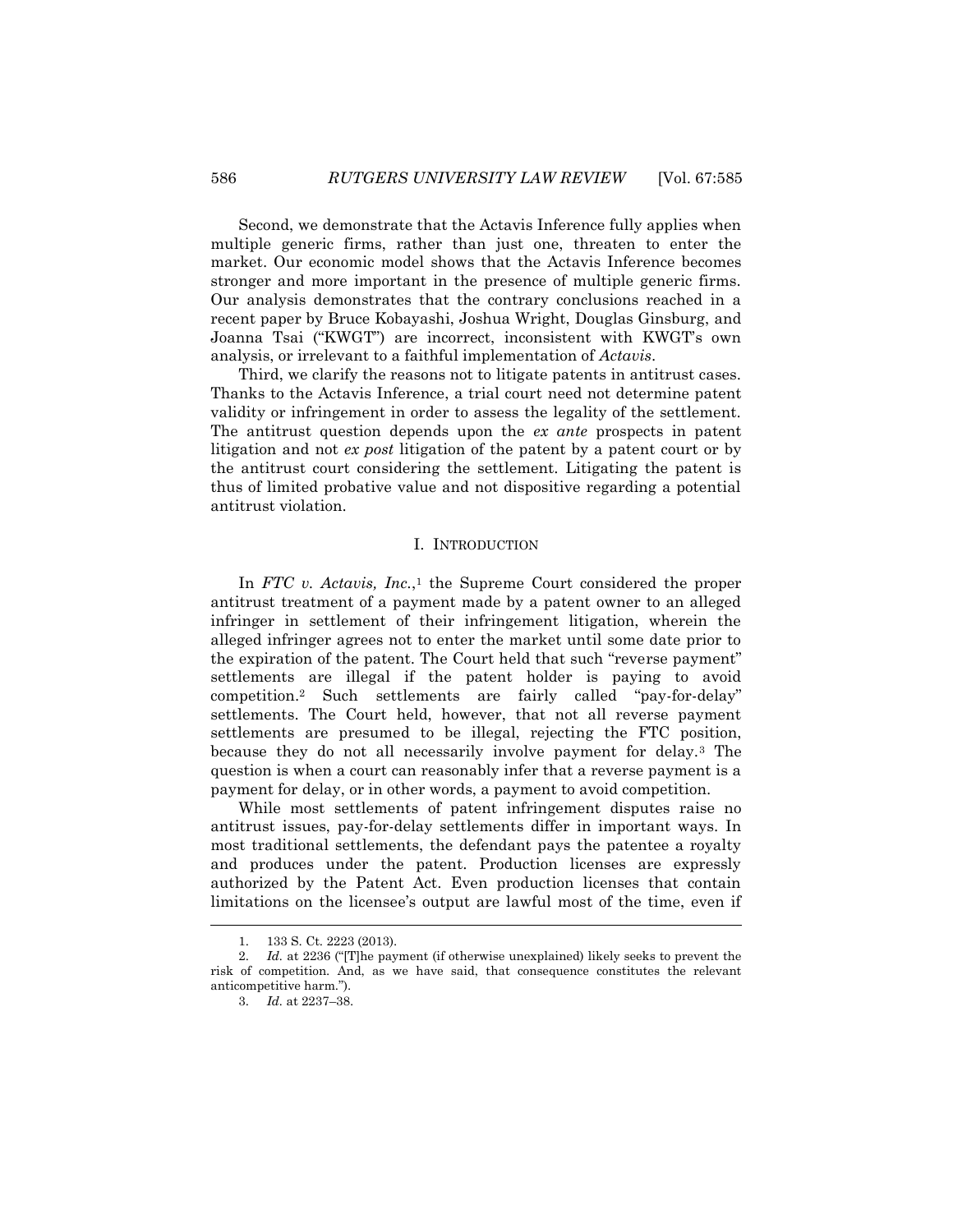made outside the litigation context. They are a form of technology sharing that presumptively increases overall output. By contrast, a payfor-delay settlement does not involve a license at all, but at most a promise to license at some future time. Pending that, it is simply a naked market division agreement.

Secondly, in conventional patent litigation the plaintiff and defendant are adverse on issues of validity, infringement, and remedy. The plaintiff has a strong interest in having validity and infringement established, while the defendant has a strong but opposite interest. By contrast, the Hatch-Waxman Act's provision forbidding entry by third firms until 180 days after the defendant (generic) produces—even when the defendant chooses not to produce as part of the settlement—gives the parties a strong joint incentive to use a settlement to delay the entry of follow-on generic producers.<sup>4</sup> The joint maximizing position for them is to preserve patent exclusivity for as long as possible, but share the proceeds. The only issue on which they have adversity is the size of the payment, which is simply a wealth transfer between the two of them. The more likely the patent is to be invalid or not infringed, all else equal, the larger that payment will be.

According to *Actavis*, the trial court need not determine validity or infringement of the patent in order to assess the legality of a reverse payment settlement under the antitrust laws.<sup>5</sup> Unlawfulness requires a reasonable inference of harm to consumers from lessened competition, which can be established by identifying a large and otherwise unexplained payment of cash or something else of value made by the patent holder to the alleged infringer in exchange for that firm's agreement not to enter the market for some period of time. We call this the Actavis Inference.

So far, these cases have arisen in the pharmaceutical industry, where the patent holder ("Brand") is selling a branded pharmaceutical product and the alleged infringer ("Generic") is planning to offer a bioequivalent generic drug. In this context, the Actavis Inference enables the courts to infer that a large, otherwise unexplained transfer of value from Brand to

<sup>4.</sup> In an ordinary patent case, if an alleged infringer agrees to leave a market or delay entry as part of a patent settlement, other firms that think the patent weak may still enter, potentially eliminating the gains from delay. In contrast, under the Hatch-Waxman Act, the FDA will not approve a third party's application to enter before 180 days subsequent to the first generic beginning production. *Id.* at 2228–29. Third parties therefore would find early entry much more difficult in the Hatch-Waxman context which greatly increases the joint incentives of the brand and the first generic to agree to delay entry. *Id.*

<sup>5.</sup> *Id.* at 2236 ("It is normally not necessary to litigate patent validity to answer the antitrust question  $\dots$ ."). In Part V, we explain that litigating the patent would, not in any event, be dispositive regarding a potential antitrust violation and of limited probative value.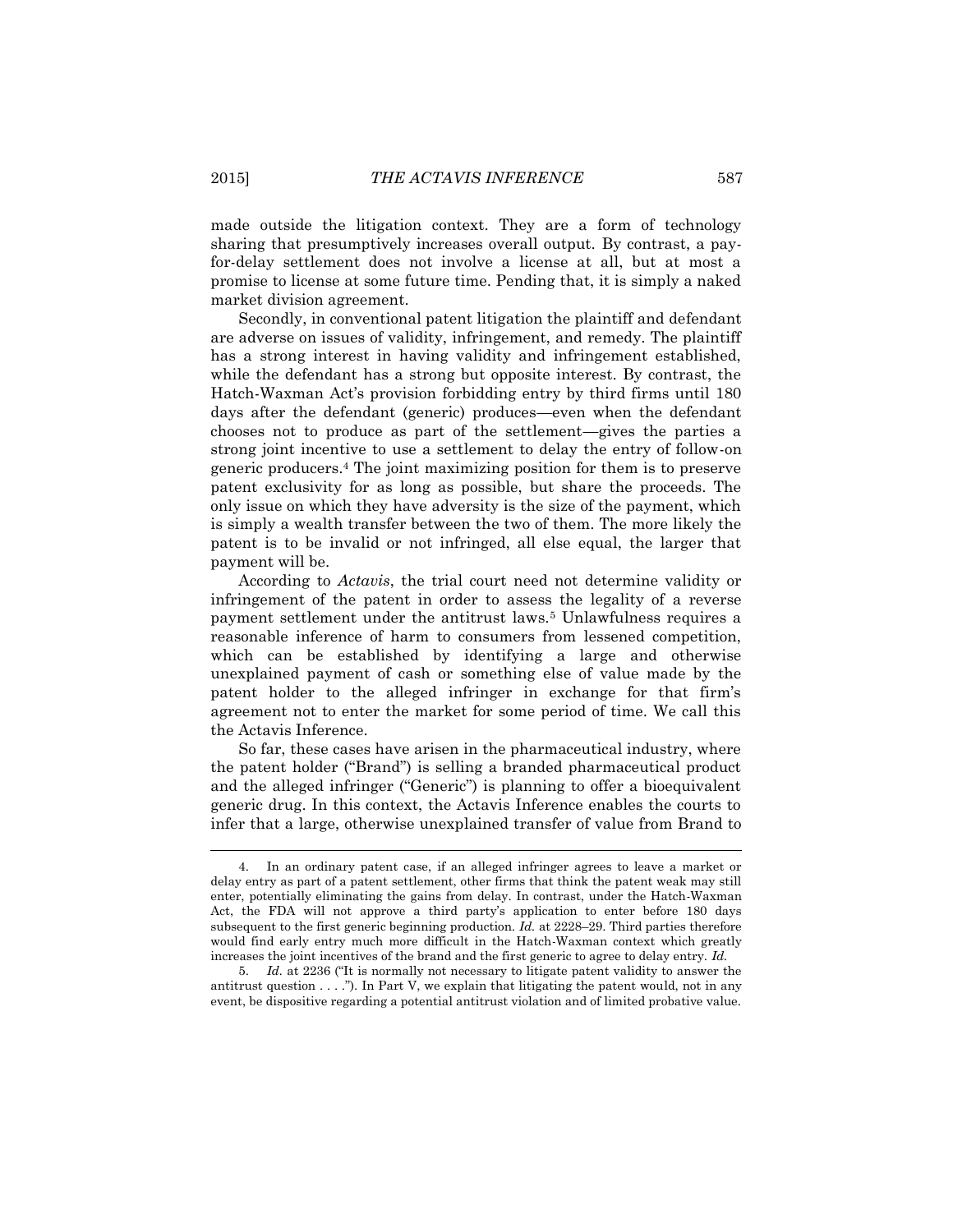Generic was made to delay generic entry.<sup>6</sup> Part II below briefly sketches out the logic behind the Actavis Inference and provides some background for our subsequent analysis.

Shortly after the Supreme Court issued its opinion in *Actavis*, we wrote a paper, *Activating Actavis*, designed to help the courts and counsel implement the *Actavis* decision.<sup>7</sup> We subsequently wrote a second paper, *Actavis and Error Costs*, in response to critics of *Activating Actavis*. <sup>8</sup> Now we write again for three reasons.

First, the passage of time allows us to evaluate how district courts have implemented the Actavis Inference and to make recommendations. We continue to believe that the Actavis Inference is both important to prevent anticompetitive settlements and workable in practice. We expect it will take some time for the case law to become settled in this area, since a wide variety of fact patterns arise and the Supreme Court left a number of issues unresolved. Reverse payment settlements in which Brand agrees not to offer a so-called "authorized generic" version of the drug in question are of particular concern. As explained in Part III below, under *Actavis* these agreements are especially likely to violate the antitrust laws.

Second, we write to provide additional economic analysis that is directly relevant to the Actavis Inference. More specifically, in Part IV we present an economic model in which multiple generic firms, rather than just one, are threatening to enter the market.<sup>9</sup> Many cases involve multiple generic (potential) entrants, and the real bite of the Hatch-Waxman Act is its limitation on multiple entry, so we consider this economic analysis important in practice. Our economic model shows that the Actavis Inference becomes stronger and more important in the presence of multiple generic firms rather than just one generic firm. More precisely, we show that the incentive of the patent holder to pay the first

<sup>6.</sup> Under the burden shifting analysis applied in *King Drug Co. of Florence v. Cephalon, Inc.*, the plaintiff would have the burden to show that the payment was "large," but the burden would then shift to the defendant to show that it was not "unexplained." No. 06-CV-1797, 2015 U.S. Dist. LEXIS 9545, at \*24 (E.D. Pa. Jan. 28, 2015). The court cited the fact that evidence about the explanation is more likely to be in the hands of the defendant. *Id.* Once the defendant has met this burden, the plaintiff could still show that the defendant's proffered justifications were pretextual or defeated by the existence of a less restrictive alternative. *Id.* at \*25.

<sup>7.</sup> Aaron Edlin, Scott Hemphill, Herbert Hovenkamp & Carl Shapiro, *Activating Actavis*, ANTITRUST, Fall 2013, at 16 [hereinafter *Activating Actavis*].

<sup>8.</sup> Aaron Edlin, Scott Hemphill, Herbert Hovenkamp & Carl Shapiro, *Actavis and Error Costs: A Reply to Critics*, ANTITRUST SOURCE, Oct. 2014, at 1 [hereinafter *Actavis and Error Costs*].

<sup>9.</sup> The economic model in *Activating Actavis* included the patent holder and a single alleged infringer.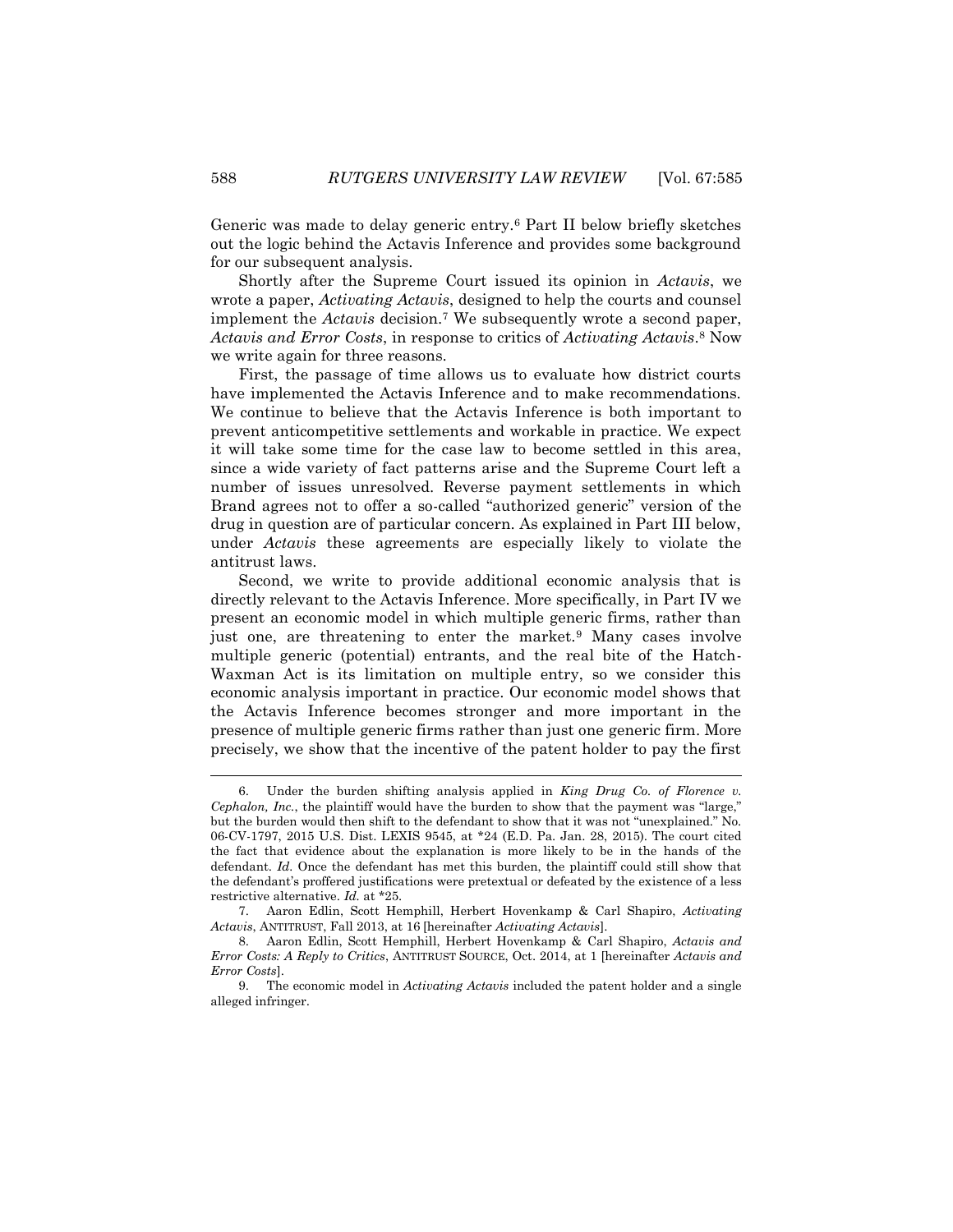generic entrant to delay entry is greater if more generic entrants are waiting in the wings. With multiple generic entrants, a large reverse payment is even more likely to be made in exchange for limiting competition, because competition is even more to be feared. This analysis demonstrates that the contrary conclusions reached in a recent paper by Bruce Kobayashi, Joshua Wright, Douglas Ginsburg, and Joanna Tsai ("KWGT")<sup>10</sup> are incorrect, inconsistent with KWGT's own analysis, or irrelevant to a faithful implementation of *Actavis*.

<span id="page-4-0"></span>Third, we clarify the reasons not to litigate patent validity in the antitrust case. The Court in *Actavis* wrote, "[i]t is normally not necessary to litigate patent validity to answer the antitrust question."<sup>11</sup> In Part V, we explain that the antitrust question depends upon the *ex ante* prospects in patent litigation and not *ex post* litigation of the patent by a patent court or by the antitrust court considering the settlement. Litigating the patent would be of limited probative value and not dispositive regarding a potential antitrust violation. This observation is particularly important for those cases where the patent has been adjudicated. A finding of invalidity or noninfringement, for example, does not mean that a patent settlement is anticompetitive; conversely, a finding of validity and infringement does not absolve the patent settlement of anticompetitive effects.

#### II. THE ACTAVIS INFERENCE

Justice Breyer's opinion in *Actavis* established the Actavis Inference. Put simply, in the pharmaceutical context: if Brand pays more than its prospective litigation costs to Generic, a firm threatening entry with a generic version of the same drug; and if Generic agrees not to offer that version for some period of time; then a fact-finder may properly infer that such a "large and unexplained"<sup>12</sup> payment was made to delay generic entry, and hence is anticompetitive.

One significant holding of *Actavis* is that a reverse payment settlement can be unlawful even though it falls within the "scope of the

<sup>10.</sup> Bruce Kobayashi, Joshua Wright, Douglas Ginsburg & Joanna Tsai, *Actavis and Multiple ANDA Entrants: Beyond the Temporary Duopoly*, ANTITRUST, Spring 2015, at 89 [hereinafter KWGT]. This article is an abridgement of a longer paper bearing the same title available at http://ssrn.com/abstract=2508094 (Dec. 7, 2014) [hereinafter KWGT Working Paper]. Beyond the specific reasons given in Part IV, the KWGT analysis is unhelpful as a guide to courts or counsel because it offers a rejection and critique of the Court's decision in *Actavis*, rather than a faithful implementation of the Court's instructions.

<sup>11.</sup> FTC v. Actavis, Inc., 133 S. Ct. 2223, 2236 (2013).

<sup>12.</sup> *Id.*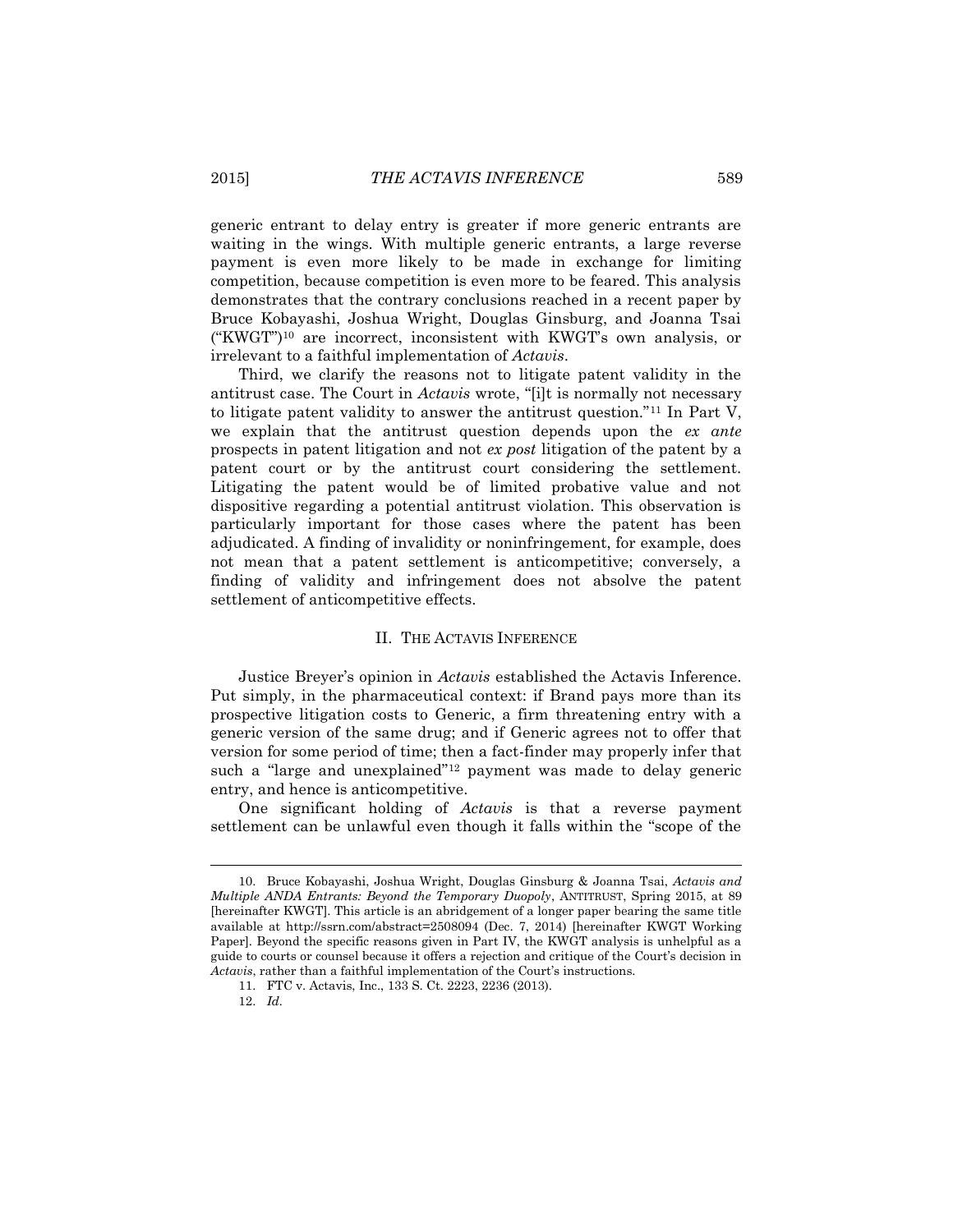patent." In the particular case of reverse payment settlements involving branded and generic drugs, the "scope" question usually refers to a patent's duration.<sup>13</sup> A settlement is said to be within the patent's scope if it permits generic entry at some point prior to the patent's expiration date. The Court held that such agreements are to be assessed under antitrust's rule of reason. Within the rule of reason, anticompetitive effect and market power can be inferred from the large payment itself, if the payment was larger than the patent holder's anticipated litigation costs.<sup>14</sup> That is the essence of the Actavis Inference.<sup>15</sup>

In *Activating Actavis*, we explained at length that the Actavis Inference is strongly supported by economic analysis and consistent with prior Supreme Court jurisprudence.<sup>16</sup> In *Actavis and Error Costs*, we further explained why the Actavis Inference is critical to avoid a substantial risk of false negative results, i.e., situations in which antitrust plaintiffs would otherwise be unable to challenge anticompetitive settlements effectively.<sup>17</sup>

The Actavis Inference is important because Brand and Generic have very strong incentives to agree to delay entry into the market by the generic firm. Delayed entry by Generic preserves Brand's monopoly. Since monopoly profits are greater than the total profits if two or more firms are competing, the two firms will maximize their combined profits by delaying generic entry until the patent expires, provided antitrust

<sup>13.</sup> In general, conduct "outside the scope" of the patent can mean many things, from the tying of unpatented goods to overly broad claim constructions or agreements requiring the payment of royalties after a patent's expiration. *See* Herbert Hovenkamp, *The Rule of Reason and the Scope of the Patent*, 52 SAN DIEGO L. REV. (forthcoming 2015); Michael A. Carrier, *Why the "Scope of the Patent" Test Cannot Solve the Drug Patent Settlement Problem*, 16 STAN. TECH. L. REV. 1, 5–6 (2012) (assessing the evolution of the test in the context of reverse payment settlements, prior to its rejection by the Supreme Court).

<sup>14.</sup> *Actavis*, 133 S. Ct. at 2236–37; *see also* King Drug Co. of Florence v. Cephalon, Inc., No. 06-CV-1797, 2015 U.S. Dist. LEXIS 9545, at \*23 (E.D. Pa. Jan. 28, 2015), which followed this inference, rejecting the defendant's argument that the size of the payment must be assessed "in comparison to the brand manufacturer's expected monopoly profits in the absence of generic competition." *Id.* at \*56. Rather, the court followed the plaintiffs' suggestion "that a reverse payment is sufficiently large if it exceeds saved litigation costs and a reasonable jury could find that the payment was significant enough to induce a generic challenger to abandon its patent claim." *Id.* at \*56–58. It then denied summary judgment on evidence that the avoided litigation costs did not exceed \$13 million but the payment was much larger.

<sup>15.</sup> Defendants in one post-*Actavis* case have nevertheless argued that "delay" requires a delay past the patent's expiration. The district court correctly rejected that argument. *See* United Food & Commercial Workers Local 1776 v. Teikoku Pharma USA, Inc., No. 14-MD-02521, 2014 WL 6465235, at \*8–11 (N.D. Cal. Nov. 17, 2014) (denying motion to dismiss premised on mere fact of entry prior to patent expiration).

<sup>16.</sup> *Activating Actavis*, *supra* note 7.

<sup>17.</sup> *Actavis and Error Costs*, *supra* note 8.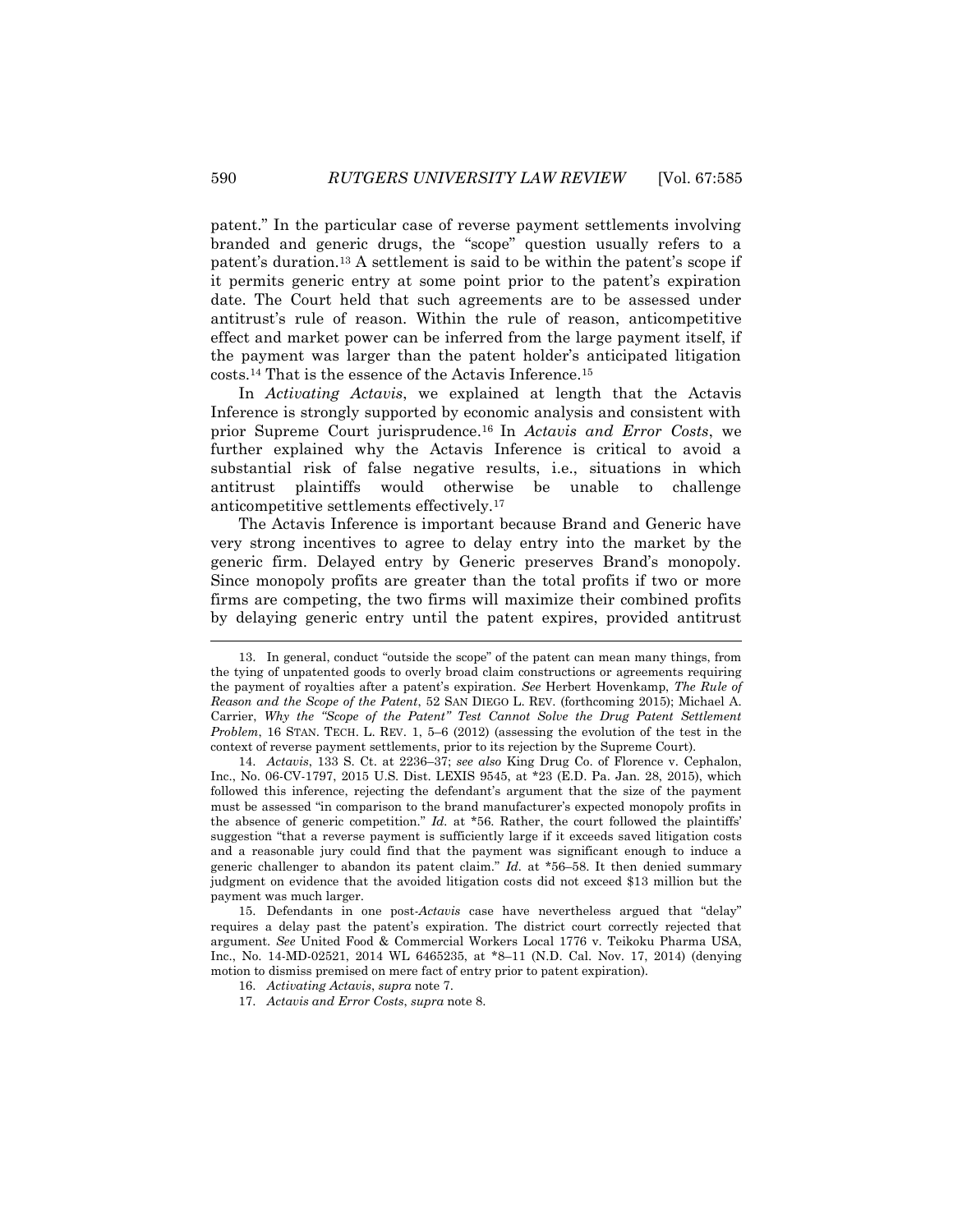allows them to do so. Since generic entry greatly erodes the branded firm's profits, the incentives to enter into such an anticompetitive agreement can be very strong. Such an agreement would deny consumers any possibility of competition during the lifetime of the patent. The Court emphasized that no matter how small the risk of invalidity or noninfringement, a patent holder who pays to avoid that risk violates antitrust law:

The owner of a particularly valuable patent might contend, of course, that even a small risk of invalidity justifies a large payment. But, be that as it may, the payment (if otherwise unexplained) likely seeks to prevent the risk of competition. And, as we have said, that consequence constitutes the relevant anticompetitive harm.<sup>18</sup>

The Court identified a large and unexplained payment as a suspicious act that suggests the patent holder is paying to limit competition.

By contrast, the *Actavis* dissenters would have approved any settlement within the scope of the patent.<sup>19</sup> As they observed, such an agreement would be no worse from consumers' perspective than a determination that the patent was valid and could be enforced for the remainder of its term.<sup>20</sup> Treating all settlements "within the scope of the patent"<sup>21</sup> as legal under the antitrust laws heavily favors antitrust defendants, since the patent might have been found invalid or not infringed if the patent case had been litigated. The dissent's position effectively presumes that Brand would have won its case with certainty. But as we have argued, that conclusive presumption is inconsistent with observing a large payment. If Brand knew for certain that it would win

<sup>18.</sup> *Actavis*, 133 S. Ct. at 2236. *See also In re* Aggrenox Antitrust Litig., No. 14-MD-2516, 2015 U.S. Dist. LEXIS 35634, at \*44 (D. Conn. Mar. 23, 2015) ("Large reverse payments that are not particularly large in relation to the value of the patent may show confidence in the patent, but if they represent payment *to avoid the risk of invalidation*, then they still run afoul of *Actavis*.").

<sup>19.</sup> *Id.* at 2238 (Roberts, C.J., dissenting) (arguing that "a patent . . . provides an exception to antitrust law, and the scope of the patent—i.e., the rights conferred by the patent—forms the zone within which the patent holder may operate without facing antitrust liability").

<sup>20.</sup> This point assumes that the patent holder who wins the patent infringement case would receive an injunction preventing the infringing firm from practicing the patent for the remainder of its term.

<sup>21.</sup> *Actavis*, 133 S. Ct. at 2238 (Roberts, C.J., dissenting).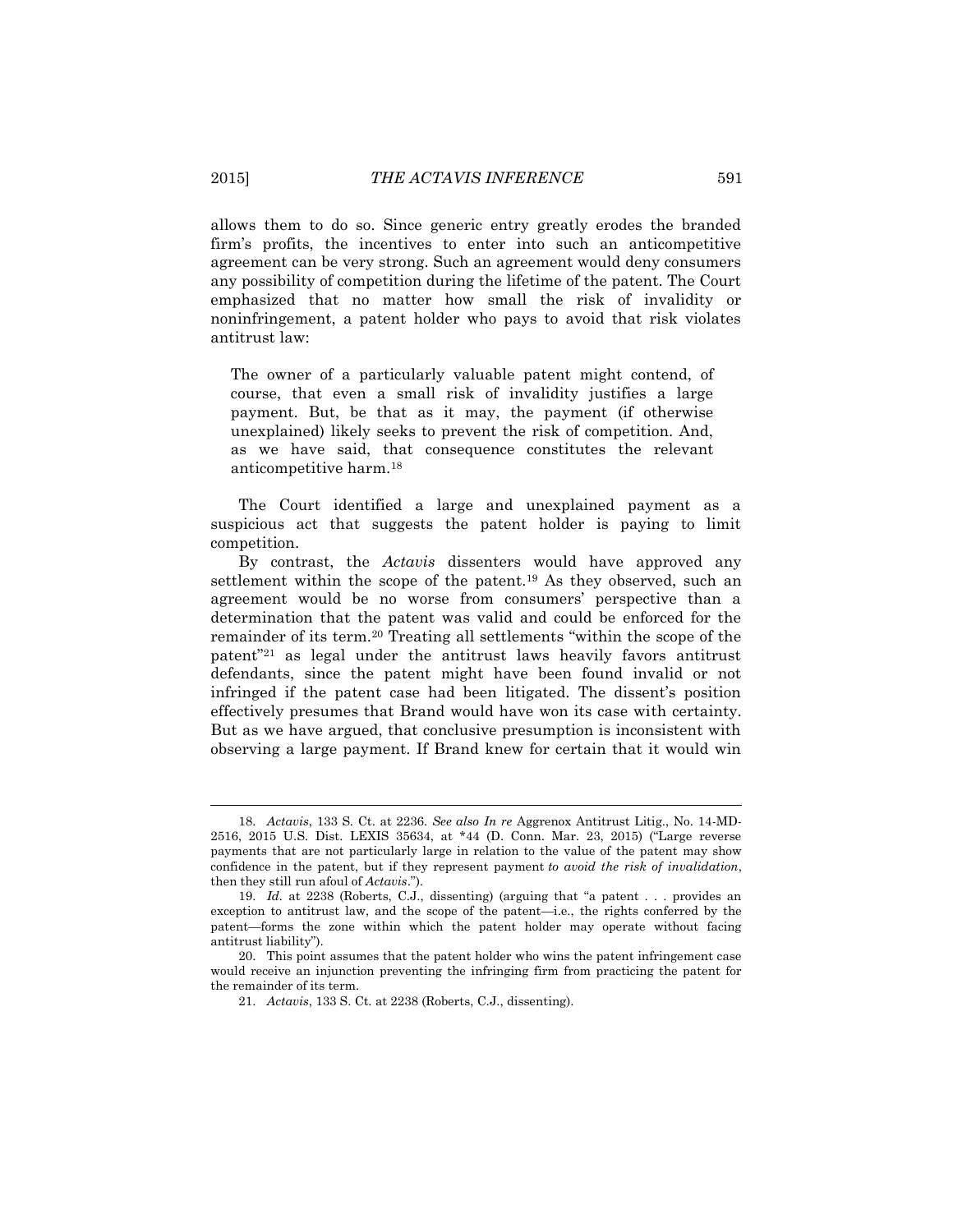the patent suit, there would be no reason for Brand to pay the alleged infringer more than the Brand's prospective litigation costs.

The Actavis Inference provides a relatively clear and direct route by which an antitrust plaintiff can establish an inference that a reverse payment settlement harms competition and thus violates the antitrust laws. However, nothing in *Actavis* indicates that this is the *only* route an antitrust plaintiff can take. Indeed, *Actavis* establishes that an antitrust plaintiff challenging a patent settlement can prevail by showing that the patent holder paid the alleged infringer to delay its entry into the market and thereby restrict competition. In some cases this may be possible without invoking the Actavis Inference, e.g., if there is other contemporaneous evidence indicating that the purpose and effect of a reverse payment was to delay entry. *Actavis* does not establish a safe harbor for patent settlements involving reverse payments that are less than litigation costs.

### III. REVERSE PAYMENT SETTLEMENTS IN THE DISTRICT COURTS SINCE **ACTAVIS**

District courts have begun to address several distinct fact patterns that have arisen in cases where reverse payments have been challenged on antitrust grounds. In this Part, we address several of these fact patterns. We continue to believe that the economic logic underlying the Supreme Court's *Actavis* decision, which forms the basis for the Actavis Inference, is robust and flexible and can be applied in practice without undue difficulty in a wide range of cases.

### A. *Cash vs. Noncash Payments*

While the Court referred repeatedly in the *Actavis* decision to a "cash" payment from the patent holder to the alleged infringer, the economic logic articulated by the Court applies regardless of the payment's form. Restricting the Actavis Inference to payments made in "cash" would open up a gaping loophole: the patent holder could purchase corporate shares in General Motors, transfer the shares to the generic, and evade *Actavis* because no cash changed hands. Furthermore, if forms of payment that are less liquid or more difficult to value are exempt from the Actavis Inference, settling firms will have an incentive to use those forms of payment rather than cash, creating additional inefficiencies, compounding the basic problem.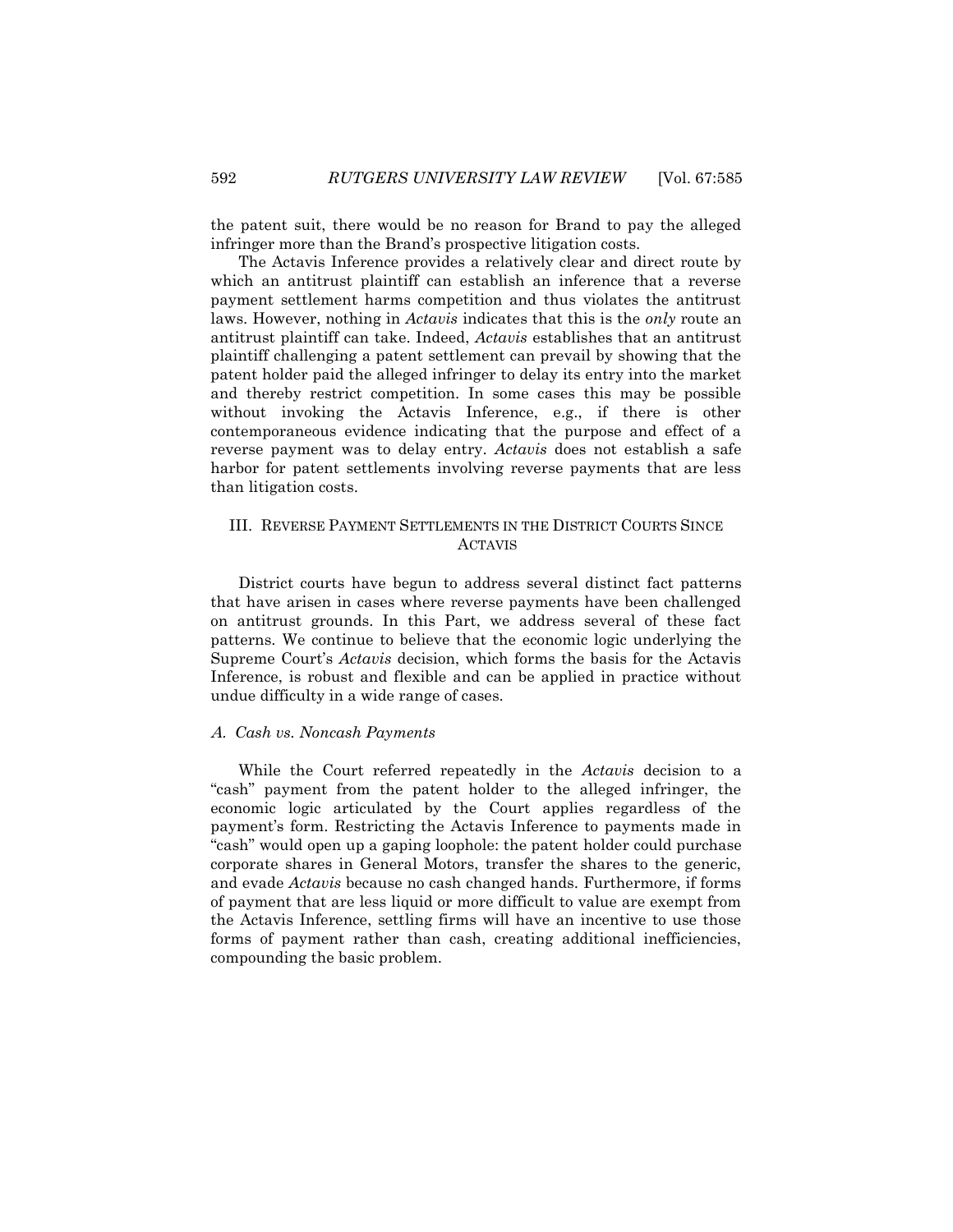We were therefore quite surprised when two district courts ruled recently that the Actavis Inference only applies to "cash" payments.<sup>22</sup> In the *Lamictal* case, the court stated that "the Supreme Court considered a reverse payment to involve an exchange of money."<sup>23</sup> The court then rejected the Black's Law Dictionary definition of "payment" as "the delivery of money or some other valuable thing accepted in partial or full discharge of an obligation."<sup>24</sup> The court even acknowledged that Chief Justice Roberts' dissent in *Actavis* repeatedly observed that the majority's logic must sweep in "other consideration" and "alternative arrangements."<sup>25</sup> We expect that the appellate courts will reject such a cramped interpretation of payment.<sup>26</sup>

At this writing, seven other district courts have explicitly addressed this same issue, considering settlements on six drugs; these courts have been more faithful to the logic in *Actavis*, finding that the form of the reverse payment does not matter for the purposes of the Actavis Inference.<sup>27</sup> We urge other courts to follow this route.

As a practical matter, when the transfer of value from the patent holder to the alleged infringer takes a form other than cash, some

25. *Id.* (quoting *Actavis*, 133 S. Ct. at 2245 (Roberts, C.J., dissenting)). The court then found the contrary reasoning in other courts' conclusions, as discussed below, to be "unpersuasive." *Id.* at 569.

26. At this writing, *Lamictal* has been argued and is pending before the Third Circuit, and *Loestrin* is awaiting briefing in the First Circuit.

27. These district courts have analyzed settlements involving Aggrenox, Effexor XR, Lipitor, Niaspan, Nexium (two courts), and Lidoderm. *In re* Aggrenox Antitrust Litig., No. 14-MD-2516, 2015 U.S. Dist. LEXIS 35634, at \*40–41 (D. Conn. Mar. 23, 2015); *In re* Effexor XR Antitrust Litig., No. 11-CV-5479, 2014 WL 4988410, at \*20 (D.N.J. Oct. 6, 2014) (concluding that payments are not limited to cash, but that plaintiffs must provide a reliable basis for assertions of non-cash payment); *In re* Lipitor Antitrust Litig., No. 12-CV-2389, 2013 WL 4780496, at \*26 (D.N.J. Sept. 5, 2013) ("[N]othing in *Actavis* strictly requires that the payment be in the form of money . . . ."); *In re* Niaspan Antitrust Litig., No. 13-MD-2460, 2014 WL 4403848, at \*11 (E.D. Pa. Sept. 5, 2014) ("[T]he term 'reverse payment' is not limited to a cash payment."); *In re* Nexium (Esomeprazole) Antitrust Litig., 968 F. Supp. 2d 367, 392 (D. Mass. 2013) ("Nowhere in *Actavis* did the Supreme Court explicitly require some sort of monetary transaction . . . ."); Time Ins. Co. v. Astrazeneca AB, No. 14-4149, 2014 WL 4933025, at \*3 (E.D. Pa. Oct. 1, 2014) (Nexium) ("[R]everse payments deemed anti-competitive pursuant to *Actavis* may take forms other than cash payments."); United Food & Commercial Workers Local 1776 v. Teikoku Pharma USA, Inc., No. 14-MD-02521, 2014 WL 6465235, at \*11–12 (N.D. Cal. Nov. 17, 2014) (Lidoderm).

<sup>22.</sup> *In re* Loestrin 24 Fe Antitrust Litig., No. 1:13-MD-2472, 2014 WL 4368924, at \*12 (D.R.I. Sept. 4, 2014) (concluding that payment must be in cash based on the "literal holding of *Actavis*," while noting the resulting "quandary" that under this interpretation, settling parties "are likely to evade Sherman Act scrutiny"); *In re* Lamictal Direct Purchaser Antitrust Litig., 18 F. Supp. 3d 560, 565 (D.N.J. 2014) (reading *Actavis* to require that the settlement "must include money").

<sup>23.</sup> *Lamictal*, 18 F. Supp. 3d at 568.

<sup>24.</sup> *Id.* (quoting BLACK'S LAW DICTIONARY 1243 (9th ed. 2010)).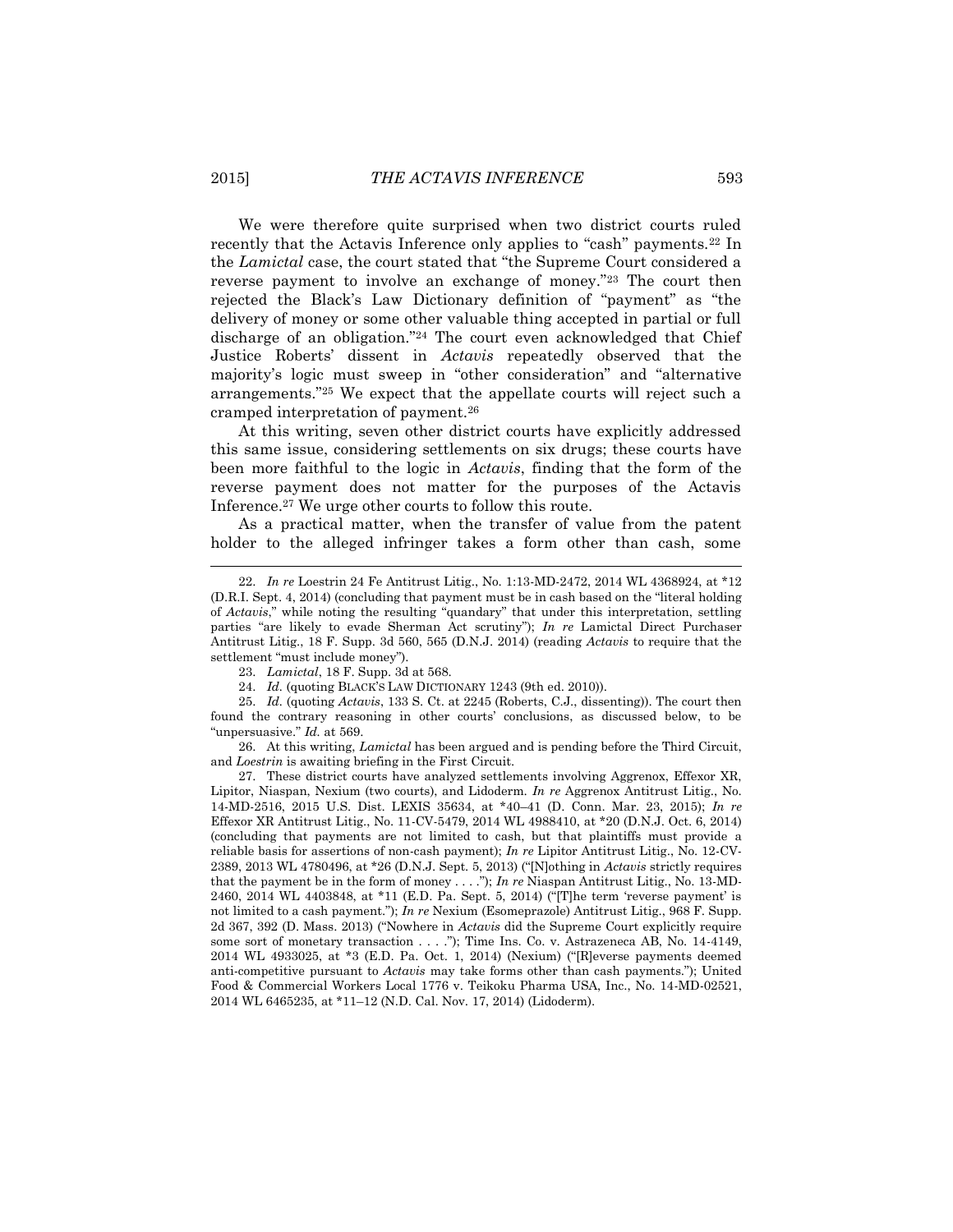additional analysis will be required to quantify the dollar value of the reverse payment. This analysis is likely to depend heavily on the specific facts of the case at hand and may well require a benchmarking exercise that compares the case at hand to experience in similar markets. Importantly, this analysis should be conducted from the perspective of the patent holder. This follows from the economic logic underlying the Actavis Inference: if the settlement involves the patent holder's sacrifice of something with greater value to it than its own prospective litigation costs, it is reasonable to presume that the patent holder is paying for some protection from competition.<sup>28</sup>

Therefore, for noncash reverse payments, the courts should seek to measure the dollar value sacrificed by the patent holder as a result of the agreement it reached with the alleged infringer.<sup>29</sup> A pharmaceutical example illustrates in general terms how this exercise is likely to play out in court. Suppose the settlement involves Brand granting a license to Generic to produce and market a *second* drug. Suppose further that Brand will earn \$100 million in royalties and Generic will make \$25 million in economic profits under that license. Importantly, suppose there is evidence from other licenses in the industry or from internal company documents that if instead of licensing to Generic, Brand had made an arms-length, stand-alone license for the second drug, Brand would expect to earn \$150 million in royalties while giving the licensee zero economic profits.<sup>30</sup> With this fact pattern, the settlement involves a \$50 million profit sacrifice by Brand,<sup>31</sup> which is greater than the \$25 million value of the license to Generic.<sup>32</sup>

<sup>28.</sup> As we have noted in previous work, although a sacrifice by the patent holder is the primary focus of the present analysis, a sacrifice is not the only route to establishing an anticompetitive effect. *See Activating Actavis*, *supra* note 7, at n.22.

<sup>29.</sup> The same principle applies for reverse payments made in cash. For cash payments, the profit sacrificed by the patent holder is simply the amount of the reverse payment.

<sup>30.</sup> Economic profits are defined as profits in excess of a normal, risk-adjusted return on capital. If several equally capable licensees compete vigorously to sign the license with Brand for the second drug, their economic profits will be driven toward zero.

<sup>31.</sup> The \$50 million profit sacrifice results from Brand earning \$100 million rather than \$150 million in royalties.

<sup>32.</sup> In this example, the value of the license to Generic, \$25 million, is less than the profit sacrifice by Brand, which is \$50 million. The example is purposefully designed so that the combined profits of \$125 million under Brand's license with Generic are less than the combined profits of \$150 million earned under the arms-length, stand-alone license. This "value destruction" will occur if (for example) Generic is not the best-qualified licensee for the second drug. Here, using the less-capable Generic as the licensee for the second drug results in a \$25 million destruction in combined value, \$125 million rather than \$150 million. This is an example of the type of inefficiency that can result if companies use non-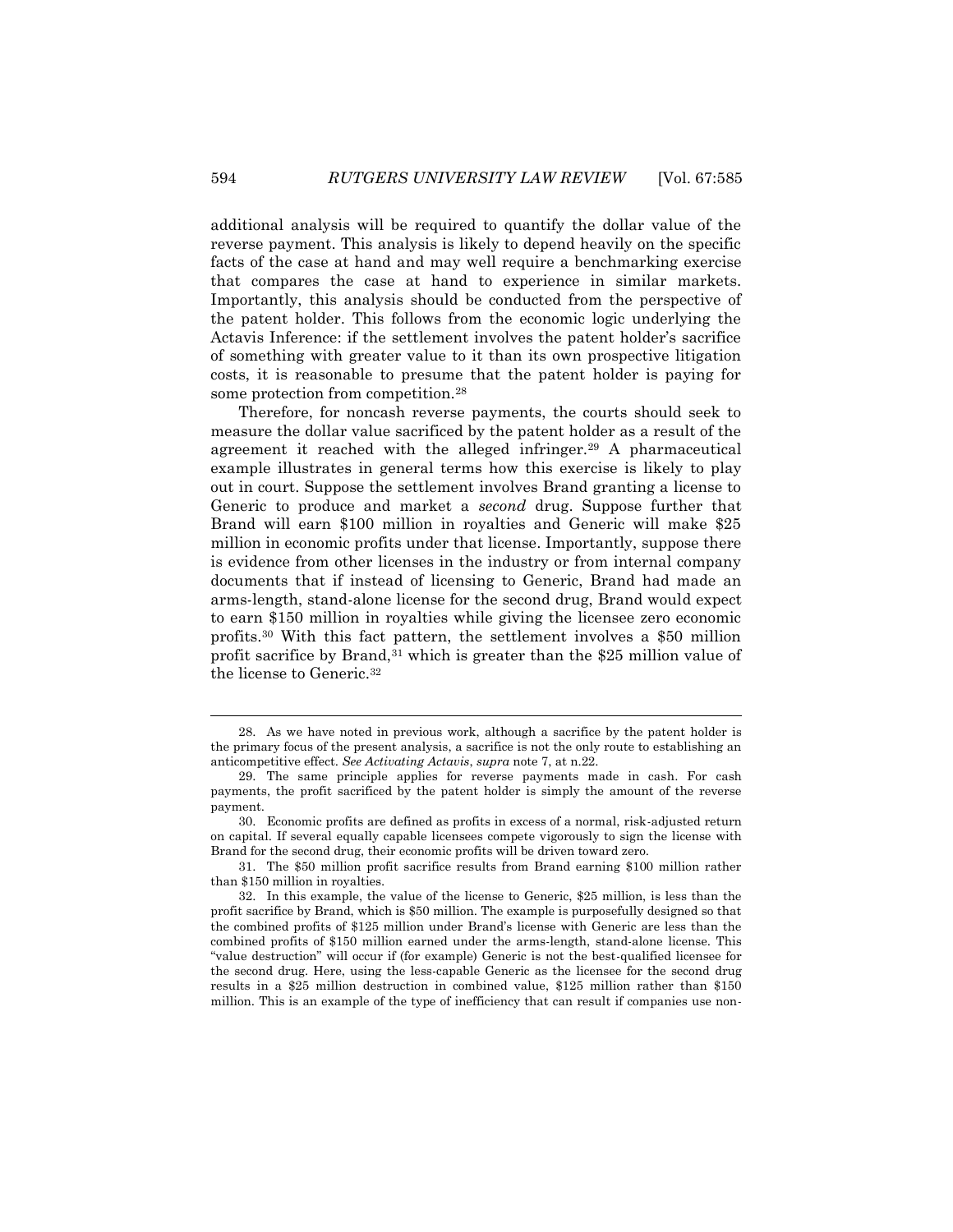#### B. *Promises Not to Offer an Authorized Generic Drug*

A number of reverse payment settlements have involved promises on the part of the branded pharmaceutical firm not to offer an authorized generic ("AG") version of the same drug. We now describe AGs and explain how these agreements should be analyzed under the *Actavis* decision.

#### 1. Authorized Generic Drugs

An AG is a generic version of a drug, authorized by a branded drug maker under its own FDA approval. The branded firm may market the drug itself or, more commonly, contract with a generic drug maker to do so. AGs have been an important feature of generic product launches since the 2000s.<sup>33</sup> Courts have consistently held that an AG may be marketed even during the 180-day exclusivity period of an independent generic drug maker provided for in certain circumstances under the Hatch-Waxman Act.<sup>34</sup>

There are several reasons why the supplier of the branded drug may choose to introduce or enable an AG version. The AG will typically be priced lower than the branded drug, which can enable the supplier of the branded drug to engage in price discrimination. Such price discrimination increases profits and might also increase output and benefit consumers. This strategy is hardly unique to pharmaceuticals. Firms commonly offer multiple products targeted at different market segments, and they often use different brand names for high-end products than for low-end products.

One should bear in mind that the branded product and the AG are not independent rivals, even if they superficially appear to compete. In cases where the firm selling the branded product introduces its own AG, this is clear enough. But even in cases where the branded firm contracts with a generic drug maker to market the AG product, that firm is not truly an independent rival. Rather, it is dependent on the branded firm,

cash forms of payment in reverse-payment patent settlements in an attempt to avoid antitrust liability.

<sup>33.</sup> FTC, AUTHORIZED GENERIC DRUGS: SHORT-TERM EFFECTS AND LONG-TERM IMPACT 26–27 & fig.2–7 (2011) (analyzing generic launches with 180-day exclusivity for branded drug administered as capsule or tablet, and finding that for fifty-five launches between 2003 and 2008, 33, or 61 percent, included an AG).

<sup>34.</sup> Mylan Pharm., Inc. v. FDA, 454 F.3d 270, 271 (4th Cir. 2006); Teva Pharm. Indus. v. FDA, 410 F.3d 51, 52 (D.C. Cir. 2005); *see also* Sanofi-Aventis v. Apotex, Inc., 659 F.3d 1171, 1174–75 (Fed. Cir. 2011) (taking this point for granted).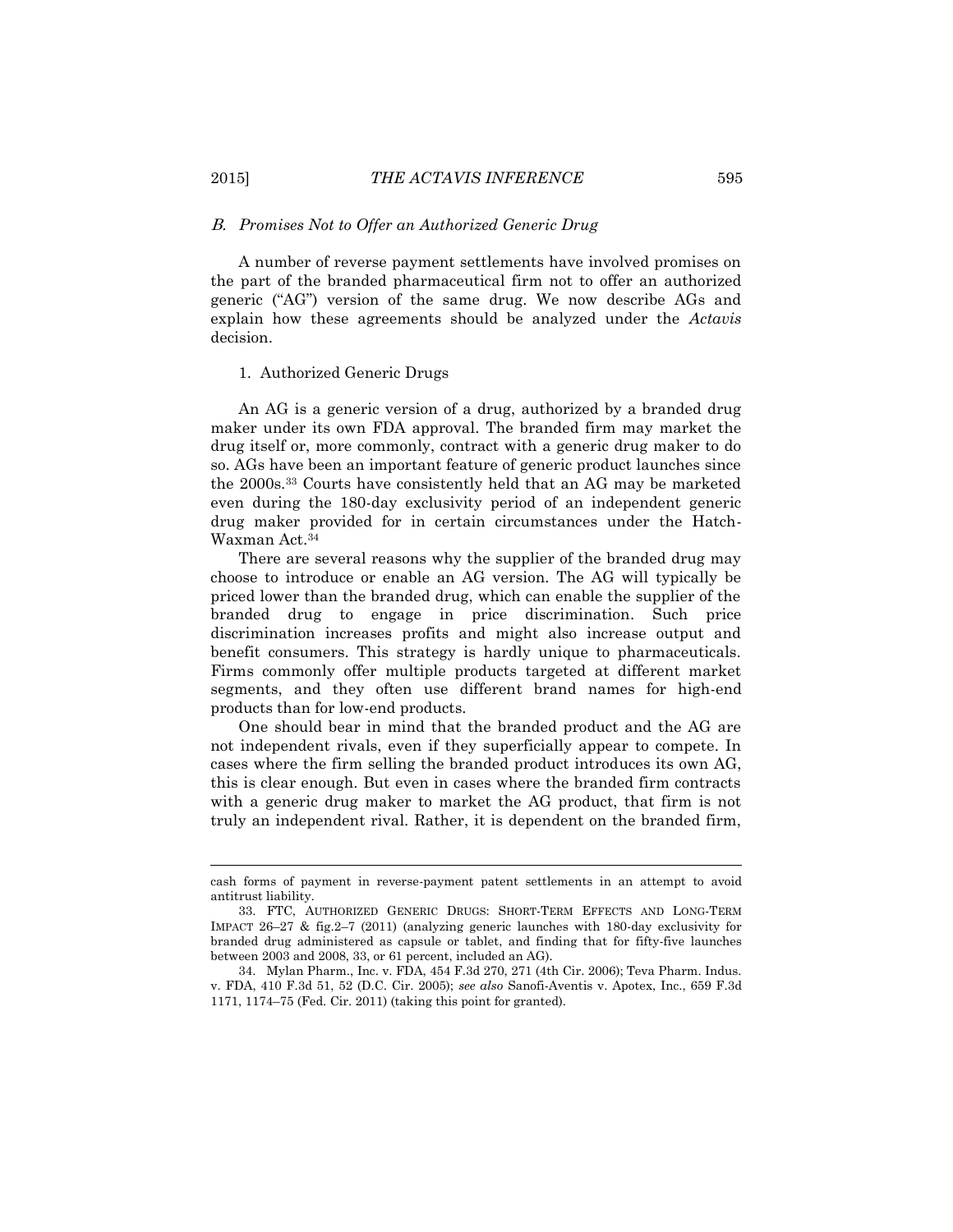which sets the quantity and pricing terms of the marketing arrangement and may share in the profits.

Despite these qualifications, the presence of an authorized generic version injects some additional competition into the market, above and beyond that offered by the branded product and any generic products supplied by other firms. From an antitrust perspective, this additional competition can be especially significant if there would otherwise be only one independent generic supplier.

### 2. No-Authorized-Generic Provisions

A promise by the branded pharmaceutical firm not to introduce or permit an AG is generally referred to as a "no-AG" provision. A no-AG provision is clearly costly to the branded pharmaceutical firm, since it constrains that firm's future business choices. No-AG provisions also are clearly valuable to the independent generic firm. A no-AG provision is especially valuable to a generic firm poised to enjoy the 180-day exclusivity period.

As discussed in the previous subpart, two district courts have held that *Actavis* is limited to cash. In both, the alleged noncash compensation included a no-AG deal, which these courts therefore rejected as a basis for the Actavis Inference.<sup>35</sup> Five others have recognized that no-AG deals are a form of payment.<sup>36</sup> Yet another district court, while acknowledging the above referenced evidence about output and price effects of authorized generic entry in theory, nevertheless concluded that the value of a branded firm's promise not to enter the market was so "vague and amorphous" that as pleaded, it could not be counted as a payment for delay.<sup>37</sup>

This reaction is in sharp contrast to the concretely high value placed on no-AG provisions by both branded and generic firms. Real-world evidence of that value recently emerged in the first reverse payment trial

<sup>35.</sup> *In re* Loestrin 24 Fe Antitrust Litig., No. 13-MD-2472, 2014 WL 4368924, at \*12 (D.R.I. Sept. 4, 2014); *In re* Lamictal Direct Purchaser Antitrust Litig., No. 12-CV-995, 2014 WL 282755, at \*5 (D.N.J. Jan. 24, 2014).

<sup>36.</sup> The drugs are Aggrenox, Lidoderm, Niaspan, and Nexium (two district courts). *In re* Aggrenox Antitrust Litig., No. 14-MD-2516, 2015 U.S. Dist. LEXIS 35634, at \*48–51 (D. Conn. Mar. 23, 2015); United Food & Commercial Workers Local 1776 v. Teikoku Pharm. USA, Inc., No. 14-MD-02521, 2014 WL 6465235, at \*12 (N.D. Cal. Nov. 17, 2014) (Lidoderm); *In re* Niaspan Antitrust Litig., No. 13-MD-2460, 2014 WL 4403848, at \*11 (E.D. Pa. Sept. 5, 2014); *In re* Nexium (Esomeprazole) Antitrust Litig., 968 F. Supp. 2d 367, 392 (D. Mass. 2013); Time Ins. Co. v. Astrazeneca AB, No. 14-4149, 2014 WL 4933025, at \*3–4 (E.D. Pa. Oct. 1, 2014) (Nexium) (agreeing with *In re Nexium*).

<sup>37.</sup> *In re* Effexor XR Antitrust Litig., No. 11-CV-5479, 2014 WL 4988410, at \*21 (D.N.J. Oct. 6, 2014).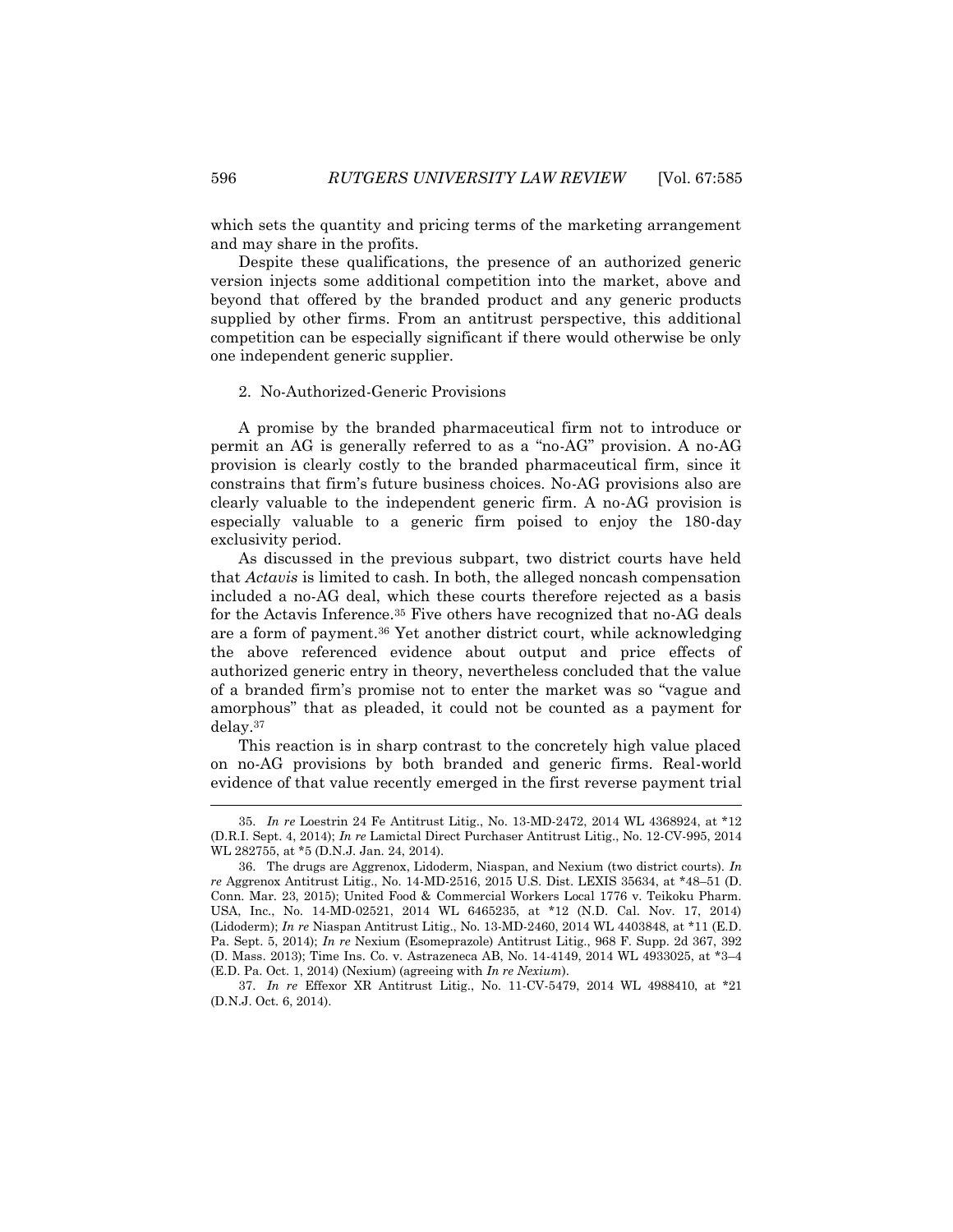after *Actavis*. At trial, purchasers and end-payors for Nexium, a blockbuster heartburn drug, argued that AstraZeneca paid first-filer Ranbaxy to delay entry by agreeing to a no-AG provision. In particular, plaintiffs offered a short memorandum prepared by outside counsel describing Ranbaxy's anticipated bargaining position and AstraZeneca's strategy in response.<sup>38</sup> The strategy centered on offering a no-AG provision. As counsel candidly explained, "Ranbaxy likely will want a settlement that preserves its 180-day period of exclusivity against other generics and also guarantees that exclusivity against authorized generic competition, and it may be willing to agree to a relatively late entry date in a settlement that provides it with sole exclusivity."<sup>39</sup>

In any case where the plaintiff asserts that a no-AG provision constitutes all or part of a large and unexplained reverse payment, the plaintiff will need to present evidence allowing the court to reasonably approximate how much money the branded firm sacrificed by agreeing not to introduce or enable an AG version. Evidence regarding the profits the branded firm expected to earn from an AG will be especially relevant for this inquiry. Only rarely will it be possible to compute the value of a no-AG provision with great precision, as one would with a strictly cash payment. But it should often be possible to approximate that value under reasonable economic assumptions. As a result, we believe that a no-AG provision is a form of reverse payment whose value can be estimated and made fully subject to the Actavis Inference.

More problematically, a no-AG provision places a second naked market division agreement on top of the first agreement to delay generic entry in exchange for a large payment. Nevertheless, courts thus far have taken the view, albeit with little analysis, that no-AG agreements must be assessed together with the rest of the deal under the rule of reason, rather than viewing them as independently unlawful per se.<sup>40</sup> It bears repeating that pay-for-delay settlements are not mere licenses over the term of the delay, but horizontal agreements not to compete, and no-AG provisions make a bad situation worse. In fact, the no-AG provision is more harmful to competition than a cash settlement of the same magnitude. The cash settlement operates as a mere wealth transfer from the brand to the generic, delaying entry but with little impact on generic

<sup>38.</sup> Timothy Hester, Nexium Settlement Considerations (Aug. 3, 2007). The memo was introduced at trial as Exhibit 140, and attached as Exhibit D to Motion for Permanent Injunction, *In re* Nexium (Esomeprazole) Antitrust Litigation, No. 12-MD-2409 (D. Mass. Jan. 7, 2015) (No. 1457).

<sup>39.</sup> *Id.*

<sup>40.</sup> This is the case, explicitly or implicitly, with the district court opinions considering no-AG deals discussed above.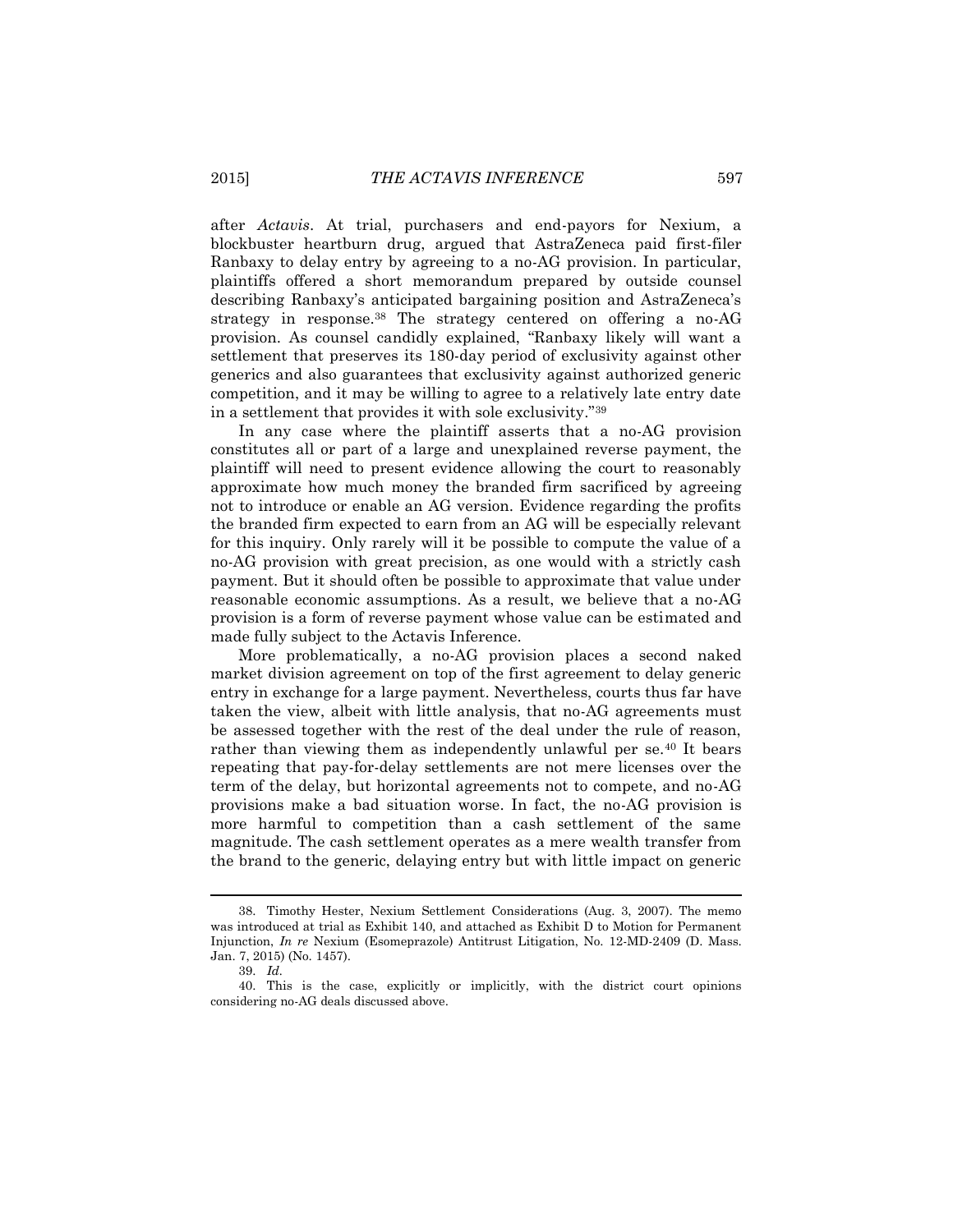output once generic entry takes place. By contrast, the no-AG provision compensates the independent generic in a more sinister fashion, by giving it protection from competition that would otherwise occur and thus keeping up prices at consumers' expense. Worse yet, a legal rule that permitted no-AG provisions while condemning large cash payments would induce firms to choose the more harmful former alternative.

Nor can a no-AG provision be defended on the grounds that it is nothing more than an exclusive license, which patent holders generally have the statutory right to grant.<sup>41</sup> That statutory argument might apply if Brand's no-AG commitment were combined with a patent license that allowed Generic to enter the market *immediately*, but at the time the no-AG provision is negotiated there is no marketing under a license at all, but at most a promise to license at some time in the future. Clearly, the *Actavis* Court did not believe that a pay-for-delay settlement was a "license" authorized by the Patent Act, for it gave as one of its rationales that this type of settlement was nowhere authorized by the patent statute.<sup>42</sup> Moreover, focusing on the legality of an exclusive license misses the key issue, the fact of a transfer of value from Brand to Generic. As one district court explained this point, "[i]f some particular transfer of money would be unlawful—for whatever reason—its unlawfulness is not cured merely because the value is transferred in the form of exclusive licenses instead of cash, irrespective of whether the grant of an exclusive license would otherwise be valid."<sup>43</sup>

Summarizing, no-AG provisions are even more worrisome from an antitrust perspective than are reverse payments made in cash. No-AG provisions should be treated as a form of reverse payment, the magnitude of which must be estimated on a case-by-case basis. The Actavis Inference that a large and unexplained reverse payment is anticompetitive should apply to sufficiently valuable no-AG provisions.

## C. *Pleading Issues*

 $\overline{\phantom{a}}$ 

Pleading standards for pay-for-delay cases must meet the procedural standards of the Supreme Court's *Twombly* decision.<sup>44</sup> which assesses

44. Bell Atl. Corp. v. Twombly, 550 U.S. 544, 558, 570 (2007) (concluding that complaint's "factual allegations must be sufficient to raise a right to relief above the

<sup>41.</sup> 35 U.S.C. § 261 (2012) (patentee may grant an exclusive license).

<sup>42.</sup> FTC v. Actavis, Inc., 133 S. Ct. 2223, 2233 (2013).

<sup>43.</sup> *In re* Aggrenox Antitrust Litig., No. 14-MD-2516, 2015 U.S. Dist. LEXIS 35634, at \*49 (D. Conn. Mar. 23, 2015); *see also id.* ("The statutory authority to grant exclusive licenses no more immunizes reverse-payment settlements that include them from antitrust scrutiny under *Actavis* than the statutory authority to use cash as legal tender immunizes reverse-payment settlements made in cash from such scrutiny.").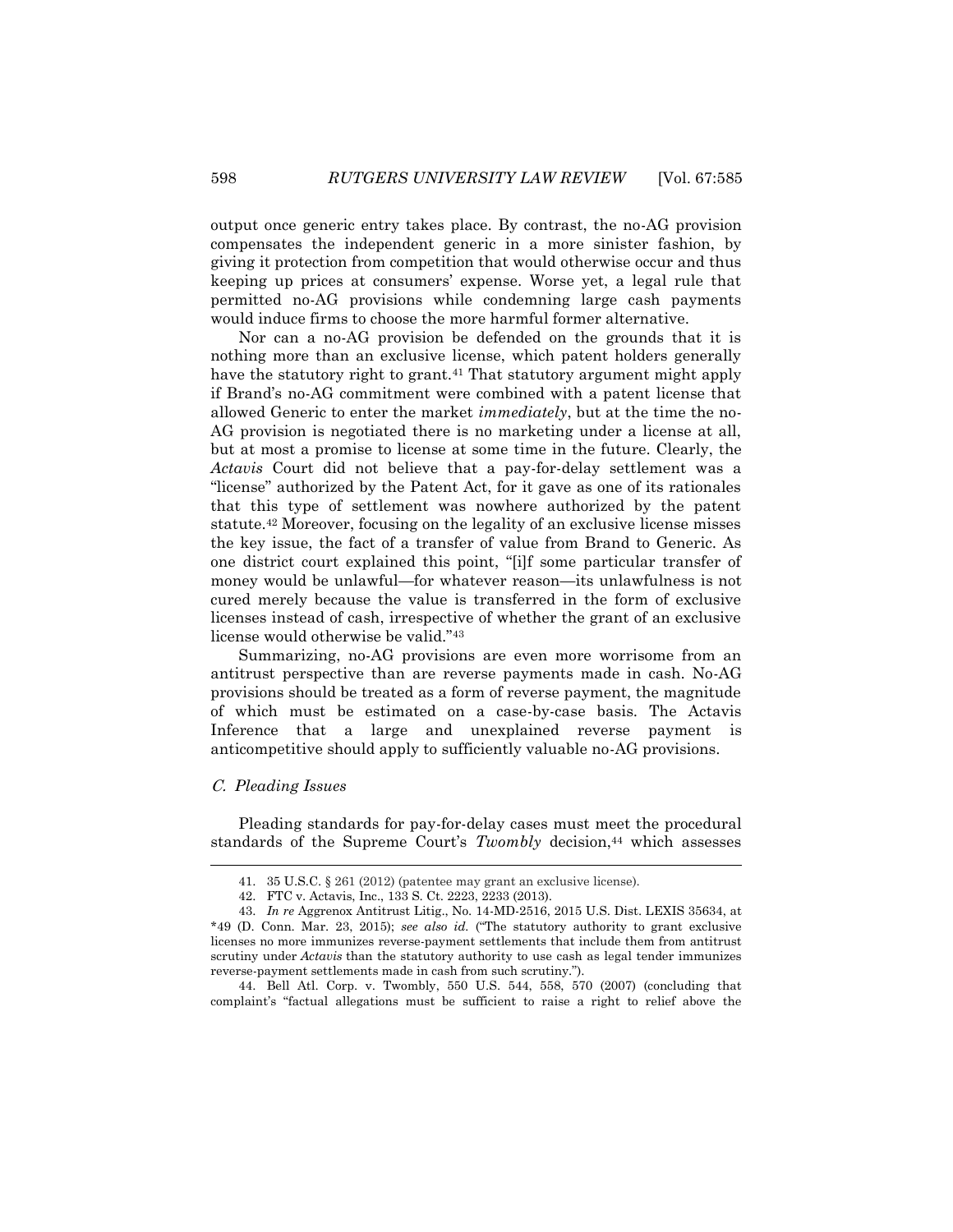specificity requirements, and also the substantive standards of *Actavis*, which require a "large" and "unexplained" payment in exchange for a delay in entry. Here, we consider standards that plaintiffs must meet if they intend to avail themselves of the Actavis Inference; we do not address what applicable standards should be if the plaintiffs have another plan to establish an anticompetitive payment for delay.

### 1. Products and Services Furnished by the Branded Firm

Often, the pleading issue arises in the context of noncash payments. As discussed above, most courts agree that the payment need not be in cash.<sup>45</sup> They are also sensitive to the fact that noncash payments are more difficult to evaluate than cash. This complication has presented several issues at the pleading stage.

If the noncash payment consists of products or services, then the associated cost to the branded firm (including the opportunity cost) must be alleged and eventually proven. In one case involving the drug Lidoderm, one component of value was easily alleged because the agreement required the brand to give \$12 million per month of the branded product to the generic, thus stipulating the value of the noncash payment.<sup>46</sup> In any event, the court concluded, a noncash payment that takes the form of product involves "a simple transfer of a fungible product" and "calculating its value is straightforward."<sup>47</sup> As a result, a plaintiff who simply alleged the value of such a transfer survived dismissal on this issue.<sup>48</sup>

### 2. Settlement of Unrelated Patent Litigation

In other cases the payment may be more difficult to value. For example, if the payment takes the form of a settlement payment in unrelated patent litigation that is far off of its reasonable market value, then a plaintiff would have to place a value on that litigation in order to

 $\overline{a}$ 

speculative level," which requires more than a "sheer possibility that a defendant has acted unlawfully"); *see also* Ashcroft v. Iqbal, 556 U.S. 662 (2009).

<sup>45.</sup> *See supra* note 27 and accompanying text.

<sup>46.</sup> United Food & Commercial Workers Local 1776 v. Teikoku Pharm. USA, Inc., No. 14-MD-02521, 2014 WL 6465235, at \*12 (N.D. Cal. Nov. 17, 2014).

<sup>47.</sup> *Id.*

<sup>48.</sup> *See also* King Drug Co. of Florence v. Cephalon, Inc., No. 06-CV-1797, 2015 U.S. Dist. LEXIS 9545, at \*63–69 (E.D. Pa. Jan. 28, 2015) (denying summary judgment, in case involving alleged services provided by the generic, after crediting opinion of plaintiffs' experts that the services were "unnecessary and unwanted"; not necessary for plaintiff to show that the services were mispriced, provided that they created a reasonable inference that they were paid for delay).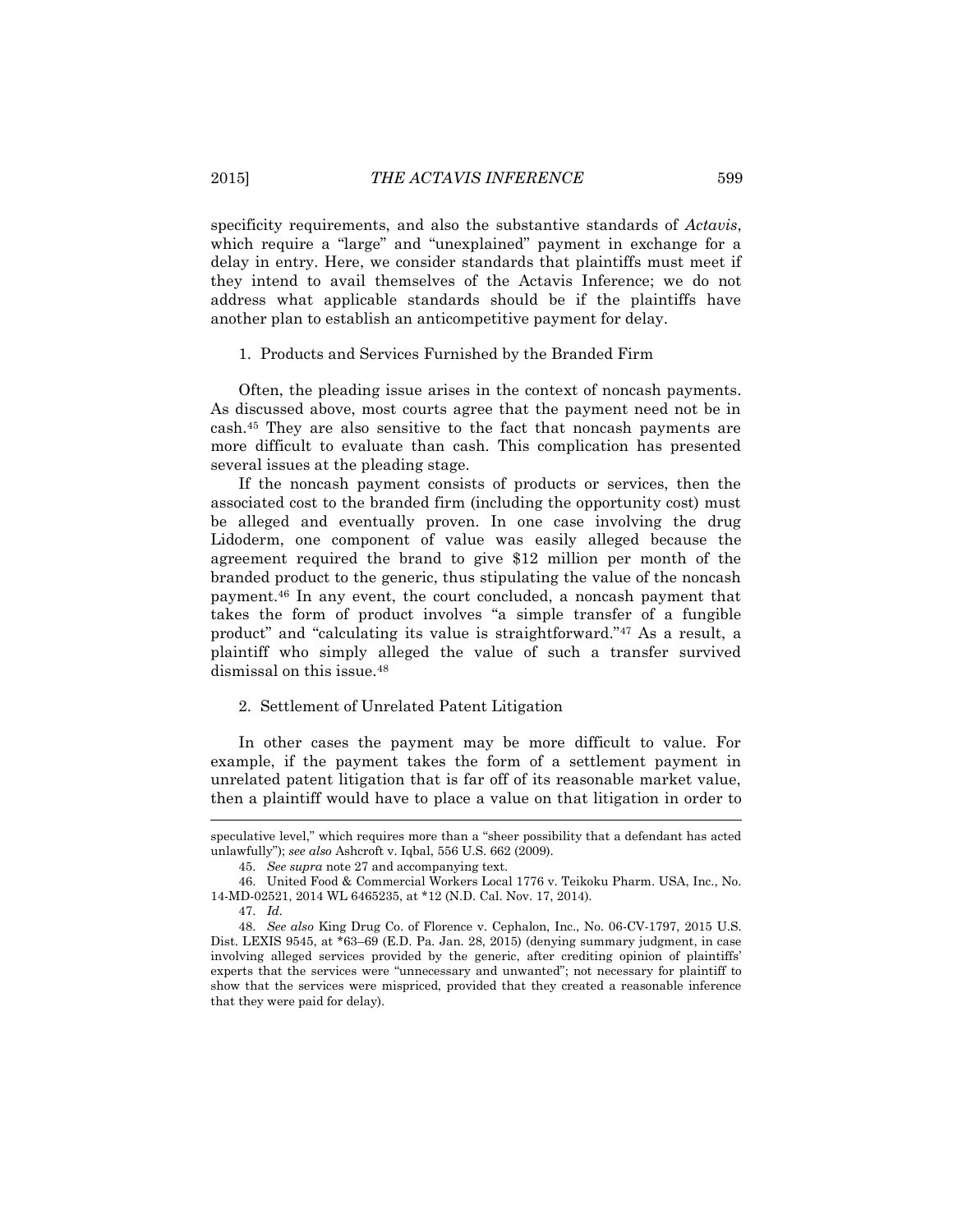plausibly allege that there was a payment for delay.<sup>49</sup> Importantly, however, nothing in the standards for motions to dismiss prevent the ordinary tools of statistical and economic analysis from being used to estimate the value of the settlement of the litigation. This may require inferences to be drawn from experiences in similar (benchmark) markets, projections of market share or margins, and the like. Certainly, the motion to dismiss standard should not require more than ordinary summary judgment and trial rules require of expert testimony generally, and may make use of the same tools.<sup>50</sup>

3. No-Authorized-Generic Deals

As discussed above, most courts have recognized that no-AG provisions can constitute a payment for delay.<sup>51</sup> Placing a value on no-AG agreements is more difficult than simply assessing a product price. To employ the Actavis Inference in the context of no-AG agreements, evaluation requires an estimate of the difference between branded profits with and without authorized generic entry. As noted previously, however, the parties negotiating these agreements appear to have little difficulty placing a value on them.<sup>52</sup> The district court in the *Lidoderm* case found it sufficient when a complaint cited an FTC study comparing market shares and margins in response to independent generic entry where an authorized generic was and was not present. The court concluded that "[t]hese calculations are not overly complicated, and they are plausible."<sup>53</sup>

### 4. Size of Payment Compared with Avoided Litigation Costs

A further pleading issue, beyond the valuation of noncash payments, arises in the context of avoided litigation costs. Although a few courts have suggested the contrary, the Supreme Court does not require evidence of a payment of a particular size. *Actavis* requires only a payment in excess of the patentee's reasonably anticipated avoided

 $\overline{a}$ 

<sup>49.</sup> Courts have confronted this issue in *In re* Nexium (Esomeprazole) Antitrust Litig., No. 12-MD-02409, 2014 WL 4370333 (D. Mass. Sept. 4, 2014) (summary judgment); and *In re* Lipitor Antitrust Litig., No. 12-CV-2389, 2013 WL 4780496, at \*26 (D.N.J. Sept. 5, 2013) (motion to dismiss).

<sup>50.</sup> *See* 2A PHILLIP E. AREEDA & HERBERT HOVENKAMP, ANTITRUST LAW ¶ 397 (4th ed. 2014).

<sup>51.</sup> *See supra* Part III.B.

<sup>52.</sup> *See supra* notes 45–47 and accompanying text.

<sup>53.</sup> United Food & Commercial Workers Local 1776 v. Teikoku Pharma USA, Inc., No. 14-MD-02521, 2014 WL 6465235, at \*12 (N.D. Cal. Nov. 17, 2014) (citing and discussing FDA, *Generic Competition and Drug Prices,* http://www.fda.gov/AboutFDA/ CentersOffices/OfficeofMedicalProductsandTobacco/CDER/ucm129385.htm).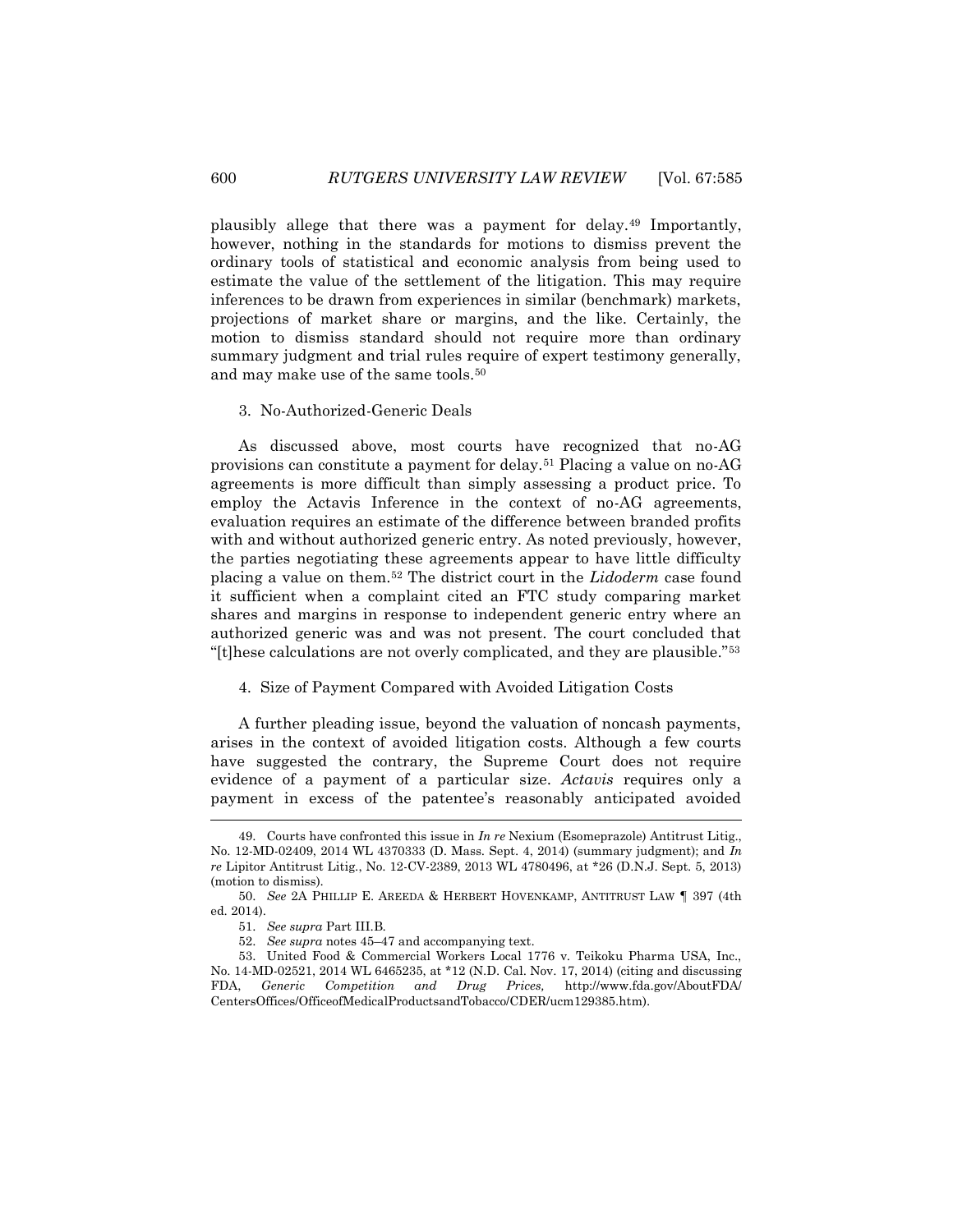litigation costs to trigger the Actavis Inference. The *Actavis* dissent recited two estimates for litigation costs, ranging from \$1.5 million per side to \$10 million per suit,<sup>54</sup> which provide useful guidance. So a plaintiff need not plead the precise or even a ballpark value of a no-AG or other noncash agreement; rather, it must provide a sufficient basis for believing that the cost to the branded firm exceeds that firm's anticipated litigation costs. A figure of \$200 million would be sufficient, but so would \$20 million. We thus question one district court's conclusion in *Effexor XR* that "the non-monetary payment must be converted to a reliable estimate of its monetary value so that it may be analyzed against the *Actavis* factors."<sup>55</sup> *Actavis* never states that the value of the payment must be ascertained, but only that it must be shown to be above reasonably anticipated litigation costs to trigger the Actavis Inference. At the same time, the *Effexor XR* court was disturbed by the fact that the plaintiffs did not provide a basis for placing any value at all on the arrangement. However, the court also suggested that simply citing the Actavis dissent's figures would have been sufficient.<sup>56</sup>

One important takeaway from these decisions is that those drafting complaints should avail themselves of the enormous published literature from the FTC and elsewhere placing a value on such things as litigation costs, no-AG agreements, and other arrangements. While summary judgment may require more particularized proof specific to the case, citation of relevant, credible studies should be sufficient to satisfy the *Twombly* pleading threshold.

### D. *Causation and Damages*

l

Unlike the government enforcement agencies, private plaintiffs must plead injury and indicate some reasonable basis for damages if they are seeking them. For the plaintiff seeking an injunction, an allegation of

<sup>54.</sup> FTC v. Actavis, Inc., 133 S. Ct. 2223, 2243–44 (2013) (Roberts, C.J., dissenting).

<sup>55.</sup> *In re* Effexor XR Antitrust Litig., No. 11-CV-5479, 2014 WL 4988410, at \*20 (D.N.J. Oct. 6, 2014). The same district judge reached a similar conclusion in the Lipitor litigation. *In re* Lipitor Antitrust Litig., No. 12-CV-2389, 2013 WL 4780496, at \*27 (D.N.J. Sept. 5, 2013) (dismissing complaint for failure to estimate of value of settlements of unrelated litigation alleged to be a payment for delay). For a contrary conclusion, see *In re* Aggrenox Antitrust Litig., No. 14-MD-2516, 2015 U.S. Dist. LEXIS 35634, at \*47–48 (D. Conn. Mar. 23, 2015) ("shar[ing] the concerns expressed" in *Effexor XR* and *Lipitor*, but denying dismissal because "it is also clear that very precise and particularized estimates of fair value and anticipated litigation costs may require evidence in the exclusive possession of the defendants, as well as expert analysis, and that these issues are sufficiently factual to require discovery.").

<sup>56.</sup> *In re Effexor*, 2014 WL 4988410, at \*22 ("[T]he Complaint could have alleged that a reliable foundation is what is set forth in *Actavis*. . . .").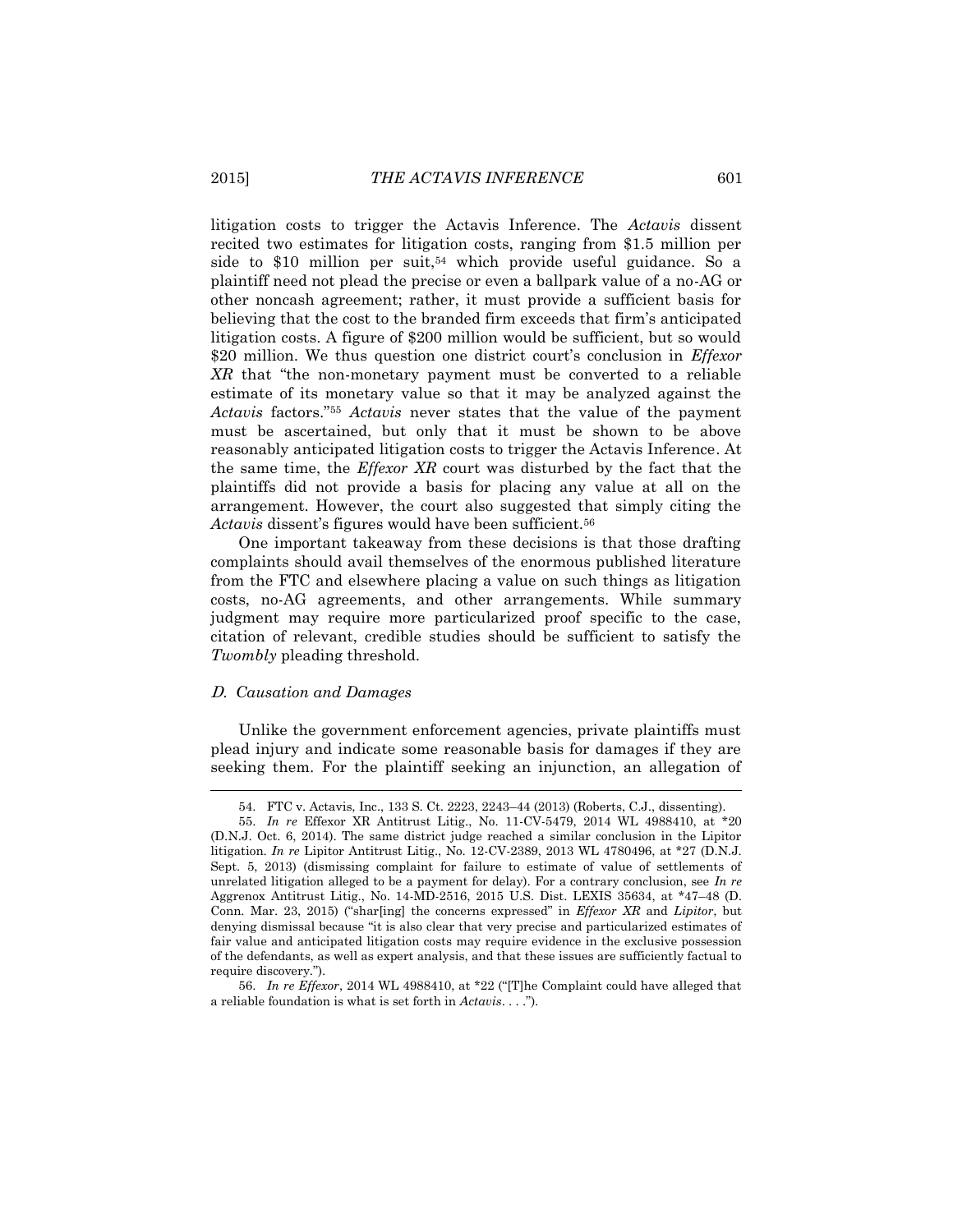threatened harm is sufficient and should be satisfied by reasonable allegations that the settlement agreement is unlawful and that entry was delayed past the reasonably anticipated entry date. Indeed, to the extent that the injunction seeks only prospective relief, a precise but-for entry date need not be calculated at all. Once the settlement is found unlawful the court may simply dissolve the agreement and open the way to immediate entry.

If the plaintiff is seeking damages, however, calculating value is likely to require establishing a but-for entry date, or estimate of the date on which generic entry would have occurred had the pay-for-delay settlement not intervened. In some cases the but-for entry date could be almost immediately after the settlement. For example, the *Lidoderm* district judge credited the argument (on a motion to dismiss) that the generic would have been willing to risk entry immediately once it had received a favorable ruling on claim construction of the patent in question.<sup>57</sup> In any event, estimating a but-for entry date is likely to be easiest in cases where a court has already declared a patent invalid or legal proceedings in a patent infringement suit have moved sufficiently far along to warrant the conclusion that a reasonable generic would have been willing to risk entry.

Causation issues also can arise if FDA approval has not yet occurred, for reasons unrelated to the patent dispute itself. If the first-filing generic had difficulties gaining FDA approval, the question naturally arises whether the settlement was likely to delay generic entry. However, even if the settling first-filing generic could not have entered earlier, due to lack of FDA approval, the settlement may still have had an anticompetitive effect, if the reverse-payment settlement delayed entry by other generic firms. These issues arose in the Nexium case, where the jury rejected causation on specific facts.<sup>58</sup>

<sup>57.</sup> *United Food*, 2014 WL 6465235, at \*15–16; *see also* King Drug Co. of Florence v. Cephalon, Inc., No. 06-CV-1797, 2015 U.S. Dist. LEXIS 9545, at \*69–71 (E.D. Pa. Jan. 28, 2015) (plaintiffs created fact issue that generic would have entered at risk but for settlement).

<sup>58.</sup> *See* Memorandum in Support of Plaintiffs' Motion for Permanent Injunction, *In re* Nexium (Esomeprazole) Antitrust Litigation, No. 12-MD-02409 (D. Mass. Jan. 7, 2015); *cf. In re* Nexium Antitrust Litig., Nos. 14-1521, 14-1522, 2015 WL 265548, at \*4 (1st Cir. Jan. 21, 2015) (approving, on divided panel, certification of class action even though expert's methodology for proving causation and harm might have included a few class members who were not injured).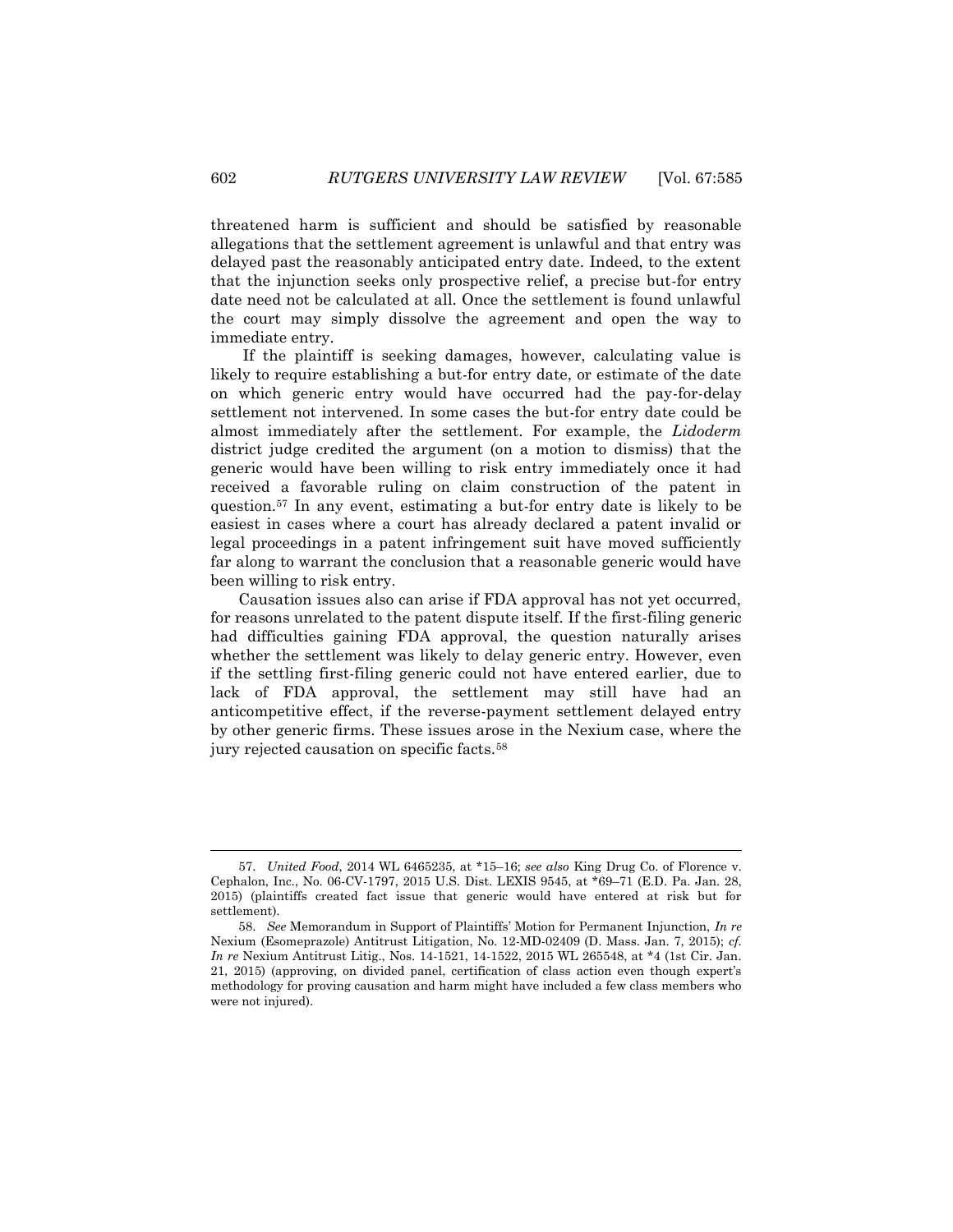### E. *Other Issues*

Also important are collateral allegations that do not pertain directly to the pay-for-delay sequence. While the Actavis Inference does not require proof of patent invalidity or noninfringement, some cases directly involve such claims. For example, some cases contain independent allegations that the brand's patent was obtained by inequitable conduct or fraud, and that the improperly brought infringement suit was also monopolization or an attempt to monopolize under Section 2 of the Sherman Act.<sup>59</sup>

Today it is clear that consumers have standing to bring *Walker Process* actions of this sort.<sup>60</sup> Such a claim could yield damages quite aside from the existence of any pay-for-delay settlement.<sup>61</sup> In addition, success on such a claim may provide evidence of a presumptive but-for entry date. For example, suppose that a branded firm whose primary patent expired in 2010 obtained a secondary patent lasting until 2020 but the latter patent was fraudulently obtained and unenforceable. One might readily conclude that one or more generic firms would have been able to enter in 2010 upon the expiry of the original patent.

### IV. THE ACTAVIS INFERENCE WITH MULTIPLE GENERIC ENTRANTS

In the *Actavis* decision, Justice Breyer opened his opinion by focusing on a patent holder and a single alleged infringer: "Company A sues

<sup>59.</sup> *See In re* Effexor XR Antitrust Litig., No. 11-CV-5479, 2014 WL 4988410, at \*26 (D.N.J. Oct. 6, 2014) (finding sufficient allegations of intent to commit fraud on the Patent Office to withstand motion to dismiss); FTC v. Cephalon, Inc., 36 F. Supp. 3d 527, 534–36 (E.D. Pa. 2014) (concluding that patentee had committed fraud on the Patent Office prior to entering settlement agreement); *In re* Lidoderm Antitrust Litig., 11 F. Supp. 3d 1344, 1345 (M.D.L. 2014) (noting assertion of sham litigation claim); King Drug Co. of Florence v. Cephalon, Inc., Nos. 06-CV-1797, 06-CV-1833, 06-CV-2768, 08-CV-2141, 2014 WL 982848, at \*11 (E.D. Pa. Mar. 13, 2014) (discussing *Walker Process* claim accompanying reverse payment claim against parties to Provigil settlement); *In re* Lipitor Antitrust Litig., No. 12- CV-2389, 2013 WL 4780496, at \*18–20 (D.N.J. Sept. 5, 2013) (noting allegations of *Walker Process* fraud in obtaining patent).

<sup>60.</sup> Ritz Camera & Image, LLC v. SanDisk Corp., 700 F.3d 503, 508 (Fed. Cir. 2012); *In re* DDAVP Direct Purchaser Antitrust Litig., 585 F.3d 677, 690–91 (2d Cir. 2009). *See generally* Walker Process Equip., Inc. v. Food Mach. & Chem. Corp., 382 U.S. 172 (1965) (noting that patent infringement lawsuit based on fraudulently obtained patent could constitute an antitrust violation).

<sup>61.</sup> For example, some decisions permit recovery of (trebled) litigation costs as antitrust damages for Walker Process claims. *See* Premier Elec. Constr. Co. v. Nat'l Elec. Contractors Ass'n, Inc., 814 F.2d 358, 373–74 (7th Cir. 1987); Kearney & Trecker Corp. v. Cincinnati Milacron, Inc., 562 F.2d 365, 374 (6th Cir. 1977); 1 PHILLIP E. AREEDA & HERBERT HOVENKAMP, ANTITRUST LAW ¶ 205h (4th ed. 2013).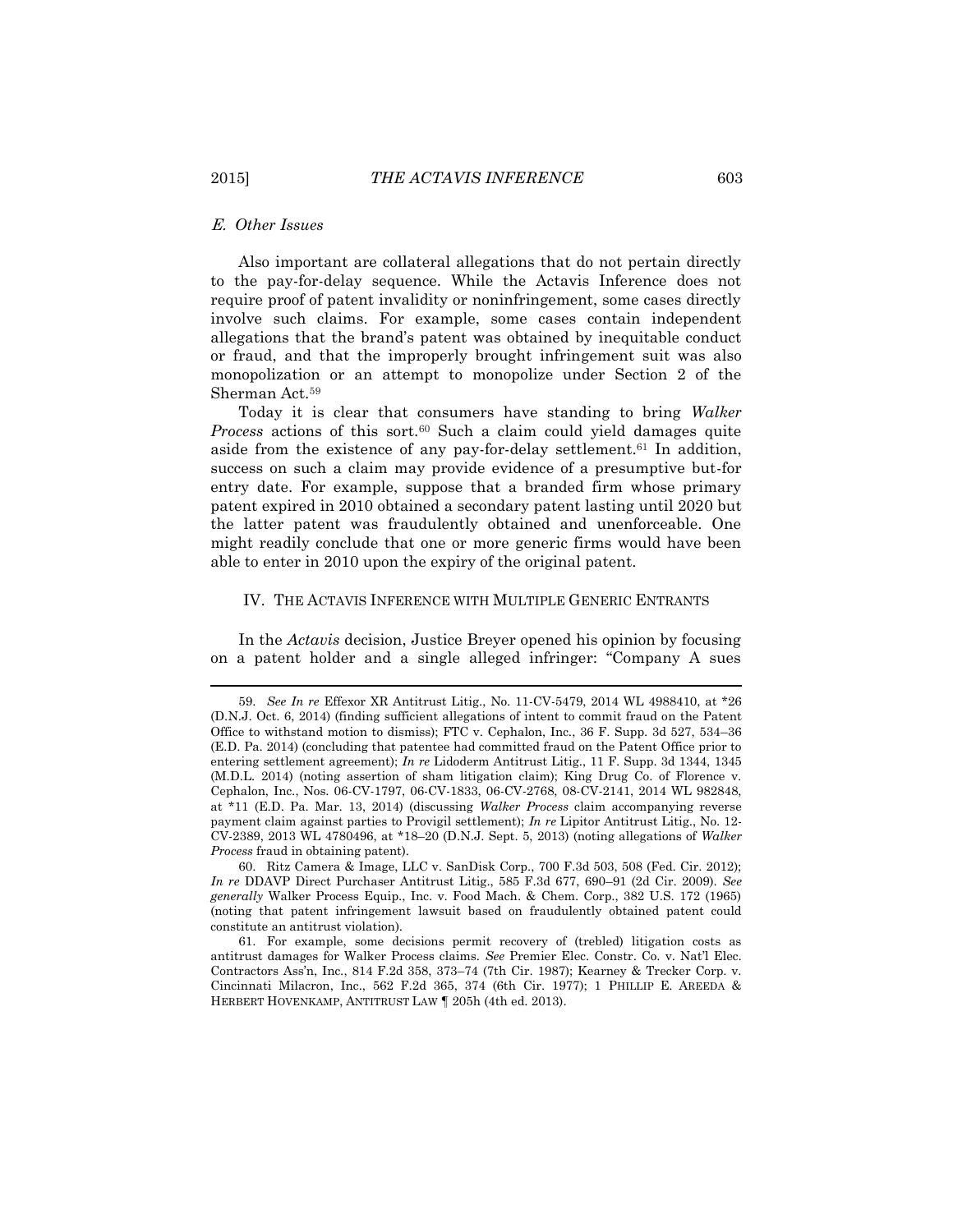Company B for patent infringement. The two companies settle under terms that require (1) Company B, the claimed infringer, not to produce the patented product until the patent's term expires, and (2) Company A, the patentee, to pay B many millions of dollars."<sup>62</sup>

Despite this crisp and abstract framing, which focuses on just two firms, the *Actavis* case itself actually involved more than one generic entrant, as Justice Breyer recognized.<sup>63</sup> As a matter of law, the Actavis Inference established by the Supreme Court clearly applies whether there is one generic entrant or multiple generic entrants.

Many pharmaceutical reverse payment antitrust cases involve the prospect of sequential entry by multiple generic suppliers.<sup>64</sup> Typically, after the first-filing generic firm's 180-day period of exclusivity ends, additional generic firms enter the market before patent expiration. Indeed, most of the drugs that are currently the subject of reverse payment antitrust litigation have this feature. To illustrate, consider seven drugs discussed in Part II.A, analyzed there in the context of district court opinions that assessed alleged noncash payments for delay.<sup>65</sup> For five of the seven, additional generic entrants were waiting in the wings following entry by the first filer.<sup>66</sup> For the remaining two drugs,

64. Multiple entry can also occur without sequential entry. For example, for some drugs, there are multiple first filers that settle for entry on the same day. The case of multiple simultaneous entrants is in important respects similar to the monopoly/duopoly case. We do not separately model that case here.

65. The drugs are Effexor XR, Lamictal, Lidoderm, Lipitor, Loestrin, Nexium, and Niaspan. As to an eighth drug discussed in Part II.A, Aggrenox, the timing of multiple generic entry cannot be assessed using public information.

<sup>62.</sup> FTC v. Actavis, Inc., 133 S. Ct. 2223, 2227 (2013).

<sup>63.</sup> Solvay, the manufacturer of AndroGel, faced multiple generic firms who had filed ANDAs seeking entry before patent expiration. Actavis was first, and therefore enjoyed the prospect of 180-day exclusivity. (At that time, the firm was called Watson. Watson later acquired Actavis and changed its name to Actavis.) Paddock Laboratories also filed an ANDA, and partnered with a third firm, Par Pharmaceuticals, to share the benefits and costs of its challenge. As a later filer, Par/Paddock was stuck behind the Actavis exclusivity. Id. at 2229. Solvay sued the generic firms, which litigated the dispute for several years. For a description, see *In re* Androgel Antitrust Litig. II, 687 F. Supp. 2d 1371, 1374–75 (N.D. Ga. 2010). During the course of litigation, the FDA approved the Actavis ANDA. Shortly thereafter, Solvay entered the challenged settlements with Watson and Par/Paddock, with alleged payments exceeding \$170 million to Actavis and \$72 million to Par/Paddock. *See Actavis*, 133 S. Ct. at 2229 (describing payments to Actavis for nine years between \$19 and \$30 million per year, \$60 million to Par, and \$12 million to Paddock).

<sup>66</sup>*. Effexor XR*: First-filer Teva secured a July 2010 entry date; sixteen later filers were sued and settled, starting with IMPAX, which secured a June 2011 entry date. *See In re* Effexor XR Antitrust Litig., No. 11-CV-5479, 2014 WL 4988410, at \*11, \*12 & n.13 (D.N.J. Oct. 6, 2014); Press Release, IMPAX Announces Final Settlement of Generic EFFEXOR XR Patent Suit (July 16, 2008).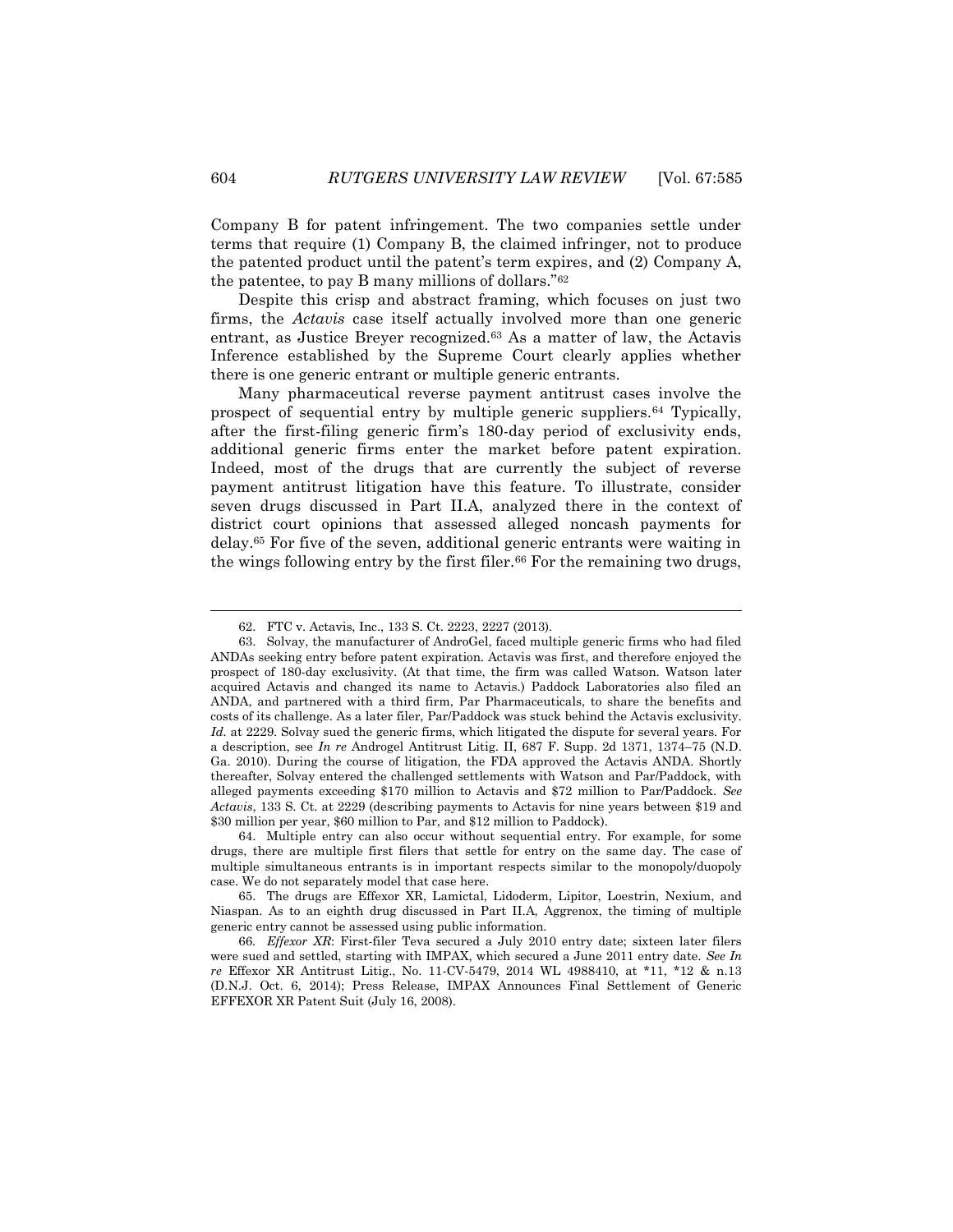the first filer's settlement was set so late in the patent term that additional generic entry before patent expiration was infeasible.<sup>67</sup>

*Lipitor*: First-filer Ranbaxy secured a November 2011 entry date. Later filer Teva was waiting in the wings to enter, but for Ranbaxy's 180-day eligibility. *See* New York Attorney General, Assurance of Discontinuance 7 (Feb. 12, 2014), http://www.ag.ny.gov/pdfs/AOD\_Teva\_Ranbaxy\_Signed.pdf.

*Nexium*: First-filer Ranbaxy secured a May 2014 entry date. Later filer Teva secured the same date in a second settlement. *In re* Nexium (Esomeprazole) Antitrust Litig., 968 F. Supp. 2d 367, 382–83 (D. Mass. 2013). The Teva date was, in practice, subject to a 180-delay thanks to Ranbaxy's exclusivity.

*Niaspan*: First-filer Barr (later acquired by Teva) secured a September 2013 entry date and launched at that point. *In re* Niaspan Antitrust Litigation, No. 13-MD-2460, 2014 WL 4403848, at \*6 (E.D. Pa. Sept. 5, 2014). Suits against Lupin and Sun, among others, were filed and later dismissed. Lupin and Sun received approval in early 2014, shortly after expiration of the 180 days.

Androgel, the drug considered in *Actavis*, is a further example. At the time of the Androgel settlements, Actavis and Par/Paddock had agreed to staggered entry dates. *See* Solvay Settles Dispute with Par, Watson, Associated Press, Sept. 13, 2006 (noting August 2015 entry for Actavis, February 2016 entry for Par/Paddock); Brief in Opposition of Par/Paddock at App. 4a ¶ 6, *Actavis*, 133 S. Ct. 2223 [hereinafter *Brief in Opposition*] (providing in settlement agreement for entry in February 2016 provided that Actavis entered with exclusivity in August 2015). Later, Actavis voluntarily relinquished its entitlement to the 180 days. Brief in Opposition at 10; *see also In re* Androgel Antitrust Litig. II, 687 F. Supp. 2d at 1377. As a consequence, Actavis and Par/Paddock ended up with the same entry date. *See* Second Amended Complaint for Injunctive and Other Equitable Relief ¶ 65, FTC v. Watson Pharm., Inc., No. 09-CV-00955 (N.D. Ga. May 28, 2009) (alleging August 2015 entry date for both Actavis and Par/Paddock); *Actavis*, 133 S. Ct. at 2229 ("The other generic manufacturers made roughly similar promises.").

67. For Lamictal and Loestrin, the first filer's entry date was six months prior to patent expiration, and the first filer anticipated launching with exclusivity, leaving other generics with the prospect of waiting until patent expiration.

*Lamictal*: First-filer Teva secured a July 2008 entry date, six months prior to patent expiration (as extended by pediatric exclusivity). *In re* Lamictal Direct Purchaser Antitrust Litig., 18 F. Supp. 3d 560, 561 (D.N.J. 2014); *see also* Letter from Gary Buehler, Dir. of Office of Generic Drugs, FDA, to Philip Erickson, Teva Pharms. USA (Aug. 30, 2006) (approving ANDA 76-388 with exclusivity).

*Loestrin*: First-filer Watson secured a January 2014 entry date, six months prior to patent expiration. *In re* Loestrin 24 Fe Antitrust Litig., No. 13-MD-2472, 2014 WL 4368924, at \*4 (D.R.I. Sept. 4, 2014). Later filer Lupin was sued and settled for entry "around the same time" as patent expiration. *Id.* at \*5. Watson subsequently forfeited its exclusivity for failing to receive tentative approval within thirty months. Letter from Robert West, Dep. Dir. of Office of Generic Drugs, FDA, to Janie M. Gwinn, Watson Labs., Inc. FDA (Sept. 1,

 $\overline{a}$ 

*Lidoderm*: First-filer Watson secured a September 2013 entry date. United Food & Commercial Workers Local 1776 v. Teikoku Pharma USA, Inc., No. 14-MD-02521, 2014 WL 6465235, at \*5 (N.D. Cal. Nov. 17, 2014). At least three additional generics—Mylan, Noven, and TWI—filed Paragraph IV certifications and were sued. Mylan's ANDA (#20–2346) predated the Watson settlement. Mylan secured a consent judgment of noninfringement on claim 1 of the single patent at suit. Consent Decree & Order, Endo Pharm. v. Mylan Technologies, Inc., No. 11-CV-220 (D. Del. Oct. 4, 2013). As of December 2014, no additional generic entrants have been approved due to unrelated FDA approval delays. *See* Mylan Q3 2014 Analyst Call (Oct. 30, 2014).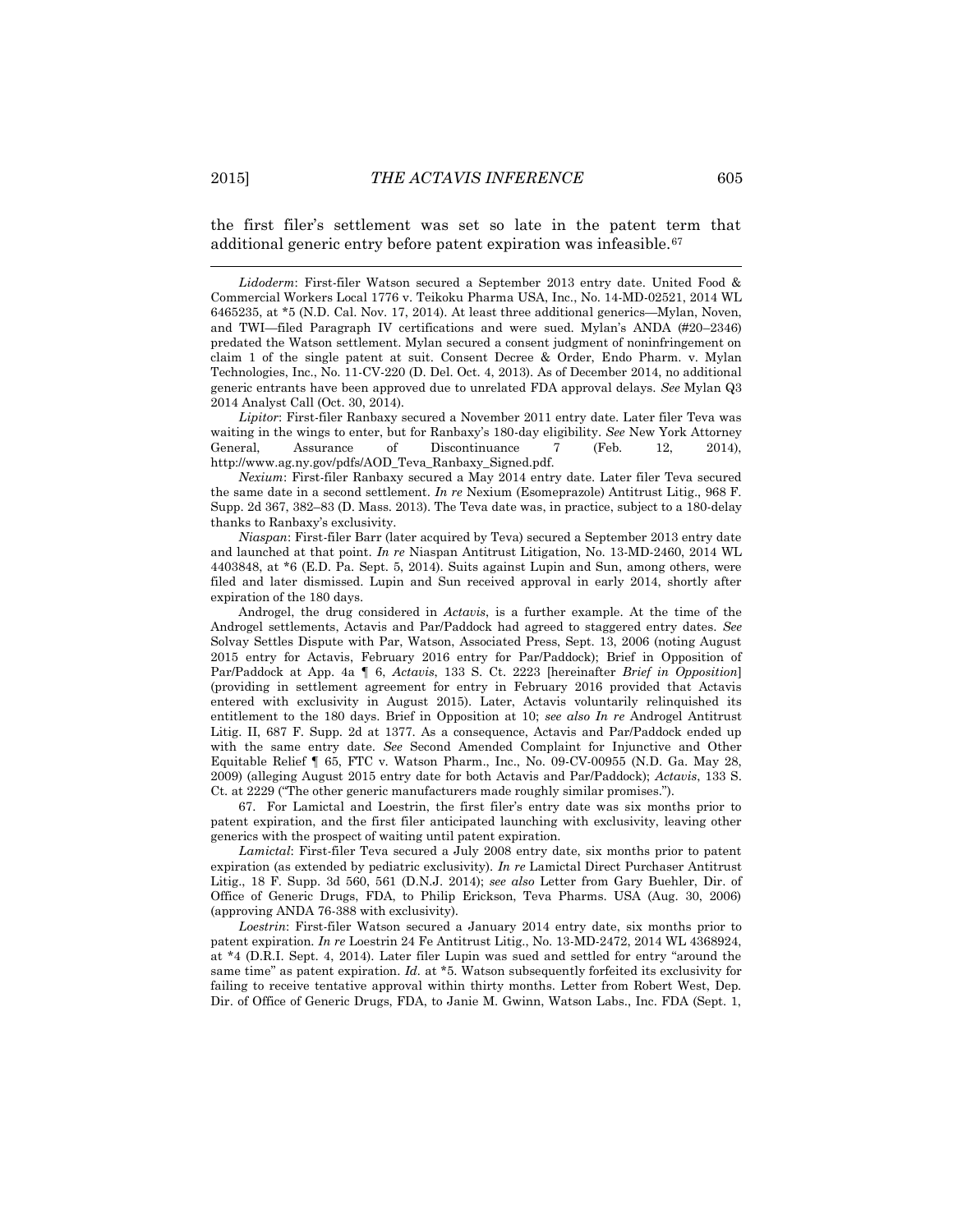Because multiple generic entry is so common, as courts apply the Actavis Inference, it is important to understand how the economic logic underpinning the Actavis Inference works in cases with more than one generic entrant.

In *Activating Actavis*, we developed and explained the economic logic behind the Actavis Inference by describing the incentive of a patent holder to pay a single potential entrant to delay its entry into the market. Our economic model analyzed the case in which entry would convert a monopoly into a duopoly, i.e., the case of a single generic entrant. Here we extend our economic model to include multiple generic entrants. Reflecting the 180-day exclusivity period rewarded to the first generic firm under the Hatch-Waxman Act, our model contemplates sequential entry: initially one generic firm enters, followed later by more.

Common sense and intuition suggest that the Actavis Inference is even more important with multiple generic entrants than with just one generic entrant. With multiple generic entrants, delaying generic entry will boost profits even more, and harm competition even more, than with just one generic entrant. As a result, pay-for-delay settlements are even more tempting for the settling parties and even more harmful to consumers.

We show here that common sense and intuition are firmly supported by cold economic logic and formal economic modeling. Along the way, we show that the challenge to the Actavis Inference made by Kobayashi, Wright, Ginsburg, and Tsai in their recent paper is flawed on multiple grounds. KWGT criticize the Supreme Court's decision in *Actavis* as well as challenging the economic basis for the Actavis Inference that the Court established. Much of what KWGT recommend is of no help to courts, since KWGT elaborate arguments made by the *Actavis* dissent but rejected by the Court. Other claims by KWGT are incorrect or contradict KWGT's own economic analysis.

### A. *Sequential Generic Entry Under the Hatch-Waxman Act*

The Hatch-Waxman Act's provision of 180-day exclusivity to a firstfiling generic firm creates an important mechanism for staggered entry by multiple generics.<sup>68</sup> In many instances, additional generics are blocked

 $\overline{a}$ 

<sup>2009) (</sup>approving ANDA 78-267). According to plaintiffs, its settlement guaranteed the 180 days by contract (to the extent within control of the parties). Direct Purchaser Consolidated Amended Complaint at 41–42, Loestrin 24 Fe Antitrust Litig., No. 13-2472 (D.R.I. Dec. 6, 2013).

<sup>68.</sup> In this paper, we assume basic familiarity with this and other features of the Hatch-Waxman Act. The *Actavis* decision itself provides a brief overview of the relevant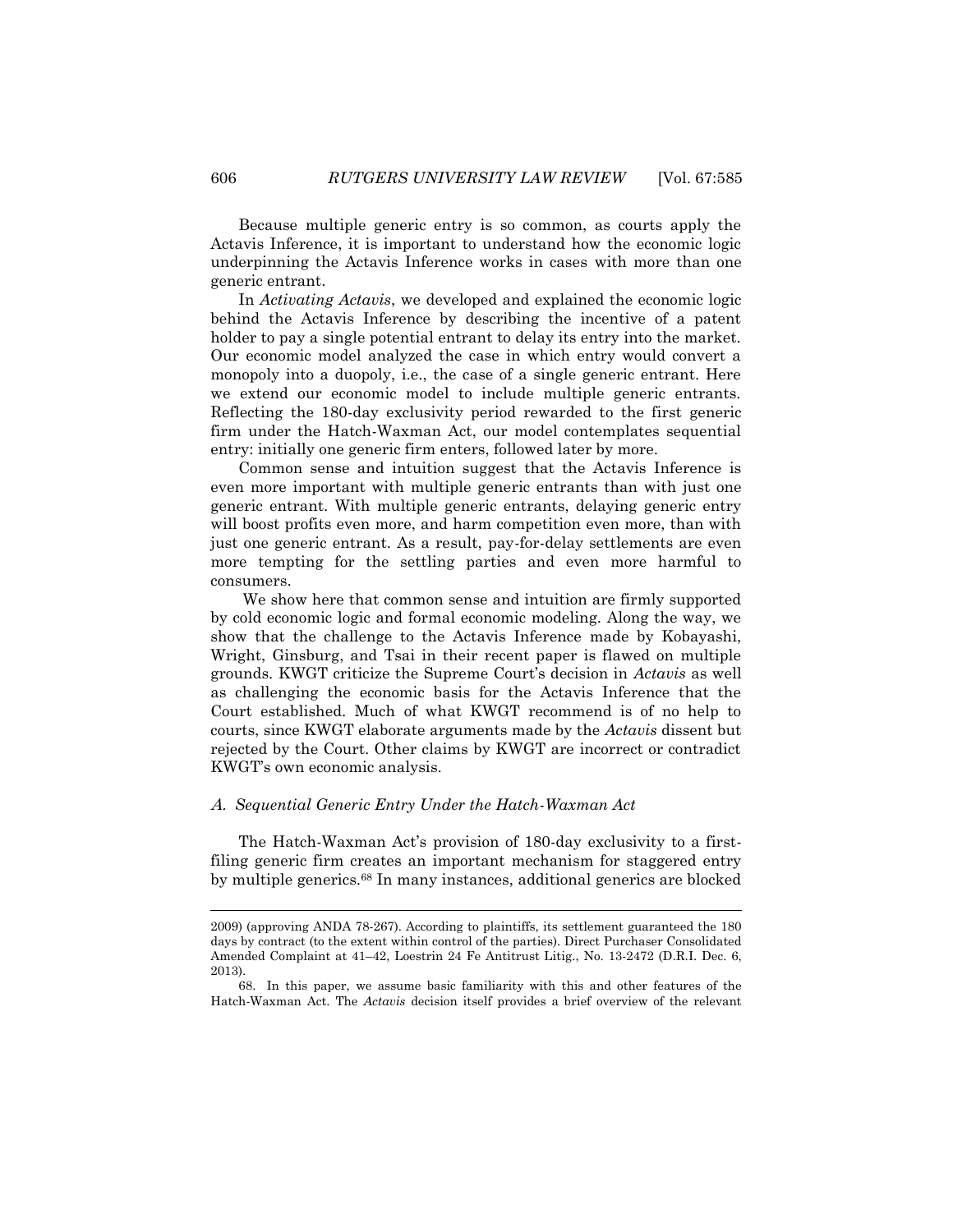from the market until 180 days after the first generic's entry.<sup>69</sup> Due to this provision in the Hatch-Waxman Act, a settlement between a branded pharmaceutical firm and the first-filing generic firm effectively immunizes even a very weak patent from challenge for the period covered by the delayed entry agreement plus 180 days.

Settlement has a further consequence in the case of multiple entrants. A fully litigated declaration of patent invalidity would estop the branded firm from asserting its patent against other generics, so after 180 days other generics would be able to enter the market as well.<sup>70</sup> This prospect of entry by a second (or third) generic makes it even more valuable to the branded firm to enter into a pay-for-delay settlement with the first-filing generic, because drug prices, and hence the branded firm's profits, fall further in response to subsequent generic entry than they do in response to the first generic entrant.<sup>71</sup>

### B. *Economic Analysis with Subsequent Generic Entrants*

In Appendix A, we present two formal economic models in which Brand and Generic negotiate to settle their patent litigation. These models extend our earlier monopoly-duopoly model to include subsequent generic entry.

In both models, if the parties do not settle, then following litigation, we assume that if the Generic prevails in the patent litigation, additional generic firms enter the market 180 days after Generic enters.<sup>72</sup> The models differ in the case of settlement. A settlement specifies the date at which Generic can enter the market and the size of a payment from

72. If Brand wins the litigation, we assume no generic entry takes place.

provisions of the Hatch-Waxman Act. For a more thorough discussion of the operation of the 180-day exclusivity period, see C. Scott Hemphill, *Paying for Delay: Pharmaceutical Patent Settlement as a Regulatory Design Problem*, 81 N.Y.U. L. REV. 1553 (2006).

<sup>69.</sup> *See* 21 U.S.C. § 355(j)(5)(B)(iv) (2012). The Supreme Court described the process in *Actavis*, 133 S. Ct. at 2228.

<sup>70.</sup> *See* Blonder-Tongue v. Univ. of Ill. Found., 402 U.S. 313, 330–34 (1971) (holding that a patentee whose patent is found invalid in fully and fairly litigated decision is collaterally estopped from claiming validity against a subsequent infringement defendant).

<sup>71.</sup> *See* C. Scott Hemphill & Mark A. Lemley, *Earning Exclusivity: Generic Drug Incentives and the Hatch-Waxman Act*, 77 ANTITRUST L.J. 947, 953–54 (2011) (collecting evidence); FTC, PAY-FOR-DELAY: HOW DRUG COMPANY PAY-OFFS COST CONSUMERS BILLIONS 8 (2010) (concluding that based on public information about drug launches that in a "mature" generic market, one year after the first generic enters, generic penetration is 90 percent and generic prices are 15 percent of the pre-entry branded price). In our model in Appendix A, this effect is captured by the term. Our model also reveals an additional benefit to the branded firm from settlement that is not present in the model with only a single generic entrant. This additional incentive, captured by the term, is independent of the agreed-upon entry date of the generic firm.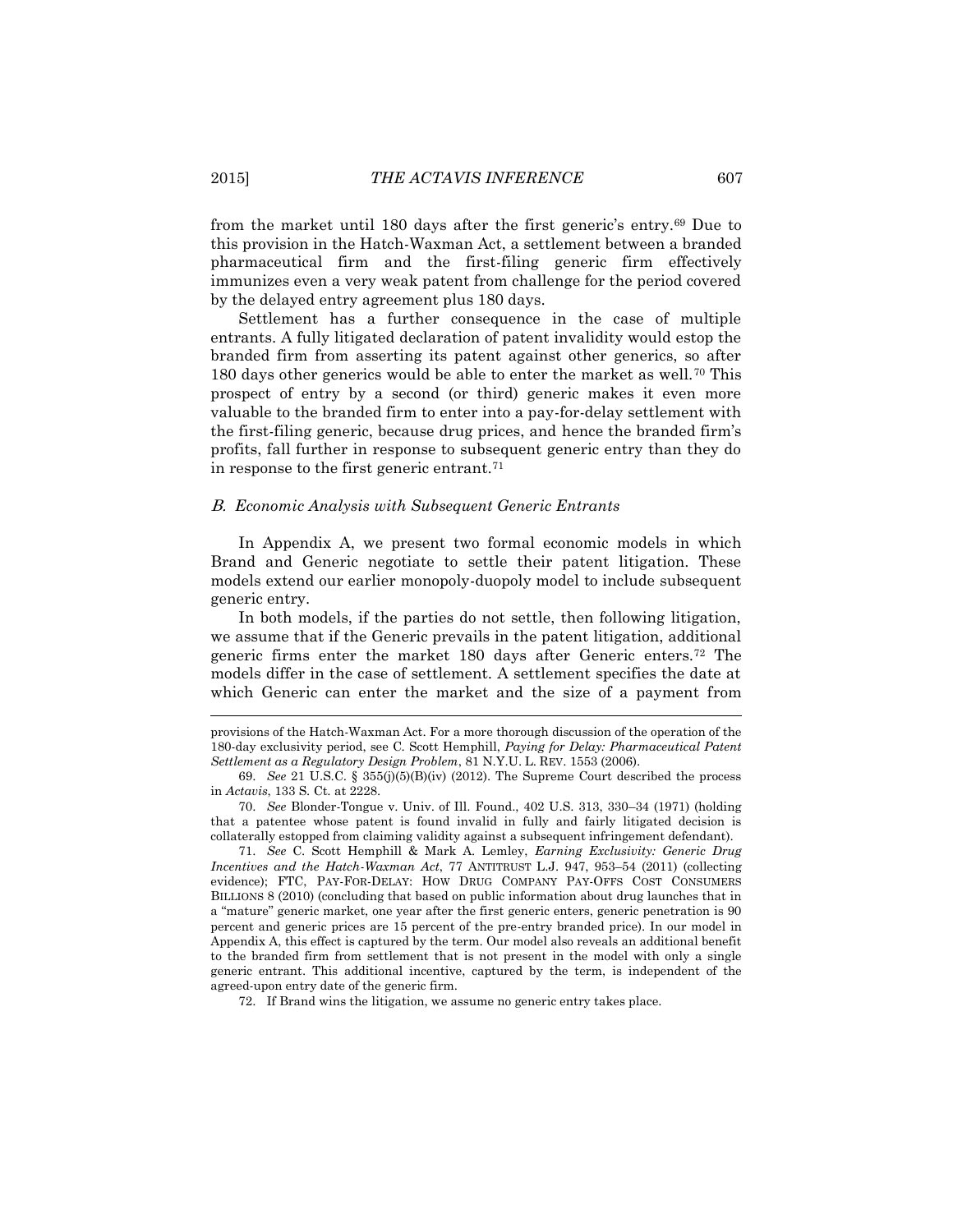Brand to Generic. In the first model, which we call our "180-day duopoly" model, in the case of a settlement, we assume that additional generic firms enter the market 180 days after Generic enters the market, even if this time occurs before patent expiration. In our second model, the "durable duopoly" model, there is no multiple entry until patent expiration—that is, the settlement might result in a durable duopoly. (Durable duopoly is the case studied by KWGT.)

We prove four main results, which hold in both models of multiple generics.

Proposition #1 says that the combined incentive of Brand and Generic to settle to restrict competition is greater with multiple generic entrants than for a single generic entrant. Put differently, the additional combined profits (compared with litigation) from the settlement that maximizes profits without any antitrust limits are greater in the presence of multiple generic entrants.

Proposition #2 says that if the settlement involves a payment greater than Brand's prospective litigation costs, the settlement reduces the period of time during which consumers benefit from competition involving multiple generic firms.<sup>73</sup>

Proposition #3 says that relaxing the Actavis Inference by allowing payments greater than litigation costs would harm consumers and reduce total welfare.

These three propositions together provide strong economic support for the Actavis Inference in the presence of multiple generic entrants. Proposition #1 warns us that antitrust limits are needed—even more with multiple generic entrants—to protect consumers from settlements that would otherwise prevent generic entry for some or all of the remaining lifetime of the patent.

Proposition #2 implies that antitrust appropriately comes into play if the payment is greater than litigation costs. Such settlements restrict competition by shortening the period of multiple generic competition compared to litigation. Such settlements are therefore anticompetitive under the logic of the *Actavis* opinion, as they prevent competition or eliminate the risk of competition.

Settlements violate Sherman Act §1 if they restrict competition and injure consumers. Given restriction of competition is found in Proposition #2, the remaining question is what the benchmark of comparison is for consumer welfare by which to judge injury to consumers. Under the

<sup>73.</sup> This reduction is relative to the expected period of multiple-generic competition under litigation. Such a payment also signals that the patent holder had doubts about whether the patent would be found valid and infringed if litigated.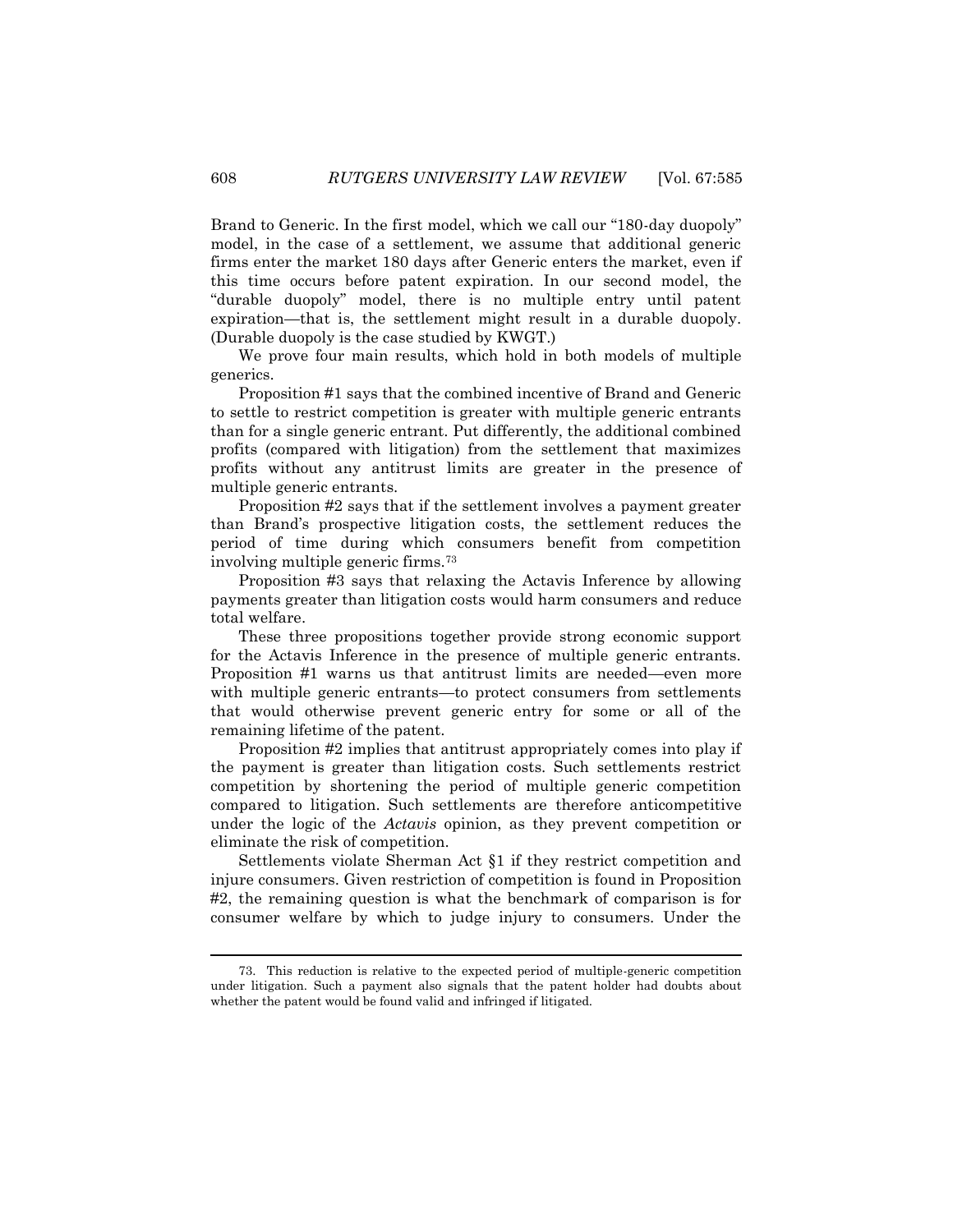*Actavis* opinion consumers are injured if the settlement leads to lower welfare than under either of the following two benchmarks:<sup>74</sup>

Benchmark #1. The welfare that consumers could expect from completing the litigation.

Benchmark #2. The welfare that consumers could achieve in an alternative settlement that did not have a large payment, i.e., a payment exceeding the plaintiff's prospective litigation cost.<sup>75</sup>

The second benchmark is an application of the less restrictive alternatives test.<sup>76</sup> Lower payments will come with earlier entry dates (in equilibrium) and are less restrictive of competition.

Proposition #3 tells us that a less stringent rule than the Actavis Inference, such as an inference only triggered by even larger payments, would be worse for consumers. Furthermore, relaxing the Actavis Inference is a bad idea even if one uses the more forgiving total welfare standard rather than the consumer welfare standard embraced by the Supreme Court.

A corollary of Proposition #3 is that if we observe the parties bargaining to a settlement involving a reverse payment in excess of prospective litigation costs, then this settlement has lower consumer and total welfare than any alternative settlement that they would actually reach if they were constrained to a payment equal to or less than these litigation costs. Thus any settlement with a large payment injures consumers using Benchmark #2 and it therefore violates the antitrust laws.

Injuring consumers compared with Benchmark #1 is not required to violate the antitrust laws, given that consumers are injured with respect to a reasonable alternative settlement under Benchmark #2. Nonetheless it is still worth investigating if settlements with large payments will

 $\overline{a}$ 

<sup>74.</sup> *See Actavis and Error Costs*, *supra* note 8, at 4. The Court's opinion supports this approach. *See id*.

<sup>75.</sup> The alternative settlement used in Benchmark #2 should be one that the parties would likely reach if the parties were constrained to lower reverse payments.

<sup>76.</sup> On the importance of less restrictive alternatives in antitrust litigation under the rule of reason, see 7 PHILLIP E. AREEDA & HERBERT HOVENKAMP, ANTITRUST LAW **¶** 1505 (3d ed. 2010); C. Scott Hemphill, *Less Restrictive Alternatives in Antitrust and Constitutional Law* (working paper 2015); *see also* King Drug Co. of Florence v. Cephalon, Inc., No. 06-CV-1797, 2015 U.S. Dist. LEXIS 9545, at \*44, \*53–54, \*62 (E.D. Pa. Jan. 28, 2015) (identifying and applying the rule, drawn from standard rule of reason principles, that plaintiff has opportunity to demonstrate that defendants' conduct was not necessary to achieve the asserted pro-competitive objective).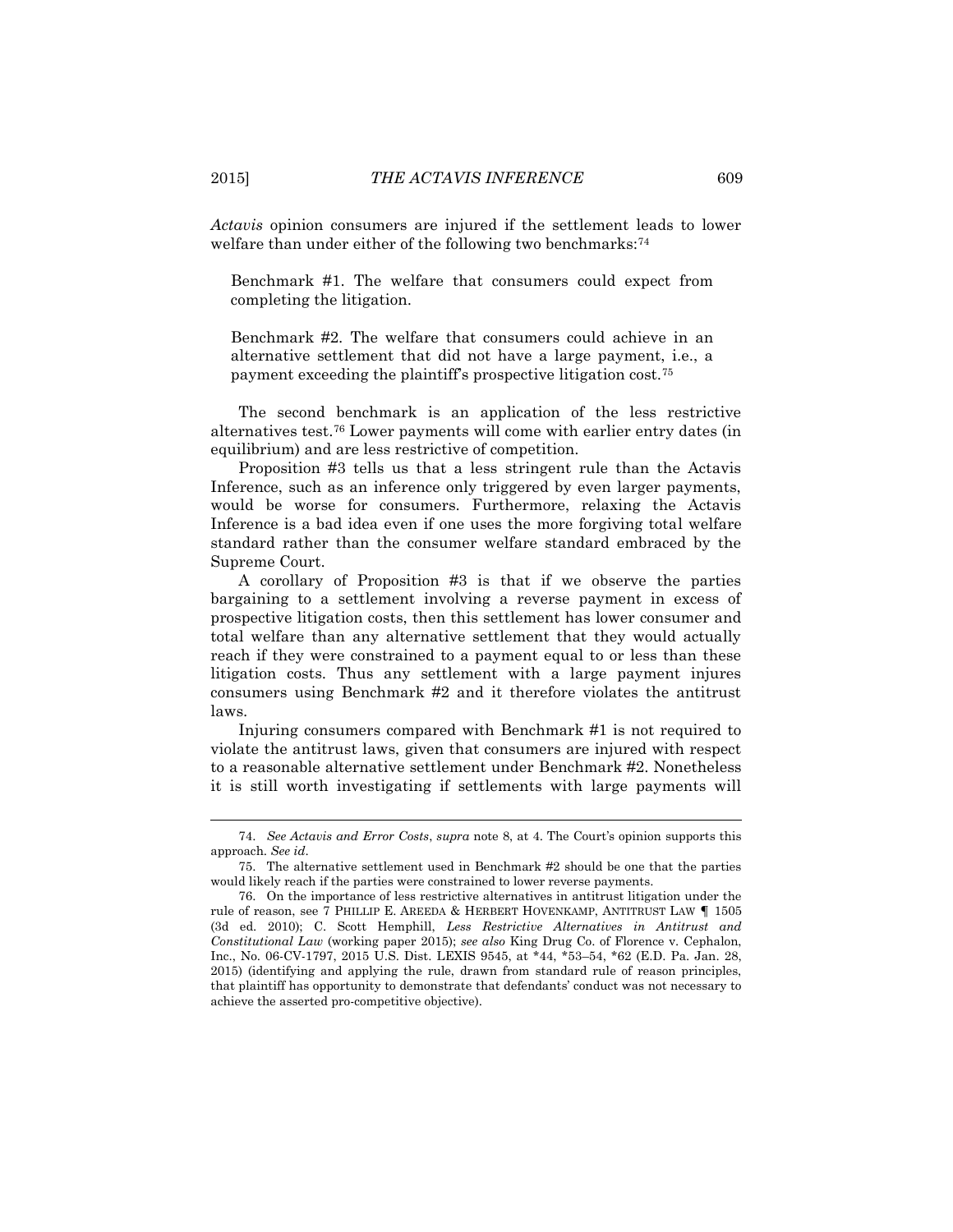injure consumers relative to Benchmark #1. We believe that they typically will, but we have been able to construct a theoretical counterexample in which consumers are better off than with Benchmark #1. Our counterexample requires some rather extreme assumptions: (1) Brand has no bargaining power; (2) Brand gets nearly the entire market during the duopoly period; and (3) There is no increase in quantity between duopoly and free entry.

Our final proposition asserts that typically a settlement with a large reverse payment will also injure consumers compared with Benchmark #1. More specifically: Propositions #4a and #4b say that settlements with payments larger than litigation costs reduce consumer welfare, relative to litigation, under the conditions that apply in practice.<sup>77</sup>

The basic intuition underlying our four propositions is the same as in the monopoly-duopoly model. A payment larger than litigation costs raises the question: why is the brand paying so much? In the monopolyduopoly model, the answer is that Brand is paying to avoid or eliminate duopoly competition. In the multiple generic model, the answer is that Brand is paying to avoid or eliminate competition from multiple generics.

Our analysis further reveals the danger that certain anticompetitive reverse payment settlements will not be caught using the Actavis Inference. This danger is not unique to the case of multiple generic entrants but occurs because the Actavis Inference, by construction, is favorable to antitrust defendants. The reason has to do with the bargaining dynamics of a branded drug maker.

The point is most easily seen in the basic monopoly-duopoly model. If Generic has all the bargaining power—that is, it retains all of the joint gains from settlement—and Brand has none, then a payment that equals litigation cost involves no payment for delay. Because Brand has no bargaining power, the most Brand can get from the settlement is what it could expect from litigation, so the agreed entry date under the settlement equals the expected entry date under litigation. Because Brand has the option to litigate, this is also the least that Brand will accept. Thus, if there are ten years left on the patent and Brand has a 90% chance of winning the lawsuit, it will pay an amount equal to its litigation cost and allow entry at nine years, which equals 90% of ten years. There is no payment for delay in such a settlement. If the settlement involved a payment from Brand to Generic greater than litigation cost, Brand would require some delay in competition beyond the nine years. Hence, payments in excess of litigation cost involve payment for delay.

77. *See infra* Appendix A.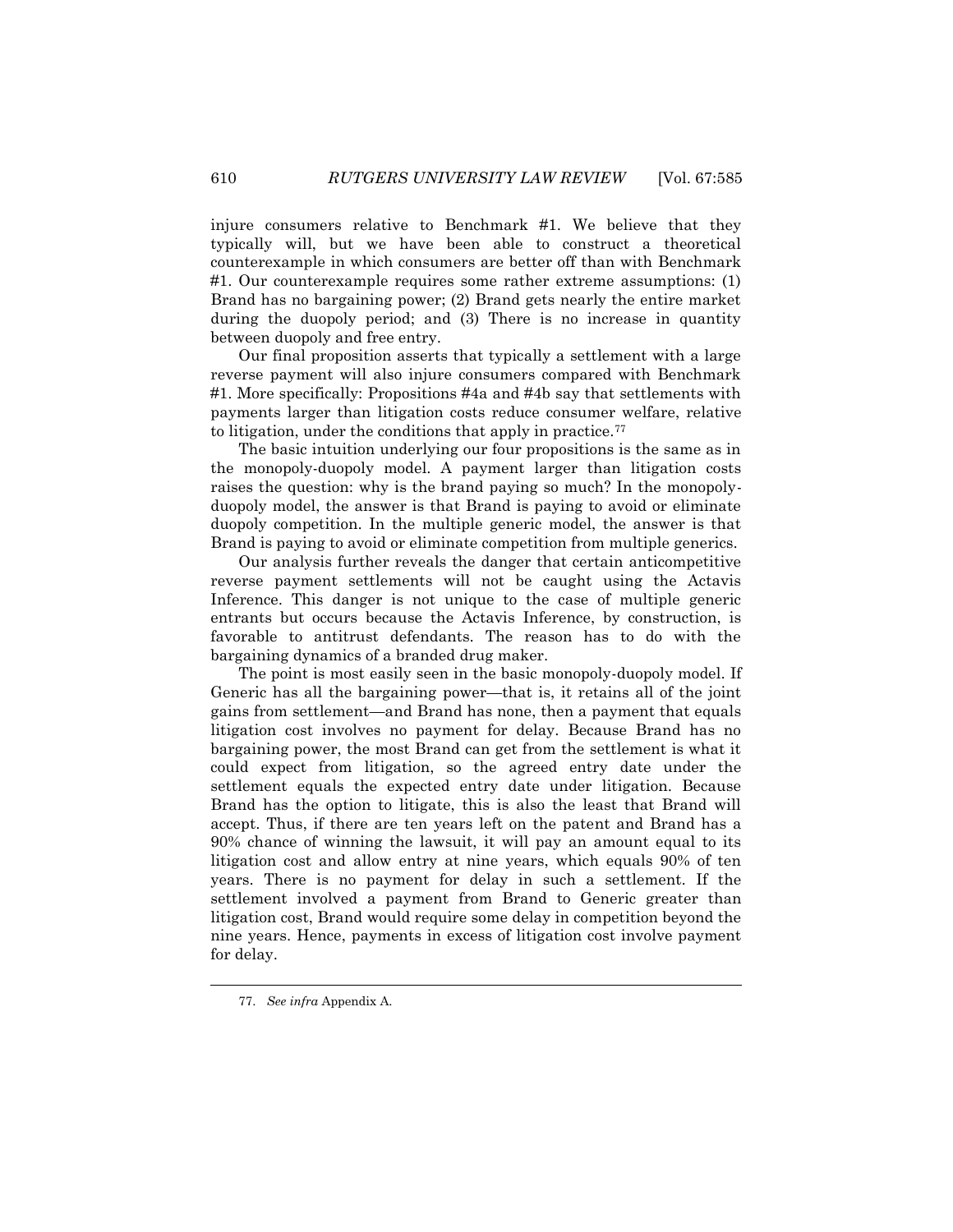Suppose instead that Brand has significant bargaining power, as is likely in practice. In such a case, even a payment just equal to litigation cost would involve a payment for delay. The reason is that while the earliest entry date acceptable to Brand is nine years, given a payment equal to Brand's litigation cost, the latest entry date acceptable to Generic will be something more than nine years—slightly more than 9.2 years in an example discussed by KWGT.<sup>78</sup> This difference in acceptable entry dates represents a bargaining range. If Brand and Generic split the difference, a version of equal bargaining power, they will agree to an entry date in between—slightly more than 9.1 years. This implies that even though the payment just equals Brand's prospective litigation cost, part of the payment is compensation for a delay of 0.1 years. It follows that payments somewhat less than litigation cost also involve some payment for delay.<sup>79</sup>

This example illustrates that the Actavis Inference is not sufficiently aggressive to eliminate all anticompetitive settlements. In this context, the Inference essentially assumes that Brand has no bargaining power. This supports our view that antitrust plaintiffs should and do have the ability to challenge reverse payment patent settlements without relying on the Inference.

This analysis does not mean that the Actavis Inference is ineffective. What the Inference accomplishes is to identify and deter the worst anticompetitive settlements. It prevents Brand and Generic from choosing settlements with later entry dates and larger payments—from moving out along the "Ray of Delay," in the terminology of our earlier paper80—thereby injuring consumers by reducing competition.

In the context of multiple generic entry, the effects are more complex because multiple entry broadens the bargaining range, compared to the monopoly-duopoly model. (KWGT also observe an expansion of the bargaining range.81) We speak of a settlement being "minimally acceptable" to Brand (respectively Generic) if it yields Brand (Generic) profits at least as high as expected under litigation. For any given level of payment, the possibility of multiple entry means that Brand would find earlier entry minimally acceptable, compared to the monopoly-duopoly model. Generic would likewise find later entry minimally acceptable.

 $\overline{a}$ 

<sup>78.</sup> *See* KWGT, *supra* note 10, at 91 fig.2.

<sup>79.</sup> *See also* Hemphill, *supra* note 68, at 1594–95 (identifying an allocative harm from settlement, where payment is less than Brand's avoided litigation cost, if Brand has significant bargaining power).

<sup>80.</sup> *Actavis and Error Costs*, *supra* note 8, at 6.

<sup>81.</sup> KWGT, *supra* note 10, at 89.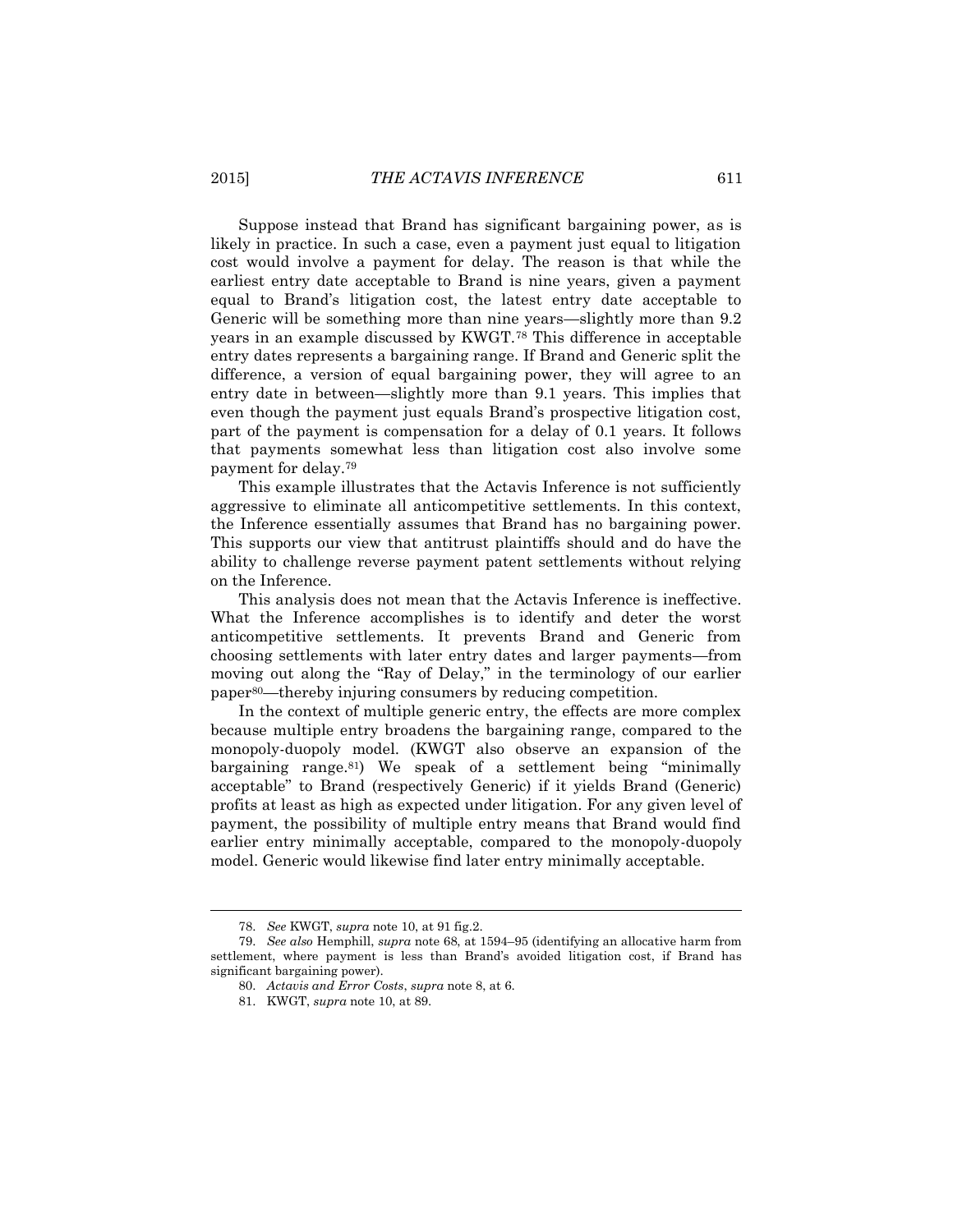If Brand has no bargaining power, it is constrained to enter into a minimally acceptable settlement. Thus, compared to the monopolyduopoly model, it will accept an earlier date for the first generic entrant. Even with zero Brand bargaining power, all the results discussed above, regarding lost competition, reduced welfare, and the bad consequences of a relaxation of the Actavis Inference, fully apply. Indeed, such anticompetitive settlements may occur even in the face of the Inference with relatively low payments at or below prospective litigation cost. In this further respect, the Inference is insufficiently stringent to identify all anticompetitive settlements. However, the higher the reverse payments the more anticompetitive the settlements will be, holding bargaining power and other factors constant.

If Brand has bargaining power, settlements at any given level of payment are worse for consumers than if Brand has no power. The results above all still apply when the Brand has bargaining power and in some respects are strengthened. With a payment equal to litigation cost, a Brand with substantial bargaining power will insist upon a delay (compared to litigation) in the entry of all generics, including the firm it is settling with. For this reason, when Brand has substantial bargaining power, consumer welfare and total welfare will surely become lower in settlement than in litigation even when the inequality conditions of Propositions #4 and #4a are not satisfied. The anticompetitive potential of settlements is exacerbated by the presence of multiple generics when Brand has bargaining power, because Generic's minimally acceptable settlement is later than in a duopoly-monopoly model, and Brand's bargaining power pushes Generic closer to its minimally acceptable settlement.<sup>82</sup>

### C. *Critique of Paper by Kobayashi, Wright, Ginsburg, and Tsai*

KWGT state that in *Actavis* the Court infers "that reverse payments greater than anticipated litigation costs are likely to harm competition" and that "[t]he single-entrant models provide analytical support for the Court's inference."<sup>83</sup> We agree. Where we part ways is in multiple entrant models (incidentally the actual setting of *Actavis*). In such cases, KWGT believe that the legal rule of *Actavis*—the Actavis Inference—is not well supported by economic analysis. Their conclusion contains three claims:

<sup>82.</sup> For related arguments, see Einer Elhauge & Alex Krueger, *Solving the Patent Settlement Puzzle*, 91 TEX. L. REV. 283, 314 (2012); Hemphill, *supra* note 68, at 1588–94.

<sup>83.</sup> KWGT, *supra* note 10, at 90.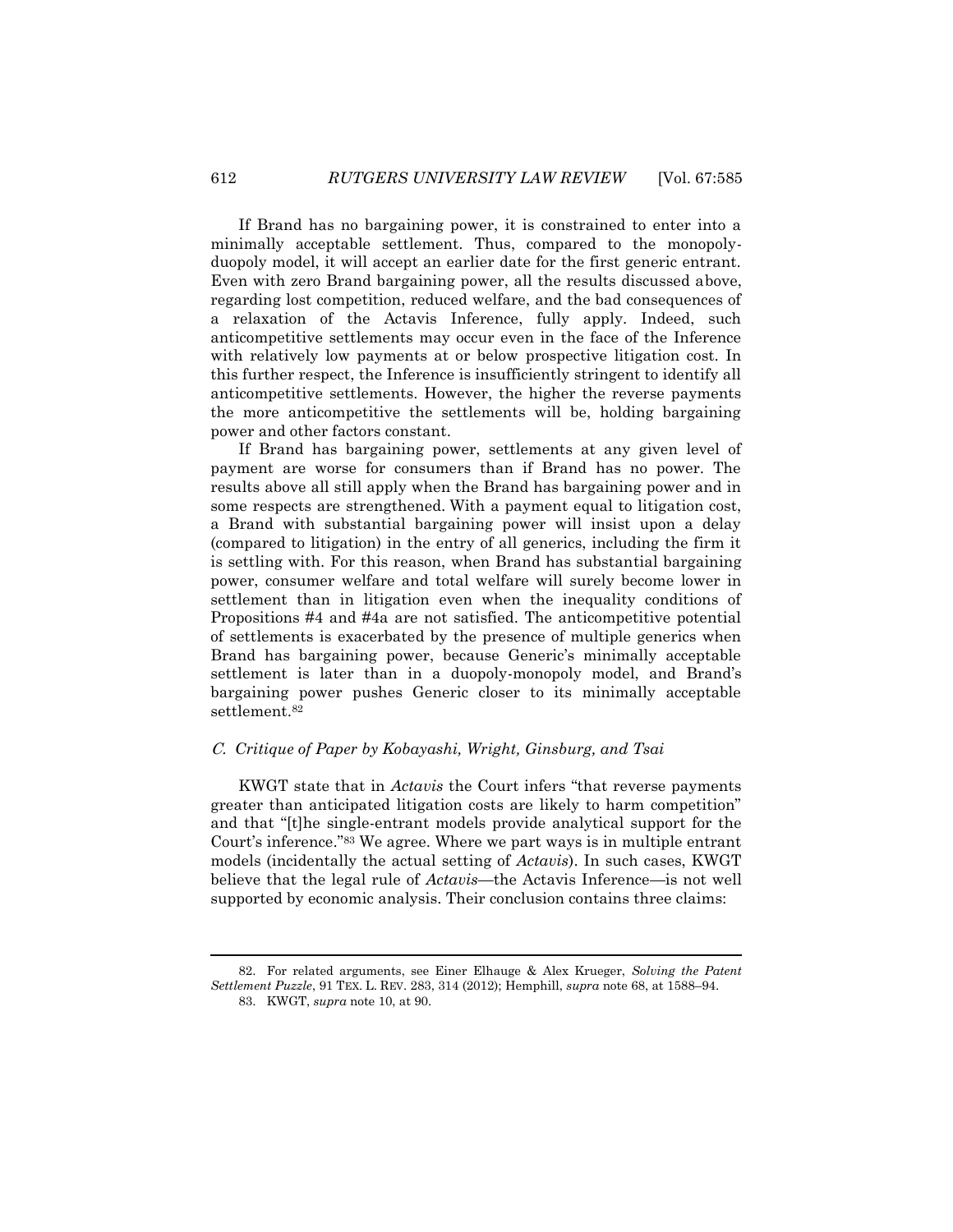The analysis in this article, which incorporates a model that allows for multiple entrants under Hatch-Waxman, shows such a rule will deem some welfare increasing settlements anticompetitive, encourage litigants to use other, potentially more inefficient means to settle, and increase the costs of dynamic Type I errors.<sup>84</sup>

We show below that each of these three claims is either incorrect. inconsistent with KWGT's own model, or irrelevant to a faithful implementation of the Court's opinion in *Actavis*. 85

KWGT's own economic analysis confirms that in the absence of antitrust limits (or under the *Actavis* dissenters' scope of the patent test), Brand and Generic will have the mutual incentive to agree to delay Generic's entry into the market until the expiration of the patent, denying consumers any chance of enjoying the benefits of generic competition until the patent expires. This is exactly the incentive of the parties to move out the Ray of Delay that we described in *Actavis and Error Costs.*<sup>86</sup> This incentive is illustrated by some early pay-for-delay settlements reached before parties became wary of antitrust liability,  $87$ and also by some more recent settlements.<sup>88</sup> Furthermore, KWGT's own economic model supports a more stringent approach to reverse payment settlements than provided by the Actavis Inference. As a result, there is a striking internal contradiction between the results found in KWGT's economic model and their policy conclusions.

As a preface for what follows, we note that all of the economic examples used by KWGT in their article are special cases of the durable duopoly model presented in Appendix A to this article. As a result, the three propositions discussed above and proven in Appendix A with respect to both of our models, also apply to all of KWGT's numerical examples. We now discuss KWGT's three claims.

 $\overline{a}$ 

<sup>84.</sup> *Id.* at 95.

<sup>85.</sup> Our statements below should be understood to be made in the context of the KWGT examples and that of the models in our Appendix. As a result, some statements are starker than we would necessarily make outside the context of these economic models.

<sup>86.</sup> *Actavis and Error Costs*, *supra* note 8, at 6.

<sup>87.</sup> *See, e.g.*, *In re* Ciprofloxacin Hydrochloride Antitrust Litig., 363 F. Supp. 2d 514, 519–20 (E.D.N.Y. 2005).

<sup>88.</sup> For example, the Lamictal and Loestrin settlements discussed above feature entry only in the last six months of the patent term, leaving just enough space for the first-filing generic to exercise exclusivity before patent expiration. For other drugs, the settlement date is timed to correspond to the effective end of the drug product's life due to efforts to switch patients to a new drug prior to generic entry.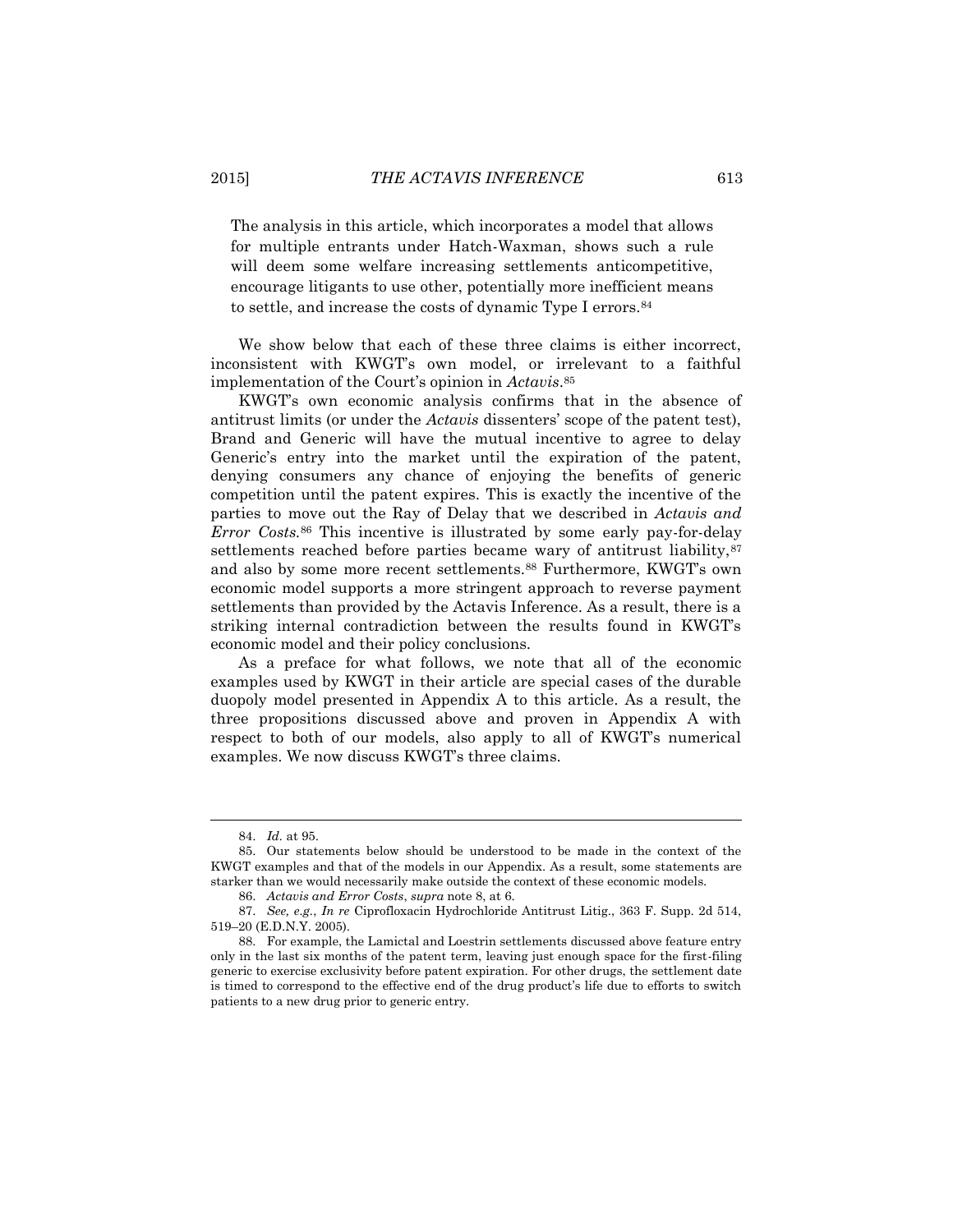### **KWGT Claim #1: The Actavis Inference "will deem some welfare increasing settlements anticompetitive."**

Is Claim #1 a problem for the Actavis Inference? KWGT certainly suggest as much, but as we now show, it is not.

If Claim  $#1$  is referring to consumer welfare, $89$  the standard used by the *Actavis* Court, then the claim flatly contradicts one of KWGT's own findings. In particular, when KWGT analyze the case of reverse payments with multiple generic entrants,<sup>90</sup> they conclude: "Therefore, all feasible settlements, including those in which there is no reverse payment, generate consumer welfare that is lower than the expected welfare net of litigation costs that would be produced through litigation."<sup>91</sup>

Regardless of whether Claim #1 refers to total welfare or consumer welfare, Claim #1 does not undermine the Actavis Inference. What does it mean that the Actavis Inference "will deem some welfare increasing settlements anticompetitive"? At most, it means that some feasible welfare increasing hypothetical settlements are banned by the Actavis Inference.<sup>92</sup> But, the question is not whether *feasible* settlements that would improve welfare are prevented by the Actavis Inference. The question is whether desirable settlements *that would actually be chosen in equilibrium* are prevented by the Actavis Inference. The distinction between feasible outcomes and actual equilibrium outcomes is fundamental to neoclassical economic analysis, yet KWGT fail to make this distinction when they state their conclusion.<sup>93</sup> This error is fatal to their critique of the Actavis Inference.<sup>94</sup>

<sup>89.</sup> *See* KWGT, *supra* note 10, at 90 (asserting that a litigation cost benchmark would not "encourage settlements that would increase consumer welfare"); *see also* Joshua D. Wright, Comm'r, Fed. Trade Comm'n, Antitrust Analysis of Reverse Payment Settlements After *Actavis*: Three Questions and Proposed Answers (Oct. 10, 2014) (on file with authors) (making a closely related claim by reference to consumer welfare).

<sup>90.</sup> KWGT, *supra* note 10, at 91–93.

<sup>91.</sup> *Id.* at 93. Based on this statement, the KWGT analysis actually justifies a stronger version of the Actavis Inference, one that would apply to reverse payments smaller than litigation costs.

<sup>92.</sup> We follow KWGT here and refer to settlements that are preferred to litigation by both Brand and Generic as "feasible" settlements. In the economics literature, including the literature on bargaining and negotiations, this concept is referred to as "individually rational'

<sup>93.</sup> In *Actavis and Error Costs*, we made a similar critique of a recent paper by Harris, Murphy, Willig and Wright, who make a similar point to KWGT's. *See* Barry C. Harris, Kevin M. Murphy, Robert D. Willig & Matthew B. Wright, *Activating Actavis: A More Complete Story*, ANTITRUST, Spring 2014, at 83 [hereinafter HMWW]. Both HMWW and KWGT are premised on an expansion of the parties' settlement range, and both criticize the Actavis Inference for banning hypothetical settlements that would not actually be equilibrium settlements if the Actavis Inference were abandoned. The odd thing about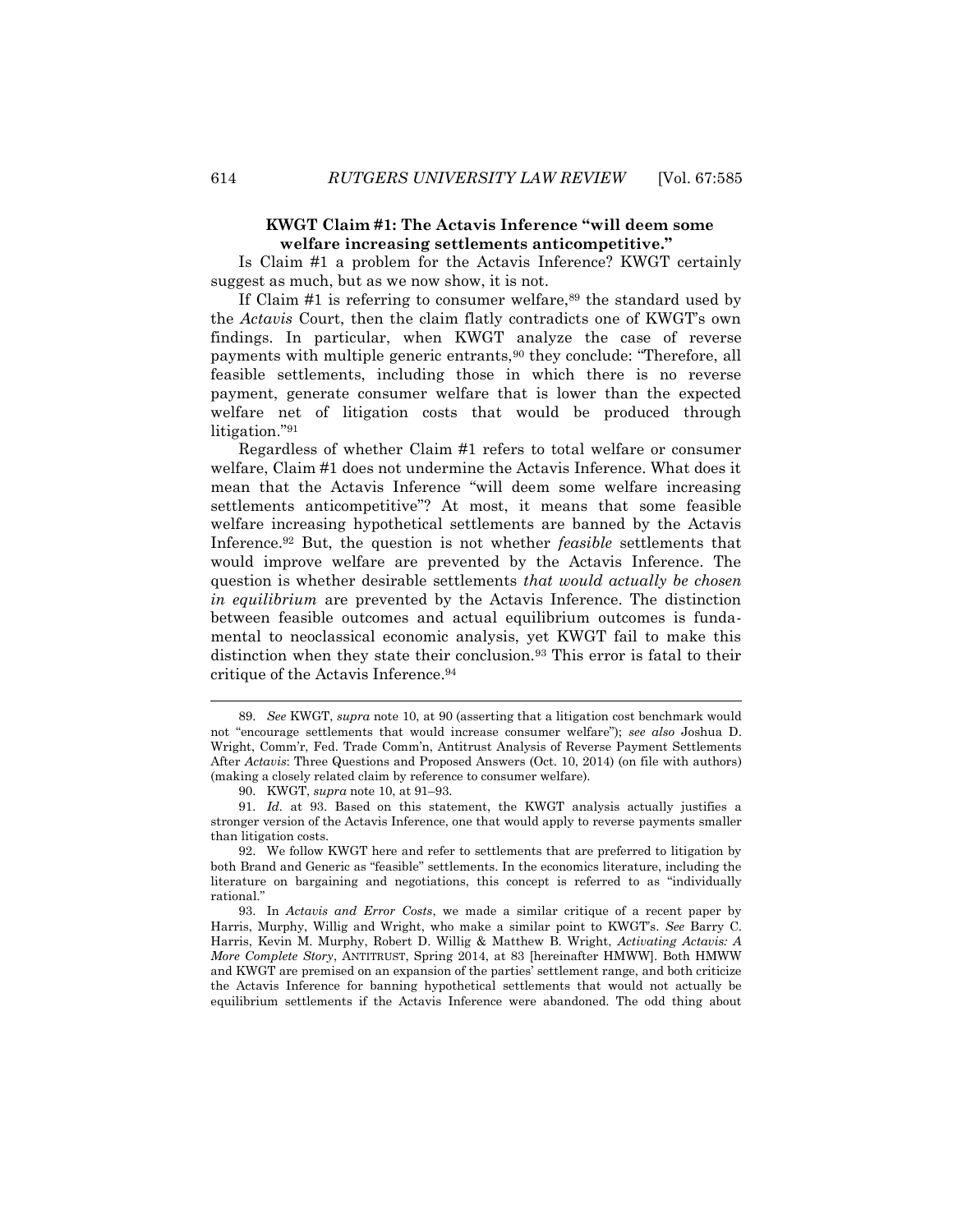Propositions #2 and #3 show that when the reverse payment exceeds the Brand's prospective litigation costs, then the settlement is anticompetitive under Benchmark #2 in *Actavis*. Moreover, Proposition #3 shows that if the Actavis Inference were weakened, or eliminated, then the parties would *choose* settlements with lower consumer and total welfare in our models, and hence in the KWGT model as well.<sup>95</sup> The reason is that allowing a larger reverse payment leads to an equilibrium settlement with later generic entry, which harms consumers and reduces total welfare; in the limit if all reverse payments are allowed, then the equilibrium settlement will delay competition until the patent expires.<sup>96</sup> Thus, once we properly restrict attention to equilibrium settlements, it becomes clear that the presence of multiple generic entrants does not provide a reason to weaken or eliminate the Actavis Inference, regardless of whether consumer welfare or total welfare is the antitrust goal.

## **KWGT Claim #2: The Actavis Inference will "encourage litigants to use other, potentially more inefficient means to settle."**

This claim is a bare assertion, which makes its first appearance in the final sentence of the KWGT paper. The KWGT economic model does not analyze or mention "inefficient means to settle," and we are unable to find any arguments or facts in the KWGT paper that address this point or support this claim. Nonetheless, we pause to address this concern.

If the Actavis Inference applied only to cash settlements, as a few district courts have mistakenly held (see Part III above), then Brand and Generic would indeed be tempted to use noncash payments to transfer

KWGT making this mistake is that they do distinguish between feasible and equilibrium settlements in much of their analysis, yet they fail to do so in their policy conclusions.

96. In fact KWGT state exactly this fact about equilibrium settlements in the course of their analysis: "If there are no legal constraints upon settlement, then the multiple entry model predicts a set of equilibrium settlements that do not allow early entry and in which reverse payments *X* are 1.5 to more than 18 times the Brand's litigation costs." KWGT Working Paper, *supra* note 10, at 12. All such settlements reduce consumer and total welfare with respect to both Benchmark #1 and Benchmark #2. In their conclusions, however, KWGT focus on feasible and not equilibrium settlements and suggest that it is lamentable that the Actavis Inference does not permit some hypothetically desirable settlements even though these settlements would not arise in equilibrium if the Actavis Inference were abandoned.

<sup>94.</sup> By contrast, our model does not support the conclusion that all feasible settlements reduce consumer welfare.

<sup>95.</sup> These propositions therefore refute KWGT's claim that "using litigation cost as an indicator of an anticompetitive settlement would [not] . . . encourage settlements that would increase consumer welfare." KWGT, *supra* not[e 10,](#page-4-0) at 90. Abandoning the Actavis Inference would lead to equilibrium settlements with lower consumer welfare and total welfare than ones that would obtain under the Actavis Inference.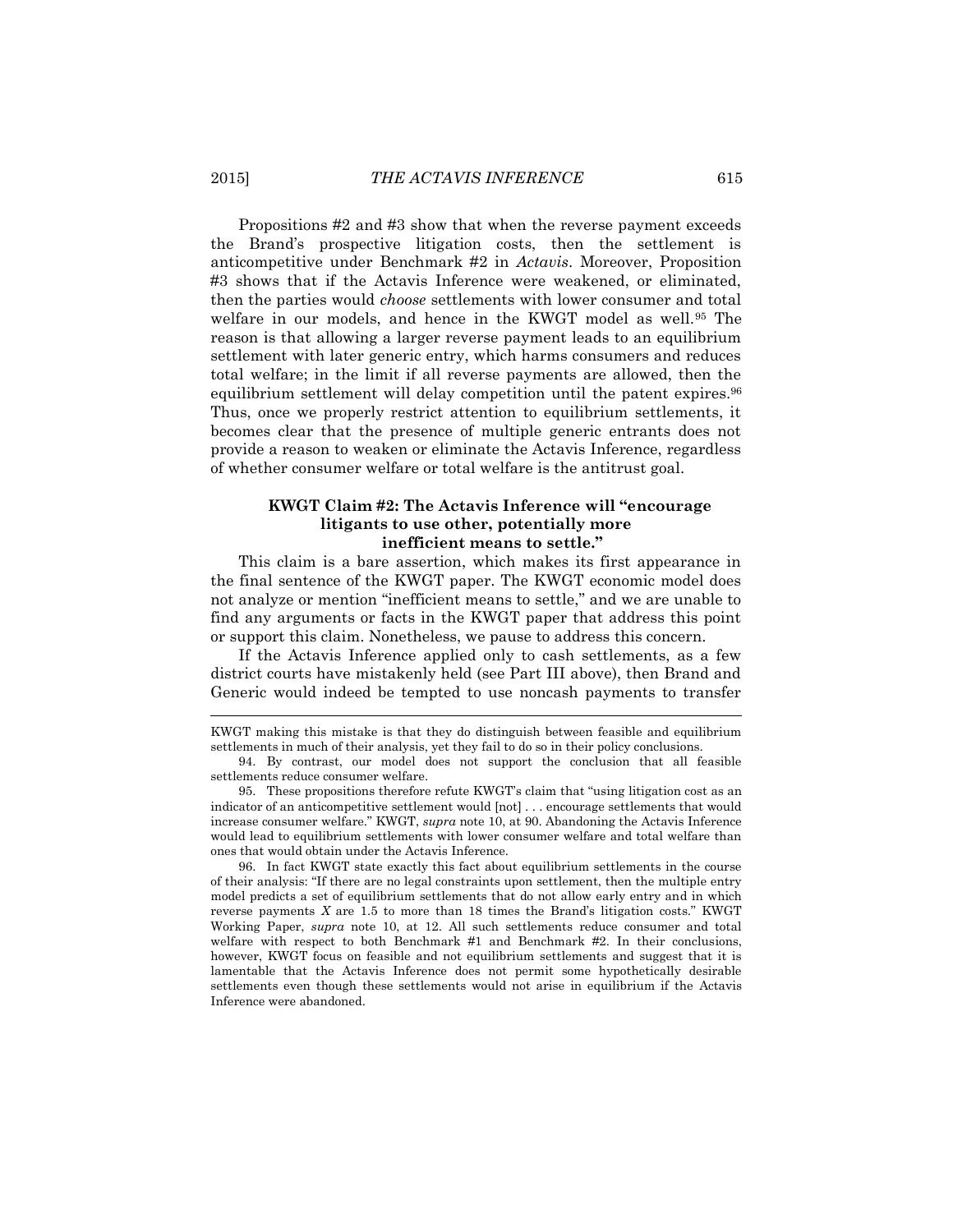value from Brand to Generic. Certainly these noncash means of transferring value could be inefficient. For example, Brand might issue a license to produce another drug on very favorable terms to Generic, even though Generic is not the most capable firm to make and sell that drug. The inefficiencies caused by these noncash transfers of value could well compound the anticompetitive inefficiencies, identified in Propositions #2 and #3, associated with large and unexplained cash payments.

The obvious way to avoid encouraging firms to "use other, potentially more inefficient means to settle" is to apply the Actavis Inference to all forms of consideration, not just cash, as we have explained here and previously. Here again, the economic analysis warns against a cramped or narrow interpretation of the Actavis Inference, the opposite of what KWGT advocate.

## **KWGT Claim #3: The Actavis Inference will "increase the costs of dynamic Type I [false condemnation] errors."**

This claim, like the first claim, is flatly inconsistent with KWGT's own economic analysis. As we noted above, in their model of multiple generic entry, KWGT conclude that "all feasible settlements, including those in which there is no reverse payment, generate consumer welfare that is lower than the expected welfare net of litigation costs that would be produced through litigation."<sup>97</sup> This statement implies that the Actavis Inference cannot lead to any false antitrust condemnations in their model according to their own analysis. Since all feasible settlements harm consumers, any settlement prevented by the Actavis Inference also would have harmed consumers. Stopping such a settlement is not an error, but rather the correct outcome under antitrust law, under the consumer welfare standard employed by the *Actavis* Court.

Furthermore, we have shown that KWGT's Claim #3 is false in our more general economic model. Our Propositions #2 and #3 establishes that in our models (and thus in the KWGT model) the Actavis Inference will not generate any false antitrust condemnations. In the models, any settlement with a reverse payment in excess of litigation cost is indeed anticompetitive. Brand will only pay more than its litigation cost if doing so reduces the period of time during which consumers benefit from competition by multiple generic firms. In addition, our Proposition #3 shows that weakening the Actavis Inference would lead to outcomes that are worse for consumers.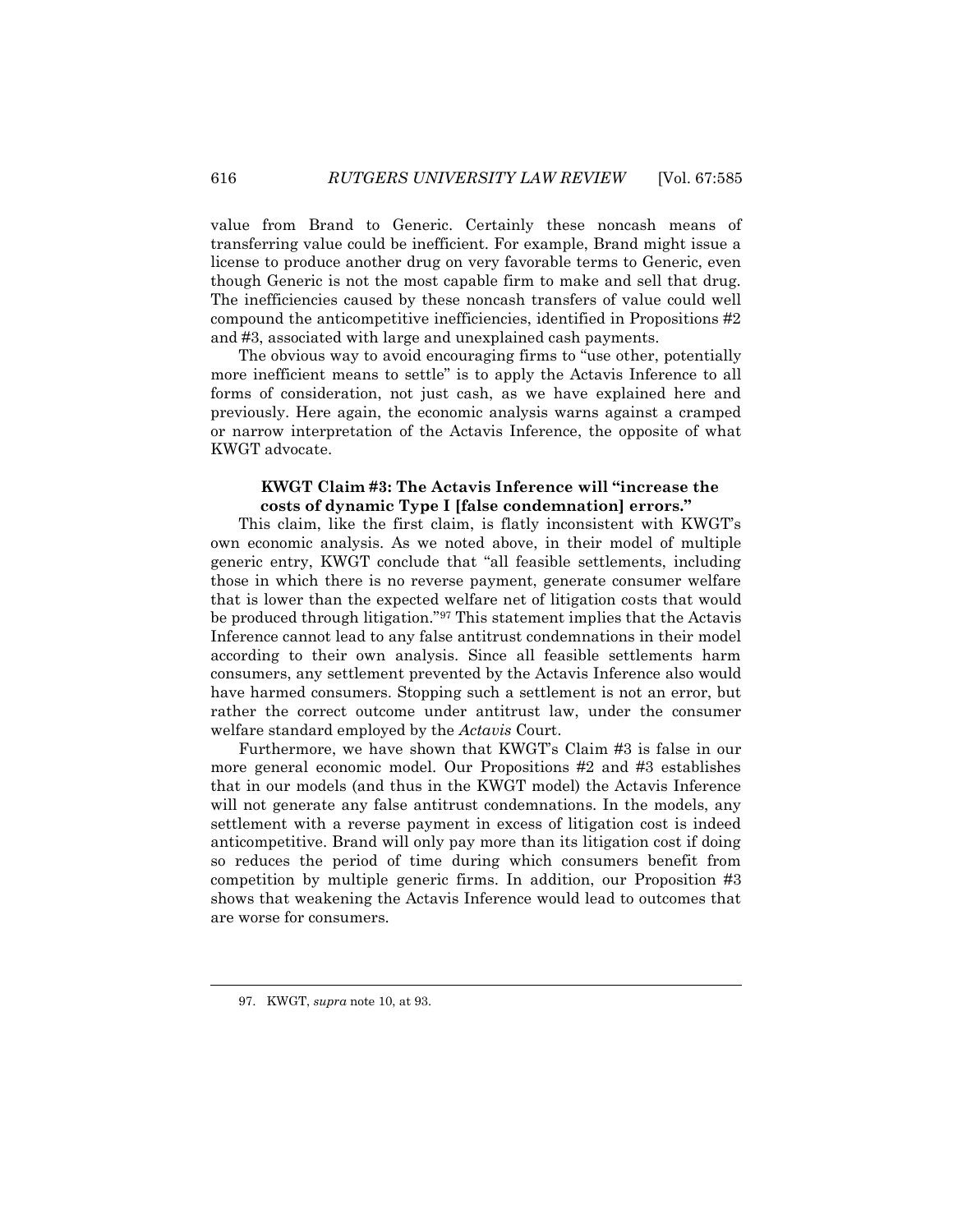## V. THE ROLE OF PATENT VALIDITY AS A SUBSTITUTE FOR THE ACTAVIS **INFERENCE**

We now discuss the role of determinations of patent validity (or infringement98) in the antitrust assessment of the legality of reverse payment settlements. The Supreme Court clearly stated that "it is normally not necessary to litigate patent validity to answer the antitrust question."<sup>99</sup> Nonetheless, trial courts handling these antitrust cases will continue to be faced with evidence and arguments regarding patent validity or invalidity. Perhaps the starkest instances arise in antitrust cases where, subsequent to the reverse-payment settlement in question, but prior to the resolution of the antitrust case, the relevant patent is litigated and found to be either valid or invalid. For example, in the *Cipro* case, the patent was subsequently found valid,<sup>100</sup> and in the *Provigil* case the patent was later found invalid.<sup>101</sup> A second situation arises if the antitrust court is asked to relitigate the patent case to assess its likely outcome, an unappetizing task disparaged as "turducken" by one court of appeals.<sup>102</sup>

Our main message here is straightforward: the correct antitrust analysis must be based on what was reasonably known to the parties about patent validity and infringement *at the time they entered into their settlement.* Stated differently, the antitrust analysis of a reverse-payment settlement should be made on an *ex ante* basis, as of the date of the settlement itself. A subsequent finding of patent invalidity does not imply that there was an antitrust violation, regardless of the presence or size of a reverse payment. Nor does a subsequent finding of patent infringement imply there was no antitrust violation despite a large and unexplained reverse payment.<sup>103</sup>

<sup>98.</sup> Our analysis in this Part generally applies to noninfringement, but we focus on validity for simplicity.

<sup>99.</sup> *Actavis,* 133 S. Ct. at 2236.

<sup>100.</sup> *In re* Ciprofloxacin Hydrochloride Antitrust Litig., 261 F. Supp. 188, 197 (E.D.N.Y. 2003) (reporting unsuccessful post-settlement challenges to the patent including, *inter alia*, Bayer AG v. Schein Pharm., Inc., 301 F.3d 1306 (Fed. Cir. 2002)).

<sup>101.</sup> Apotex, Inc. v. Cephalon, Inc., No. 06-CV-2768, 2011 WL 6090696 (E.D. Pa. 2011), *aff'd*, 500 F. App'x 959 (Fed. Cir. 2013) (holding patent invalid and unenforceable, by same judge considering antitrust challenges to the settlement); *see also In re* Tamoxifen Citrate Antitrust Litig., 466 F.3d 187, 193 (2d Cir. 2005) (discussing instance where patent was invalidated by district court before settlement).

<sup>102.</sup> FTC v. Watson Pharm. Inc., 677 F.3d 1298, 1315 (11th Cir. 2012), *rev'd on other grounds*, *Actavis*, 133 S. Ct. 2223 (2013).

<sup>103.</sup> In Appendix B, we develop this point further, presenting an error-cost analysis of the Actavis Inference. As explained there, KWGT's error-cost analysis is fundamentally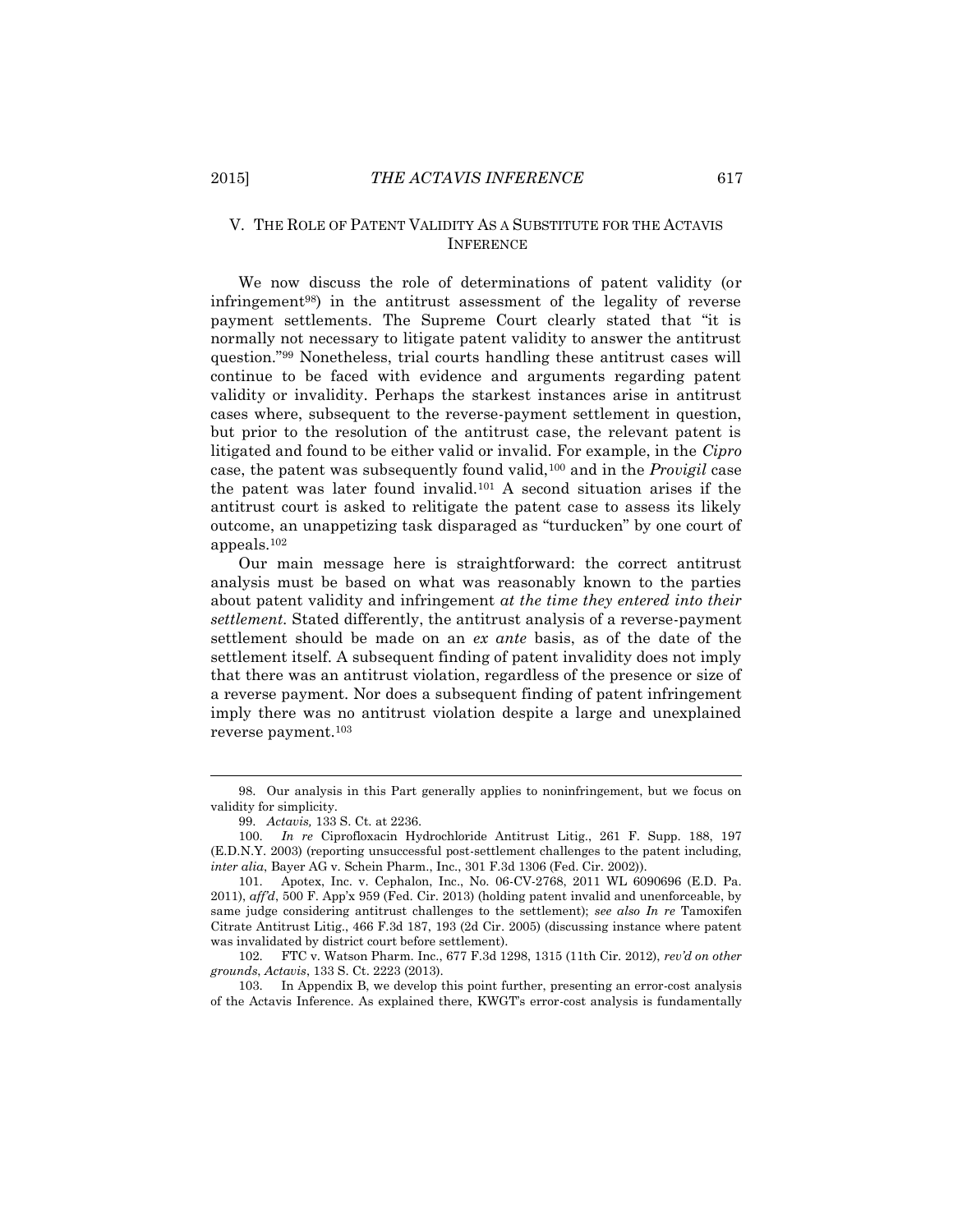The Supreme Court adopted an *ex ante* approach in *Actavis,* which held that settling by paying to avoid the risk of competition, i.e., the risk of losing the patent case, is an antitrust violation.<sup>104</sup> That risk is assessed at the time of the settlement; it would make no sense to evaluate such "risk" after the patent has been found valid or invalid. The very notion of "risk" here is an *ex ante* concept.

The best information the antitrust court has regarding the parties' *ex ante* beliefs about patent validity and infringement is likely to come from the terms of the agreement they reached.<sup>105</sup> A large and unexplained payment is a strong signal that the patent holder had substantial doubts that it would win the underlying patent litigation. As put by the Court: "In a word, the size of the unexplained reverse payment can provide a workable surrogate for a patent's weakness, all without forcing a court to conduct a detailed exploration of the validity of the patent itself."<sup>106</sup> Moreover, as we noted in *Activating Actavis*, even a reliable determination that a patentee was likely to win its patent case does not answer the liability question, since a patentee may make a large payment to eliminate even a small probability of losing its case.<sup>107</sup>

To illustrate why the antitrust analysis of patent settlements must be done on an *ex ante* basis, consider a garden variety patent license in which Firm A licenses its patent to its sole rival, Firm B. Under this license, Firm B pays running royalties to Firm A based on the number of units Firm B produces. The patent license raises Firm B's marginal costs and thus raises the prices charged by both firms to consumers. Suppose that Firm A's patent is subsequently found to be invalid. Unquestionably, the patent license led to higher prices, which harmed consumers. Unquestionably, Firm A derived benefits from a patent that was later found invalid. Yet it would be a mistake to conclude that the patent license violated antitrust law. To do so would open up most patent licenses to subsequent antitrust challenge, a highly undesirable outcome

flawed, since it starts from an incorrect notion of what constitute Type I and Type II errors in the antitrust assessment of a patent settlement.

<sup>104.</sup> The Court wrote that settling "to prevent the risk of competition" is "the relevant anti-competitive harm." *Actavis*, 133 S. Ct. at 2236. The European Court of Justice has also adopted an *ex ante* approach, writing that "the anti-competitive nature of [AstraZeneca's] acts must be evaluated at the time those acts were committed." AstraZeneca v. Commission, Case C-45710 P, December 6, 2012.

<sup>105.</sup> Information about patent strength known to the parties at the time of settlement, such as a prior judicial determination of validity or internal analyses identifying the weakness of the patent, might be a useful additional source of inference for the factfinder in cases where the facts evincing payment are ambiguous.

<sup>106.</sup> *Actavis*, 133 S. Ct. at 2236–37.

<sup>107.</sup> *Activating Actavis*, *supra* note 7, at 19.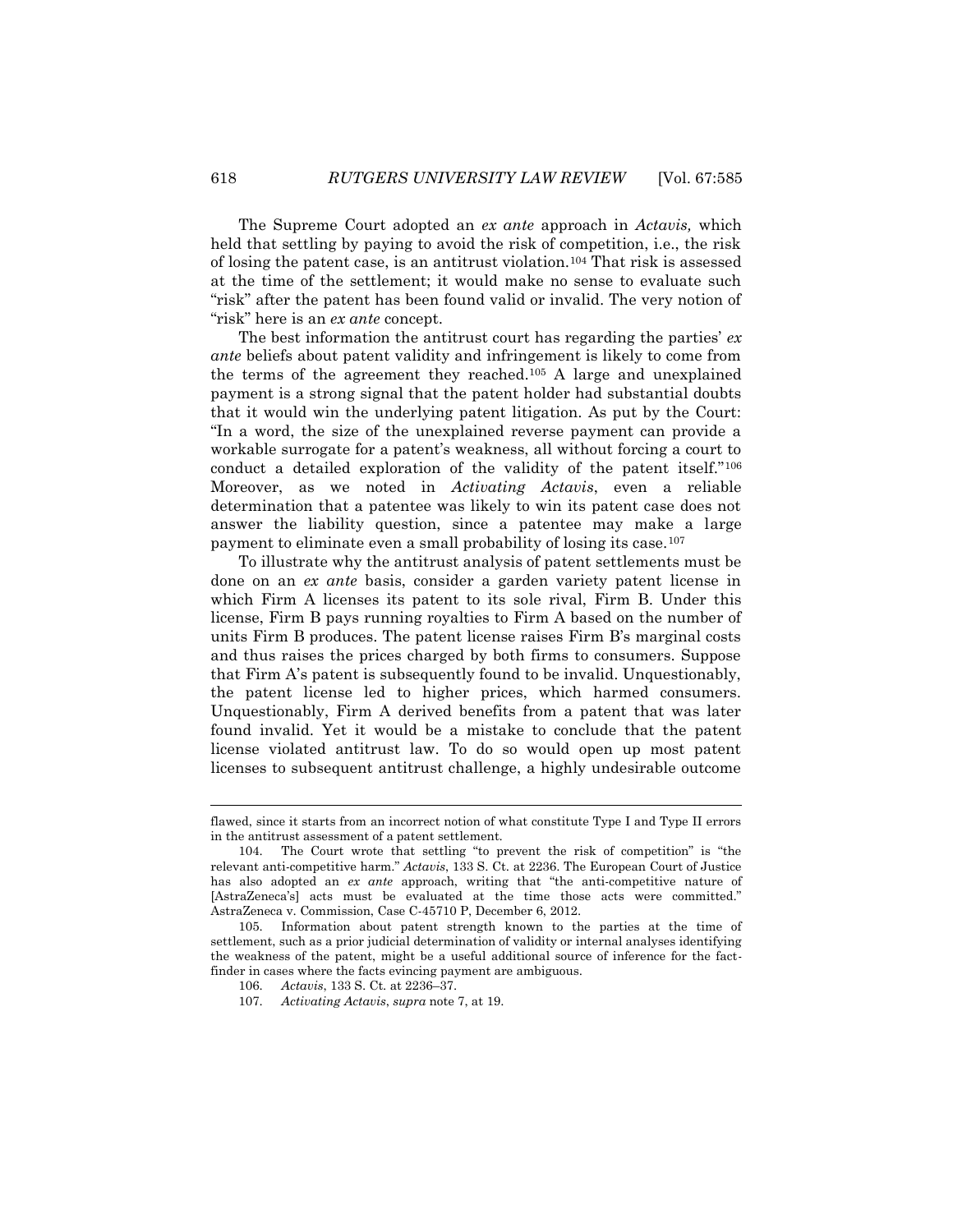and one that is obviously contrary to antitrust law.<sup>108</sup> The only exception would be one where the patentee knew from the onset that the patent was invalid.<sup>109</sup>

The antitrust analysis of this garden variety license is done on an *ex ante* basis, based on the *information available to Firm A and Firm B when they signed the license*. Presumably, Firm B only agreed to pay running royalties to Firm A because Firm B believed there was some chance that Firm A would win if Firm A sued Firm B for patent infringement. Indeed, we would expect the negotiated royalty rate to reflect the strength of Firm A's patent. There is no basis to believe that Firm B paid "too high" a running royalty rate, and thus no basis to believe that the license harmed consumers. A subsequent determination that the patent is invalid does not change the proper, *ex ante*, antitrust analysis of the license. This same principle applies to reverse-payment settlements evaluated using the Actavis Inference.

There is an important lesson here for courts. The "turducken" approach of litigating the patent is not just costly, but largely beside the point when determining whether a reverse payment settlement violates the antitrust laws. The antitrust question has to do with whether competition was likely to have been reduced by the settlement, based on the information available to the parties at the time they settled their patent litigation. Relying instead on subsequent patent validity findings carries a heavy risk of hindsight bias.

### VI. CONCLUSION

We believe that our discussion has made several propositions clear.

First, nothing in either the *Actavis* decision or common sense indicates that noncash payments should be immunized from the Actavis Inference. To immunize such payments would completely undermine the Supreme Court's ruling. To be sure, noncash payments might sometimes be more difficult to evaluate, but federal judges have considerable experience in placing value on goods or services other than cash.

Second, no-authorized-generic provisions are a noncash form of value transfer that should count just as much as cash in determining the existence of a payment for delay. Indeed, to the extent that a no-AG provision differs from a cash payment, it is *more* anticompetitive. The

<sup>108.</sup> *See* Valley Drug Co. v. Geneva Pharm., Inc., 344 F.3d 1294, 1306–07 (11th Cir. 2003) (pay-for-delay settlement not unlawful per se simply because patent in question was subsequently found invalid: "We hold that the mere subsequent invalidity of the patent does not render the patent irrelevant to the appropriate antitrust analysis.").

<sup>109.</sup> *Id.* at 1307–09.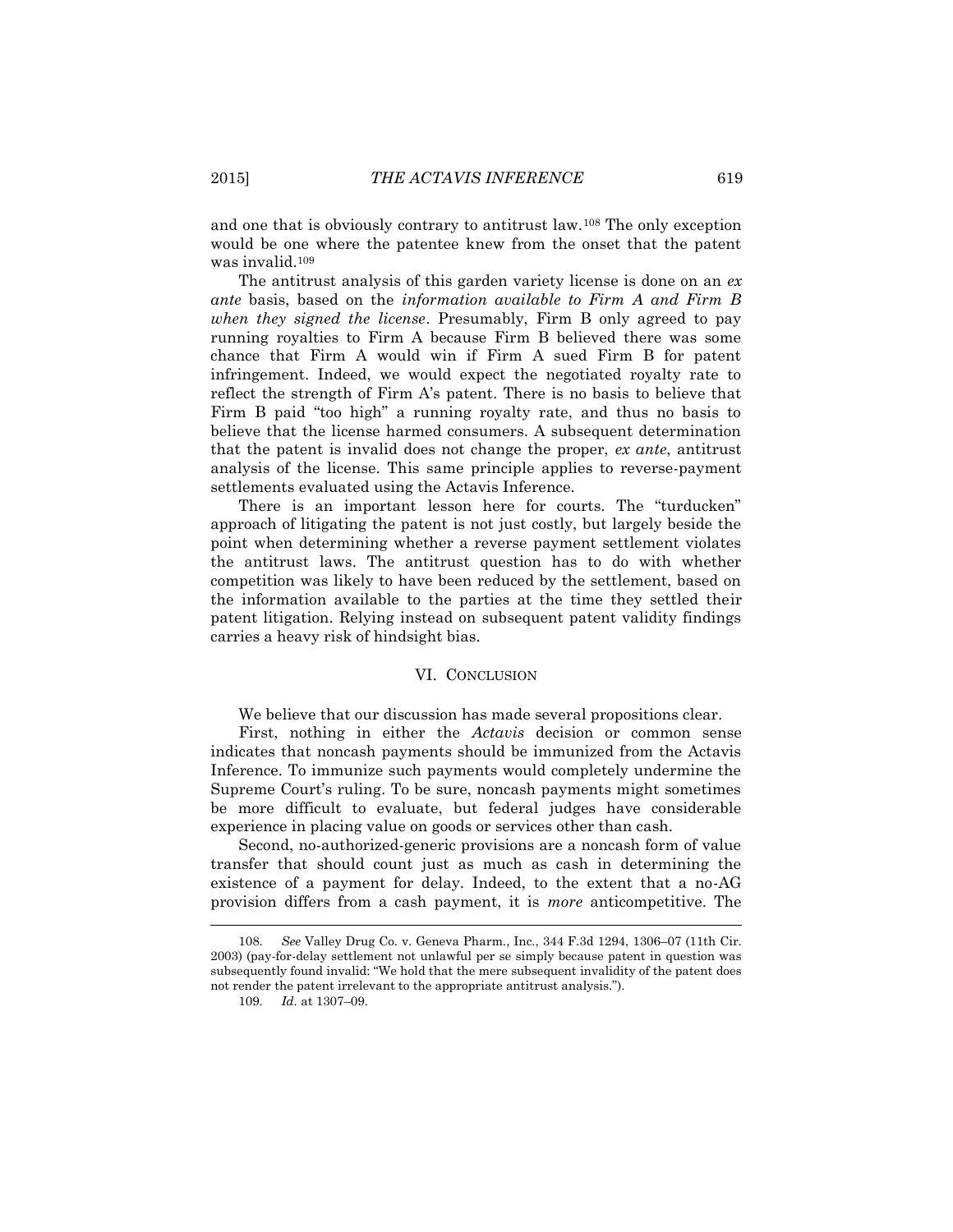cash payment is simply a wealth transfer from the brand to the generic, while the no-AG provision operates as an additional anticompetitive market division.

Third, the Actavis Inference is at least as important when there are multiple generic entrants than when there is just a single generic entrant. This comports with common sense, and we have established this conclusion in a suitable economic model.

Fourth, litigating the patent is not only costly and unnecessary for the antitrust case, but largely beside the point and carries with it a substantial risk of hindsight bias. A large reverse payment is a surer sign of antitrust violation than a finding of patent invalidity. And, a finding of patent validity should not immunize the parties from antitrust violation.

Finally, our analysis indicates that the Actavis Inference is not the only way for a plaintiff to prove its case. The Actavis Inference will fail to capture some anticompetitive pay-for-delay agreements with payments less than anticipated litigation costs. This indicates that plaintiffs should be given the opportunity to establish through other means that a patent settlement is anticompetitive even if the Actavis Inference does not apply.

This conclusion is consistent the *Actavis* decision. Nothing in the decision immunizes from antitrust scrutiny settlements involving payment less than anticipated litigation costs. An antitrust challenge to such a settlement could succeed, without the benefit of the Actavis Inference, if the antitrust plaintiff is able to establish through other means that the settlement led to a delay in generic entry, and thus is anticompetitive. In other words, the *Actavis* decision did not create a safe harbor for settlements involving reverse payments smaller than anticipated litigation costs.

## APPENDIX A: ECONOMIC MODEL WITH MULTIPLE GENERIC ENTRANTS

We denote the Brand by *B* and the Generic, a first ANDA filer, by *G*. The remaining patent lifetime is *T*. For simplicity, we assume no time discounting. Brand places a probability *P* on winning the patent litigation, i.e., that the patent will be found valid and infringed. Both Brand and Generic are assumed to be risk neutral. The exclusivity period for the first ANDA filer is denoted by *H* (for half-year). Generic receives this exclusivity period if it litigates and wins, or if it settles.

Monopoly profits for Brand are denoted by  $M_B$ . Duopoly profits for Brand are denoted by  $D_B$ . Profits for Brand following multiple generic entry, which we refer to as "free entry," are denoted by  $F_B$ . Duopoly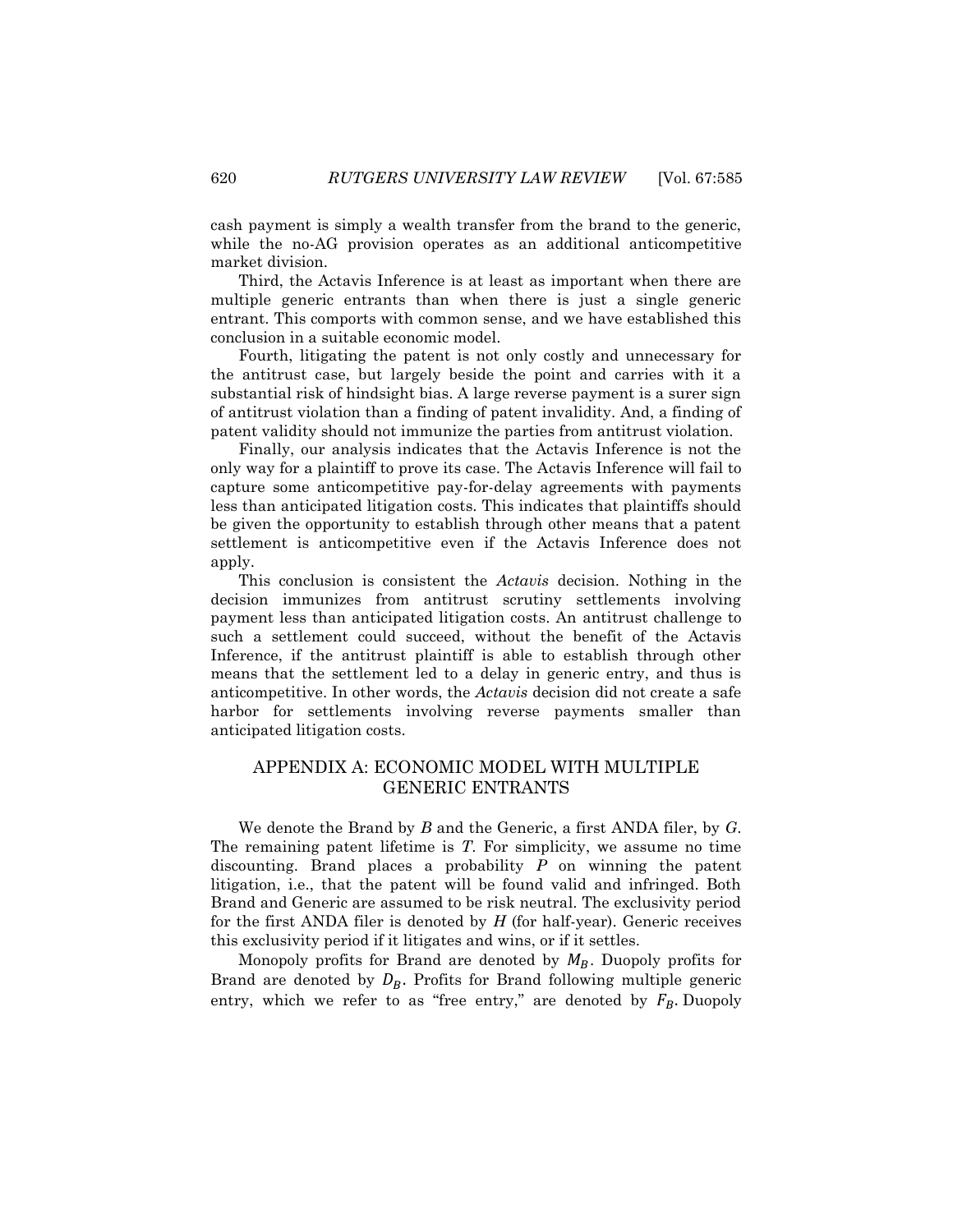profits for Generic are  $D_G$ . Profits for Generic following multiple generic entry are denoted by  $F_G$ . All profit and consumer surplus measures are flows per unit time. We assume that the combined profits of Brand and Generic are higher under monopoly than duopoly, and higher under duopoly than under free entry:  $M_B > (D_B + D_G) > (F_B + F_G)$ .

Consumer surplus is higher under free entry,  $F_S$ , than under duopoly,  $D_s$ , and higher under duopoly than under monopoly,  $M_s$ , i.e.,  $F_S > D_S > M_S$ . Total welfare, i.e., profits plus consumer surplus, is higher under free entry than under duopoly, and higher under duopoly than under monopoly.

Brand and Generic can settle or litigate. Litigation costs for Brand and Generic are  $C_B$  and  $C_G$ . A settlement involves two parameters: the entry date *E* for Generic and a reverse payment *X* made by Brand to Generic.<sup>110</sup> Since we are interested in the impact of allowing for multiple generic entry, we look at settlements that leave sufficient time for multiple generic entry to occur. This requires that  $E + H < T$ . If  $E > T H$  there is no time prior to patent expiration for entry by other generics, so the monopoly-duopoly model and analysis apply.

## SETTLEMENT  $[E, X]$  with MULTIPLE GENERIC ENTRANTS: 180-DAY DUOPOLY

In this section we present and analyze our 180-day duopoly model of multiple generic entry in which we assume that Generic receives the exclusivity period *H* following a settlement, with additional generic firms entering the market after that exclusivity period ends. In practice, in many or even most cases, the assumption that further generic entry will occur following a settlement and the 180-day exclusivity period is empirically correct. For example, in five of the seven drugs with pay-fordelay litigation discussed in Part IV, there were additional entrants poised to enter, prior to patent expiration, following the expiration of the 180 days. In the remaining two, the first filer's entry date was 180 days prior to patent expiration, and no additional pre-expiration entry was possible.

This is *not* the assumption made by KWGT. They assume instead that there is no additional generic entry prior to patent expiration following a settlement, even if there is time left on the patent for such entry to occur after the end of the 180 days. Instead, they assume there is

<sup>110</sup> The reverse payment *X* in our model should be interpreted as net of any consideration flowing from Generic to Brand. In the language of *Actavis*, *X - C<sup>B</sup>* is the "unexplained" payment from Brand to Generic.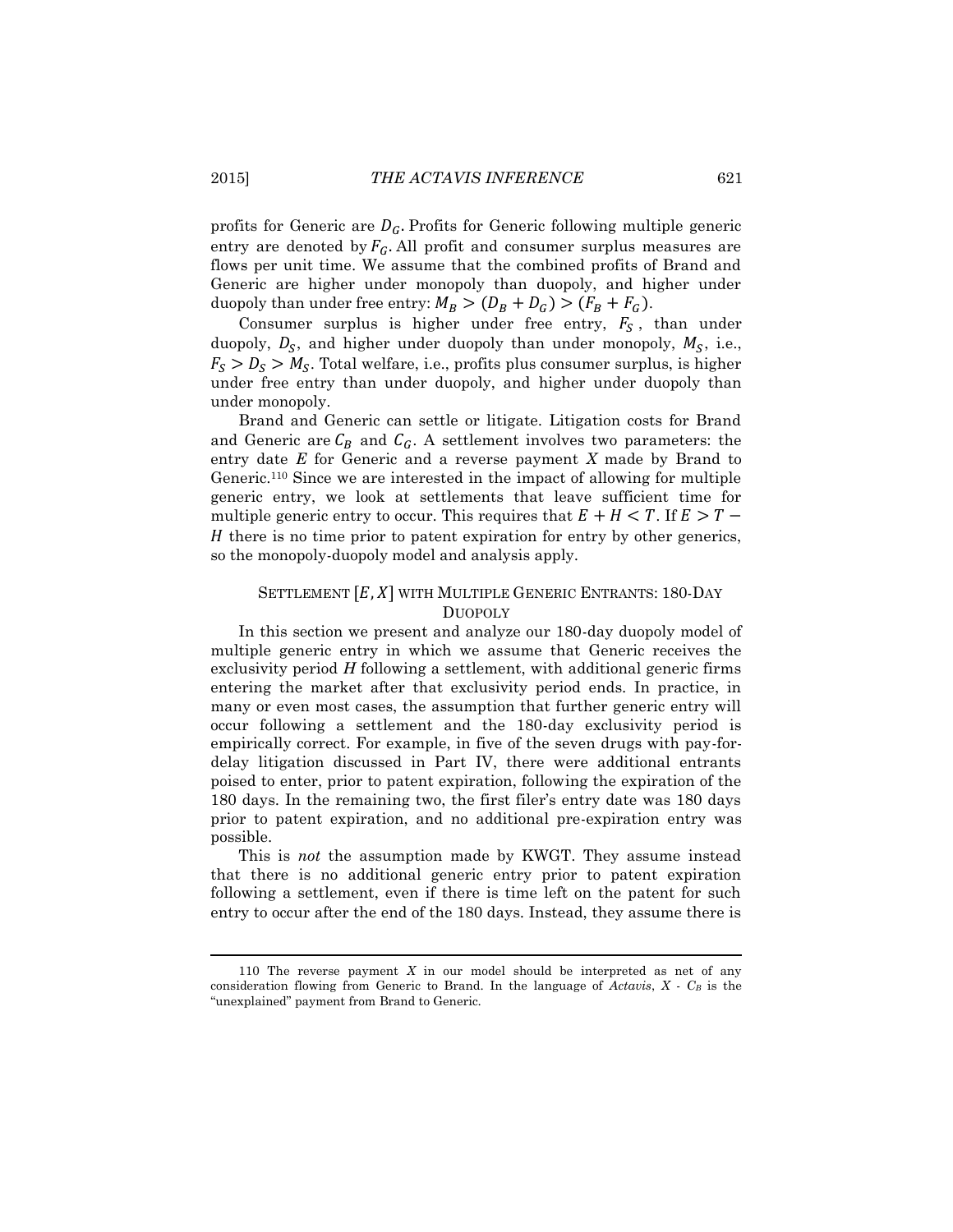durable duopoly. We consider that situation in our durable duopoly model subsequently.

Table 1 gives the expected time spent in monopoly, duopoly, and free entry during the patent period under litigation and under the settlement  $[E, X]$  in the 180-day duopoly model.

| Table 1: 180-day<br>Duopoly Model | <b>Expected Period of Time</b> |             |  |
|-----------------------------------|--------------------------------|-------------|--|
|                                   |                                |             |  |
|                                   | Litigation                     | Settlement  |  |
| Monopoly                          | PΤ                             |             |  |
| Duopoly                           | $(1-P)H$                       |             |  |
| Free entry                        | $T - PT - (1 - P)H =$          | $T - E - H$ |  |
|                                   | $(1-P)(T - H)$                 |             |  |

### *Combined Profits from Eliminating Competition*

If Brand and Generic bargain efficiently without any antitrust constraints other than the scope-of-the-patent test, they will select *E* to maximize their combined profits, with *X* determining how those profits are split between Brand and Generic. This implies that  $E = T$ , so generic entry does not occur prior to the expiration of the patent. This yields combined profits of  $TM_B$ . Litigating yields combined profits of:

$$
PTM_{B} + (1 - P)H(D_{B} + D_{G}) + (1 - P)(T - H)(F_{B} + F_{G}) - C_{B} - C_{G}
$$

The additional profits available from settling and preventing generic entry for the lifetime of the patent are the difference between these two expressions, which is equal to

$$
(1-P)T(M_B - D_B - D_G) + (1-P)(T-H)(D_B + D_G - F_B - F_G) + C_B + C_G
$$

The first term represents the extra profits from monopoly rather than duopoly, in the event that the patent does not hold up in litigation. The second term reflects the extra profits from duopoly rather than free entry, after the 180-day exclusivity period ends, in the event that the patent does not hold up in litigation. The final two terms are the savings on litigation costs from settling. The first term is unchanged from the monopoly to duopoly model. The second term only arises with multiple generic entrants, which lowers the profits to Brand and Generic in comparison with duopoly. Since this term is positive, we have:

**Proposition #1**: *The incentives of Brand and Generic to enter into an anticompetitive settlement delaying generic entry are greater with multiple generic entrants than with one generic entrant.*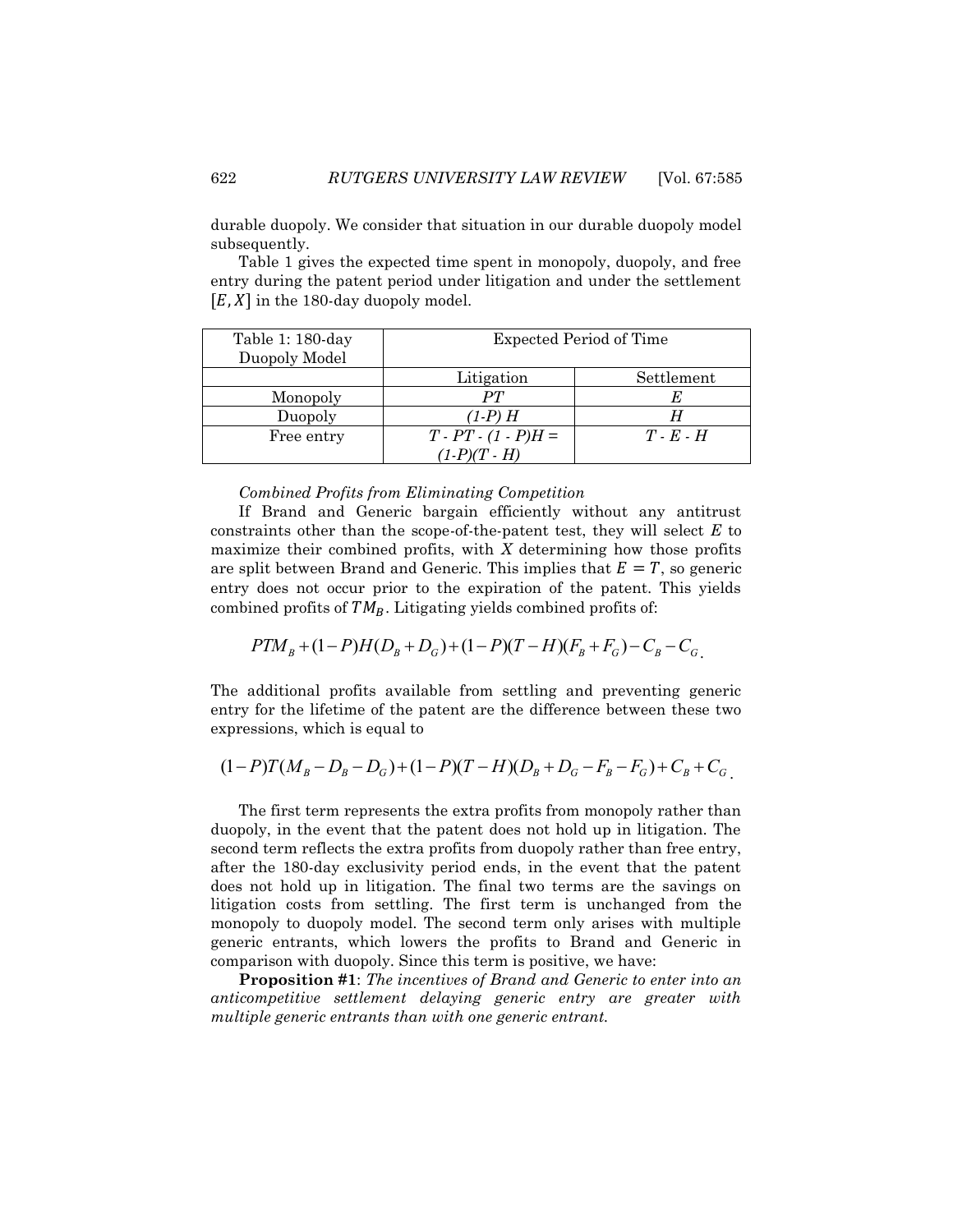*Brand Payoff from Settlement vs. Litigation* Brand's payoff from settling on terms  $[E, X]$  is

 $EM_{B}$  +  $HD_{B}$  +  $(T - E - H)F_{B} - X$  . Brand's expected payoff from litigating is  $\left. \mathit{PTM}_{_{B}}\right. +\left(1\!-\!P\right)\!\left[ \mathit{HD}_{_{B}}\right. +\left(T- H\right)\! F_{_{B}}\right] \!-\!C_{_{B}}.$  If we observe a settlement, we may reasonably infer that it was better for Brand than litigating, so we can infer that

$$
EM_B + HD_B + (T - E - H)F_B - X > PTM_B + (1 - P)[HD_B + (T - H)F_B] - C_B.
$$

Simplifying, this inequality can be written as

$$
(E - PT)(M_B - F_B) + PH(D_B - F_B) > X - C_B.
$$
 (1)

The first term on the left-hand side represents the expected value to Brand of delaying entry. The expected length of the delay is  $E - PT$  and the value to Brand of delay is  $M_B - F_B$ . This is the value of delay because a later entry date does not affect the length *H* of the duopoly period. As shown in Table 1, later entry prolongs the initial monopoly phase and shrinks the final, free-entry phase.

The second term of the left-hand side represents an additional value to Brand of settling. So far as we are aware, this effect has not previously been identified. Under settlement, Brand will surely benefit from the partial protection associated with duopoly rather than free entry. This protection has value  $H(D_B - F_B)$ . Under litigation, Brand will only receive this partial protection if it *loses* the patent litigation. In expected value terms, this partial protection is worth  $(1-P)H(D_B-F_B)$ . Settlement gives an additional value equal to the difference between these two terms, namely  $PH(D_B - F_B)$ .<sup>111</sup>

The right-hand side,  $X - C_B$ , is the extra out-of-pocket cost of settlement vs. litigation.

<sup>111.</sup> Another way to understand this non-intuitive term is to ask how increasing the exclusivity period, *H*, affects Brand's incentive to settle. If Brand settles, longer exclusivity is valuable to Brand for sure. However, if Brand settles, longer exclusivity is valuable to Brand only if it loses the litigation. Increasing *H* thus tilts Brand toward settling.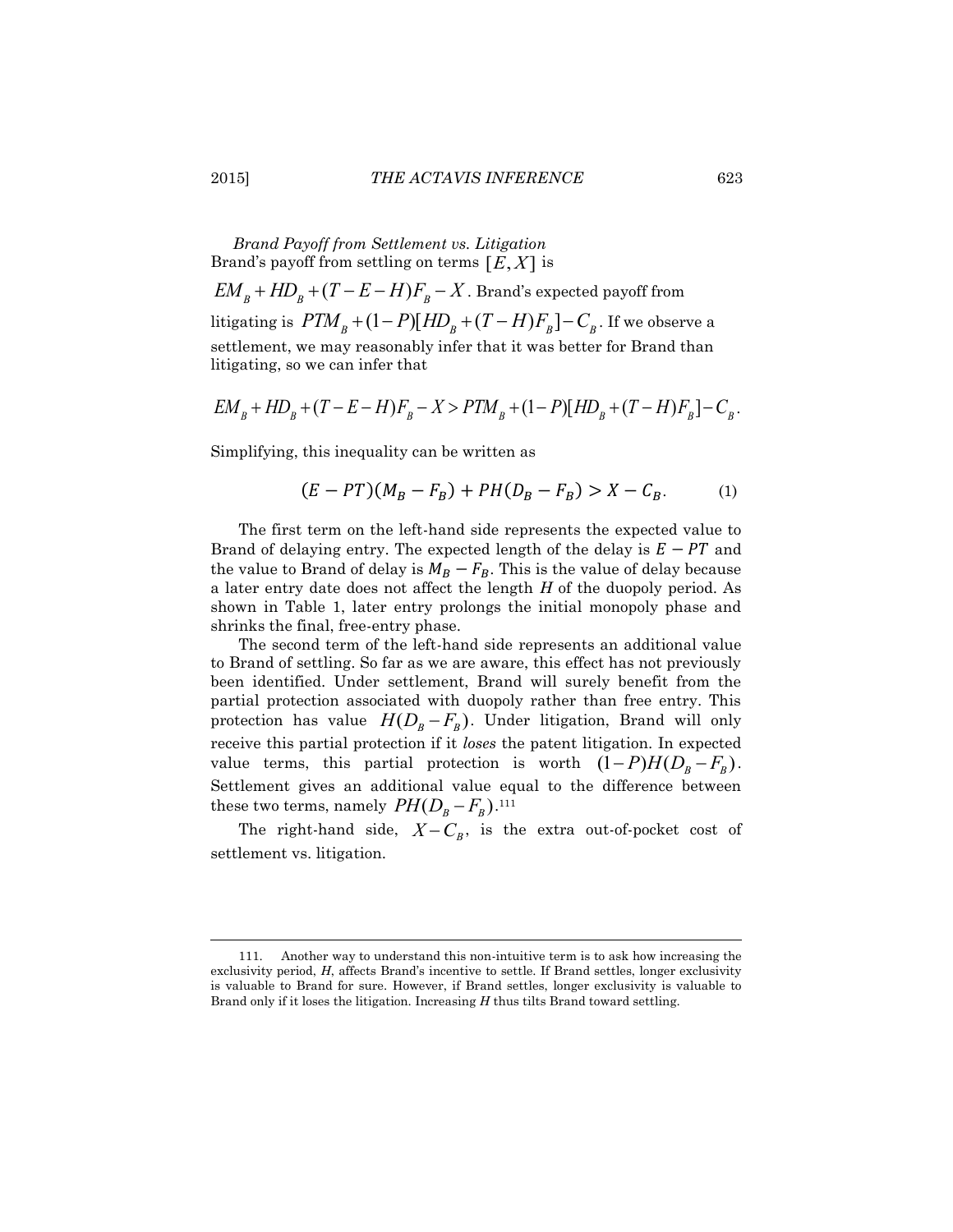#### *Comparison with Monopoly to Duopoly Model*

In our previous model, there was no additional entry following the exclusivity period, so  $F_B = D_B$ . Making this substitution, the inequality above becomes  $(E - PT)(M_B - D_B) > X - C_B$ .

The prospect of multiple generic entry increases the benefit to Brand of a settlement that delays entry, for two reasons. First, delaying entry gives Brand extra profits of  $(E - PT)(M_B - F_B)$ , which is greater than  $(E - PT)(M_B - D_B)$ . This reflects the additional harm to competition associated with delayed entry in the case of multiple generic entry. Second, settlement allows Brand to receive duopoly protection with certainty rather than just when it loses the patent litigation. This produces an extra settlement value of  $PH(D_B - F_B)$ . Note that this value is independent of the entry date *E.*

*Actavis Inference with Multiple Generic Entrants: Large Payments Imply Less Competition from Multiple Generic Entrants*

We now show that the Brand will only be willing to make a reverse payment in excess of its prospective litigation cost if the settlement results in less competition (in expectation) from multiple generics. Thus, in the multiple entry model, large reverse payments continue to be payments to delay competition in that sense.

Under the settlement, consumers benefit from multiple generic competitors for a time period of length  $T - E - H$ . Under litigation consumers benefit from multiple generic competitors for an expected time period of  $(1 - P)(T - H)$ . The settlement reduces the expected amount of time during which consumers benefit from multiple generic competitors if and only if  $T - E - H < (1 - P)(T - H)$ . This can be written as

$$
PT - E < PH. \tag{2}
$$

Suppose we observe a settlement with a reverse payment in excess of the Brand's litigation costs,  $X > C_B$ . Using inequality (1) above, this implies

$$
(E - PT)(M_B - F_B) + PH(D_B - F_B) > 0.
$$
 (3)

If  $E > PT$ , then  $PT - E < 0$  which implies that inequality (2) is satisfied. Alternatively if  $E < PT$ , then we can rewrite inequality (3) as  $PH(D_B - F_B) > (PT - E)(M_B - F_B)$ , where all of the terms in this expression are positive. This in turn can be rewritten as  $\frac{PH}{PT-E} > \frac{M}{D}$  $\frac{m_B + p}{D_B - F_B}$ .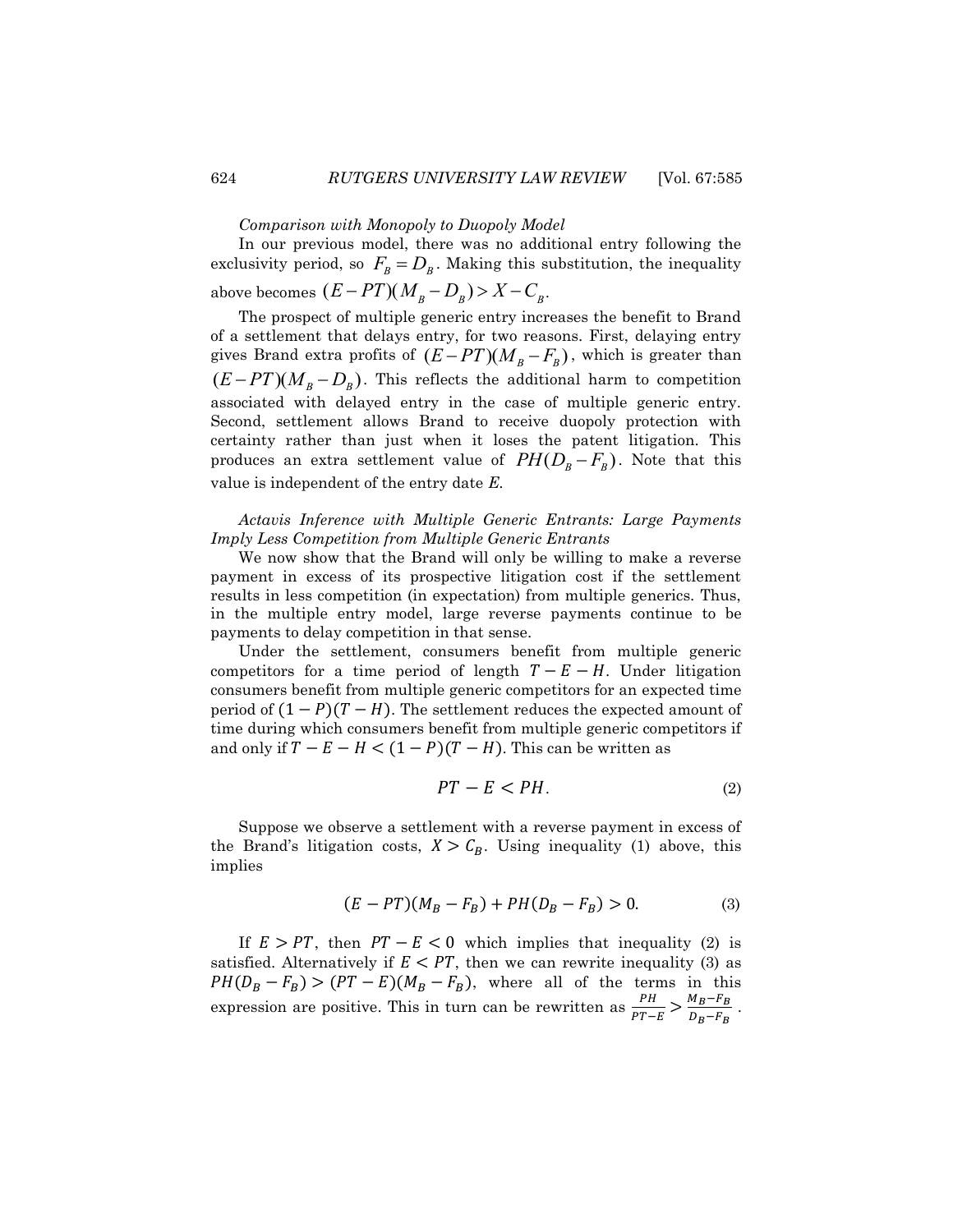The right-hand side is greater than unity. Therefore we must have  $PH > PT - E$ , which is exactly inequality (2) that we were seeking to show. Therefore, we have established:

**Proposition #2**: *Any settlement with a reverse payment in excess of Brand's litigation costs must restrict competition in the sense of reducing the expected period of time during which consumers benefit from competition by multiple generic entrants.*

*Allowing Larger Reverse Payments Harms Consumers and Total Welfare*

Above we showed in this model that Brand would not make payments in excess of its litigation costs other than to limit competition from multiple generics. Here we study the effect of payment size upon consumer welfare. In particular, we show that consumers are harmed if we raise the size of the allowable reverse payment above *CB*.

Let  $X_{max}$  be the maximum reverse payment that does not trigger the Actavis Inference. Our monopoly to duopoly model suggested that  $X_{max}$ should be set at the level of Brand's litigation cost,  $C_R$ . This also is what Justice Breyer concluded in the *Actavis* decision.

We use the concept of monotonic bargaining from Edlin and Reichelstein (1996).<sup>112</sup> Monotonic bargaining means that if the bargaining space increases, neither party winds up with less profit under the bargaining outcome. We now prove:

**Proposition #3**: *If settlement bargaining between Brand and Generic is efficient and monotonic, and if the legal rule*  $X_{max} = C_B$  leads to entry before T, then consumer welfare and total welfare will both be lower for any legal rule  $X_{max} > C_B$  that relaxes the Actavis Inference than for the rule  $X_{max} = C_B$ .

**Proof.** An increase in  $X_{max}$  above  $C_B$  increases the set of feasible settlements, so with monotonic bargaining, neither party can end up with lower profit than they would if  $X_{max} = C_B$ .

 $\overline{a}$ 

<sup>112.</sup> Aaron Edlin & Stefan Reichelstein, *Holdups, Standard Breach Remedies, and Optimal Investment*, 86 AM. ECON. REV. 478, 482 (1996) (defining a bargaining sharing rule as monotonic if "the payoff each party receives from bargaining is (weakly) increasing in the size of the renegotiation surplus"). In the context of this paper, the legal rule defines a profit possibility frontier and space of firm profits that weakly exceed firm profits under litigation. An increase in *Xmax* enlarges this bargaining space.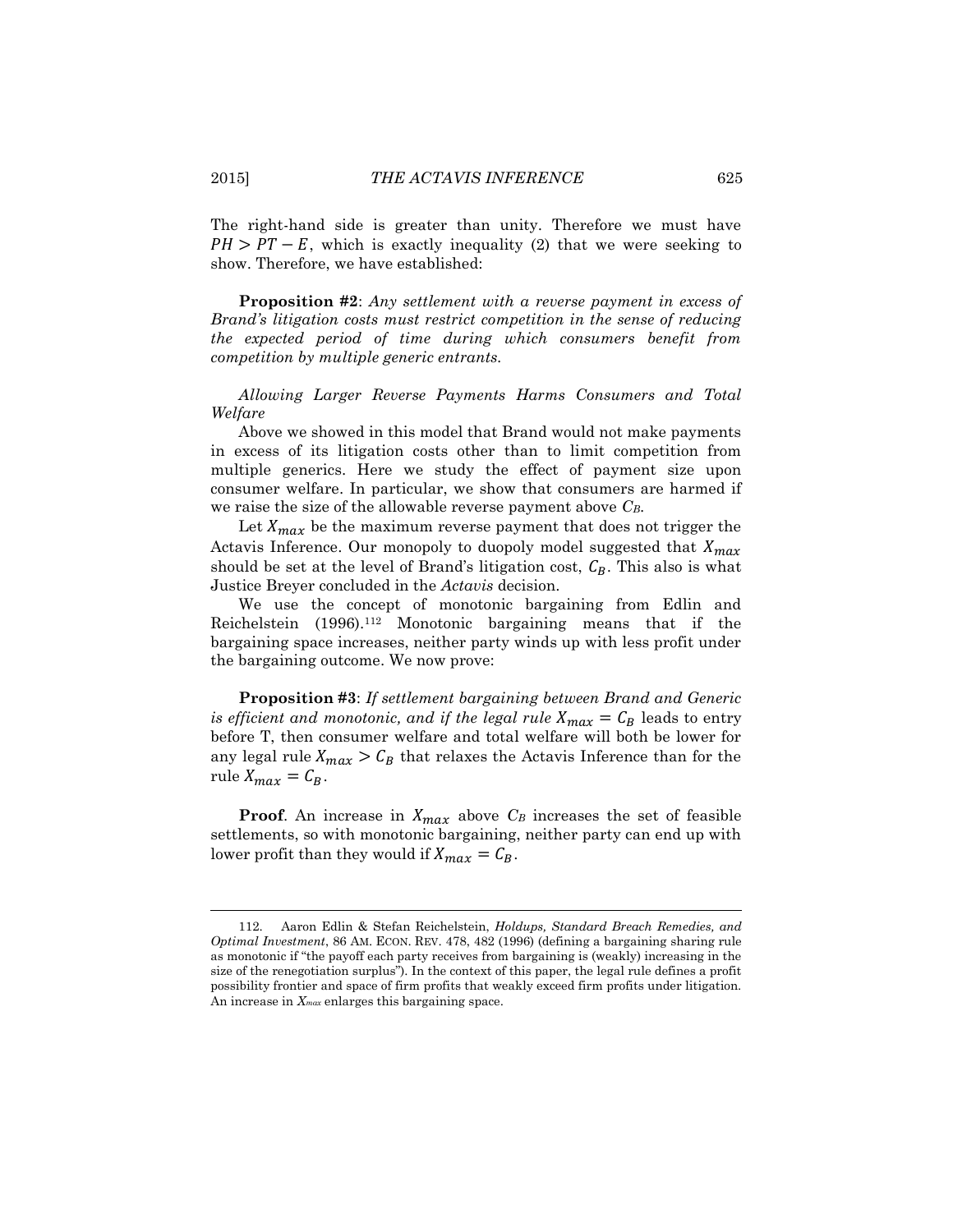Let  $[E^*, X^*]$  be the entry date and reverse payment that Brand and Generic settle on under the legal rule  $X_{max} = C_B$ , and assume that  $E^*$  < T. Efficient bargaining and  $E^*$  < T imply that  $X^* = C_B$ . (Absent the legal constraint on payment size, the Brand would trade a higher payment for an agreement to delay beyond  $E^*$  that together increased both parties' profits.)

We will compare the settlement  $[E^*, X^*]$  with the settlement induced by any relaxed legal rule  $X_{max} = X^{**} > C_B$ . Let  $E^{**}$  denote the entry date they settle on given this relaxed rule. We now show that  $E^{**} > E^*$ . If  $E^{**} = T$ , then  $E^{**} > E^*$ , since  $E^* < T$ . Alternatively, if  $E^{**} < T$ , then efficient bargaining implies that the reverse payment will equal the maximum  $X^{**}$ . Given that  $X^{**} > X^*$ , the Brand requires some  $E' > E^*$  to achieve the same profit as it achieves under the settlement  $[E^*, X^*]$ . If bargaining is weakly monotonic, then  $E^{**} \geq E' > E^*$ , because the Brand cannot get less profit under the relaxed antitrust rule  $X_{max} = X^{**}$  than it did under the more stringent rule  $X_{max} = X^*$ .

Observe that consumer surplus is a decreasing function of *E*, since  $S(E) = EM_S + HD_S + (T - E - H)F_S = E(M_S - F_S) + HD_S + (T - H)F_S$ and  $M_s < F_s$ . Therefore, the later entry date  $E^{**}$  under the relaxed rule  $X_{max} > C_B$  reduces consumer surplus below the level achieved when  $X_{max} = C_B$ . Later entry also reduces total welfare, since total welfare is lower under monopoly than free entry. Q.E.D.

Proposition #3 tells us that as  $X_{max}$  increases, the parties move out the Ray of Delay (now possibly a wobbly curve) until  $E = T$ , at which point they bump into the constraint from patent law that prohibits licensing restrictions that extend beyond the lifetime of the patent. For large enough values of  $X_{max}$ , the negotiated settlement involves delay by Generic until  $T$  and further increases in  $X_{max}$  will not affect the equilibrium outcome.

Proposition #3 also tells us that settlements that we would observe with  $X > C_R$  injure consumers relative to Benchmark #2, the alternative settlement benchmark. In particular, consider any equilibrium settlement  $[X, E]$  with  $X > C_R$ . Such a settlement would only emerge under a relaxed rule, i.e., on the parties' belief that  $X_{max} \ge X > C_B$ . The settlement that would be chosen instead given the legal rule  $X_{max} = C_B$ has higher consumer and total welfare than  $[X, E]$  according to Proposition #3.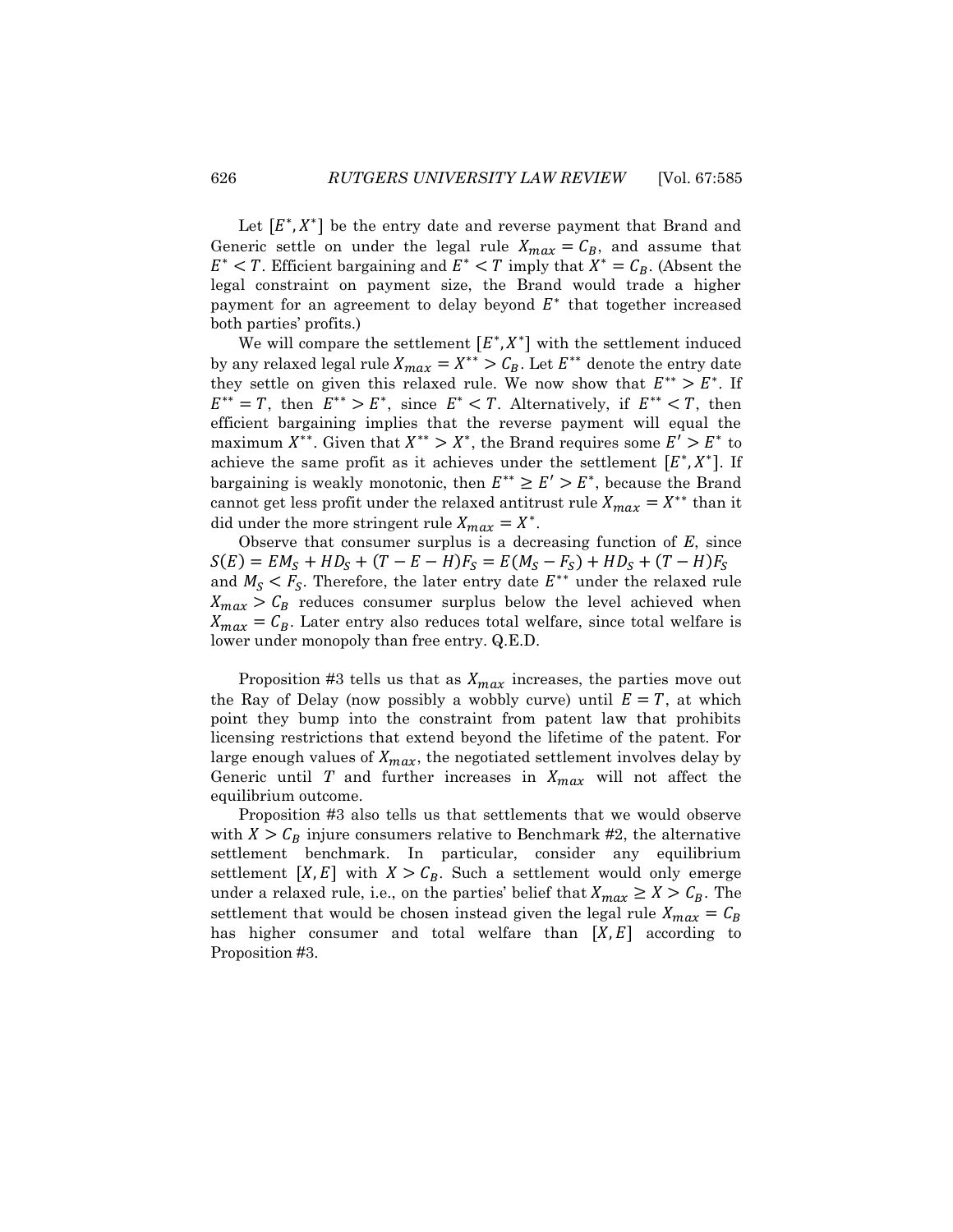*Large Payments Imply Lower Consumer Welfare than Litigation*

Proposition #2 does not guarantee that a settlement with  $X > C_R$  has lower consumer welfare compared to litigation. In theory, there exist settlements with  $X > C_B$  that have higher consumer welfare compared to litigation.

The source of this theoretical possibility is the extra component of Brand's benefit from settlement discussed above,  $PH(D_B - F_B)$ . As a consequence, if Brand has no bargaining power, it is willing to accept a settlement date  $E \le PT$  to capture that benefit. In particular, if  $X = C_B$ , Brand prefers settlement if and only if  $E > PT - PH \frac{\frac{DE}{H} + B}{M_B - F_B}$ .

As for consumers, later entry lowers consumer welfare. Consumers require earlier entry, compared to the monopoly-duopoly case, to be indifferent between settlement and litigation. In particular, consumers prefer settlement if and only if  $E < PT$  – PH  $\frac{r_S - r_S}{F_S - M_S}$ .

The question thus arises: do there exist settlements with  $X = C_B$  that are preferred by both Brand and consumers to litigation? Such settlements cannot exist if the earliest entry date that Brand prefer to litigation would make consumers worse off than litigation. Using the two expressions derived just above, we have shown:

**Proposition #4a***: Any settlement with*  $X \geq C_B$  that is acceptable to Brand will reduce consumer welfare relative to litigation, provided that

$$
\frac{D_B - F_B}{M_B - F_B} < \frac{F_S - D_S}{F_S - M_S}.
$$

Both of these ratios are less than unity. The left-hand side measures how valuable is duopoly relative to monopoly for Brand, above Brand's free-entry profits. The right-hand side measures how valuable free entry is to consumers compared with duopoly, relative to its value compared to monopoly.

This condition is likely satisfied in practice. A rough estimate can be made using data from a recent FTC study, which evaluated the effect of AGs on drug maker revenues.<sup>113</sup> The FTC used wholesale expenditures as a proxy for Brand and Generic revenues.<sup>114</sup> The FTC estimated relative revenue during duopoly and free entry, compared to monopoly, for a large set of drugs experiencing generic entry. On average, Brand retains an

<sup>113.</sup> *See generally* FTC, AUTHORIZED GENERIC DRUGS: SHORT-TERM EFFECTS AND LONG-TERM IMPACT (2011).

<sup>114</sup>*. Id*. at 5. The proxy is imperfect because all figures include a wholesaler margin.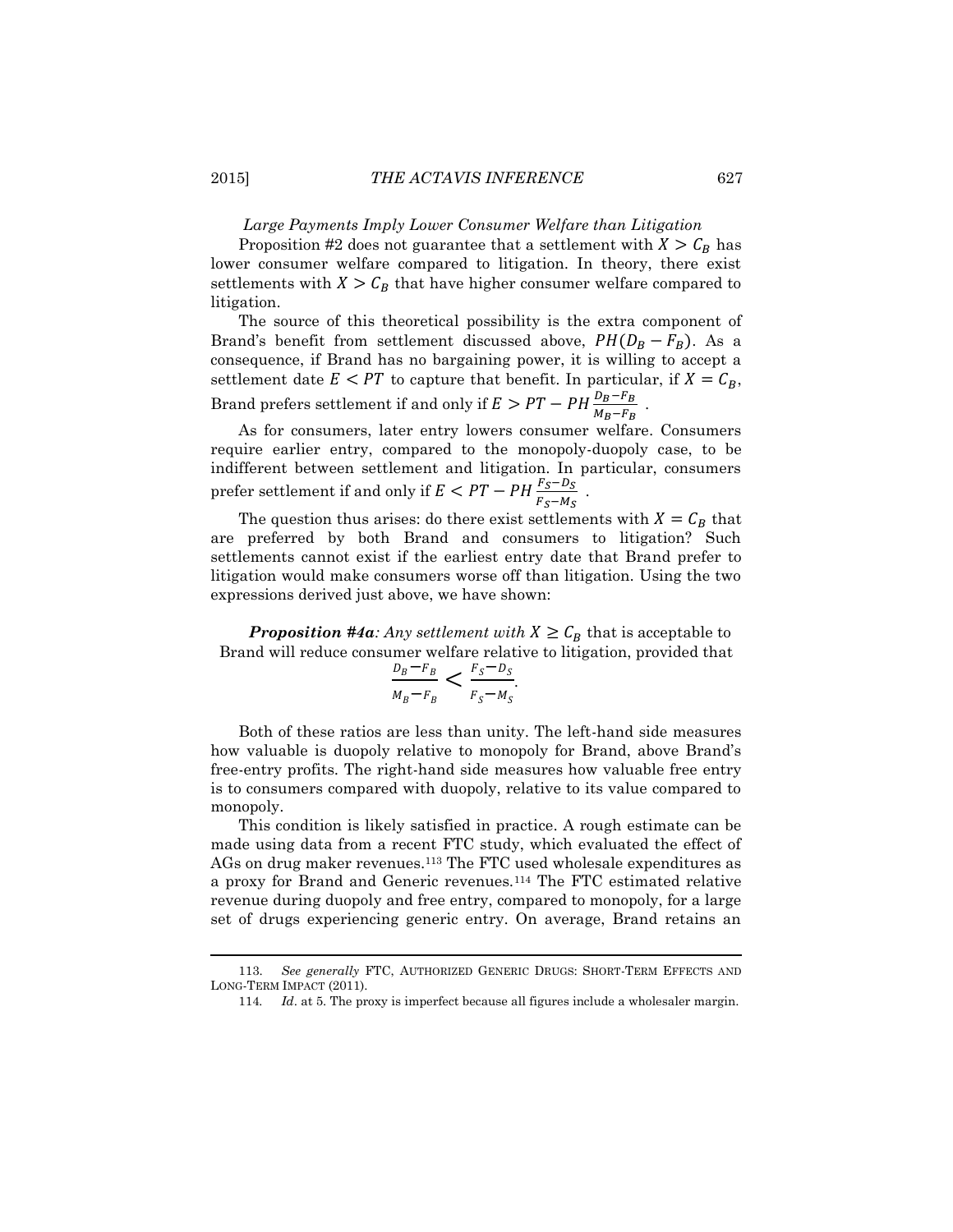estimated 52% of pre-entry revenue during duopoly.<sup>115</sup> This means that the left-hand side must be less than 0.52.<sup>116</sup>

Wholesale expenditures can also be used to construct an estimate of the welfare increase in duopoly and free entry compared to monopoly. The main source of increased welfare is reduced outlay for drugs. Based on FTC figures, during duopoly, purchasers save 14% of the pre-entry price.<sup>117</sup> In free entry, purchasers save at least 53%.<sup>118</sup> Under the assumption that quantities are unchanged, and hence the reduced outlay exactly captures the welfare increase,<sup>119</sup> the right-hand side is at least  $(53\% - 14\%)/53\% = 0.74$ , and the inequality is satisfied.

These calculations are conservative in two further respects. First, they assume that Brand launches an AG during Generic's exclusivity i.e., that the "duopoly" period includes an AG, in addition to the branded product and independent generic. If Brand agrees to a settlement with a no-AG provision during the 180 days, the inequality widens because  $D_R$  and  $D_S$  both fall. Second, the FTC figures assume that Brand receives all of the revenue and profit from the AG.<sup>120</sup> If Brand receives only part, then  $D_R$  falls, again widening the inequality.<sup>121</sup> Finally, we note that if Brand has significant bargaining power then it will be able to bargain for later entry that hurts consumers more.

<sup>115.</sup> *Id*. at 108 (reporting Brand relative wholesale expenditure of 0.52 during exclusivity). All estimates are with an AG, unweighted and (where relevant) with full controls.

<sup>116.</sup> The bound of 0.52 would be achieved if Brands profits under free entry were zero and if Brand profit margin under monopoly and duopoly were equivalent.

<sup>117.</sup> As noted above, Brand's relative wholesale expenditure during duopoly is 0.52. The corresponding Generic figure is 0.34. *See id*. at 59 tbl.3–7 (reporting 0.70 without AG, and a 52.0% reduction with an AG;  $0.70 * (1 - 0.520) = 0.34$ ). The resulting savings is  $1.00 0.52 - 0.34 = 0.14$ .

<sup>118.</sup> Brand's relative wholesale expenditure during free entry is 0.17. *Id.* at 108. The corresponding Generic figure is 0.15. *See id*. at 106 tbl.6–4 (reporting 0.31 without AG, and a 52.5% reduction with an AG;  $0.31 * (1 - 0.525) = 0.15$ ). The share of later entrants is not separately reported by the FTC, but inspection of an accompanying graph reporting contemporaneous shares demonstrates that their combined share is smaller than Generic's share. *See id*. 104 fig.6–3 (reporting later entrants' combined share to be smaller than Generic in every period). The resulting savings is at least  $1.00 - 0.17 - 0.15 - 0.15 = 0.53$ .

<sup>119.</sup> This assumption is conservative, to the extent that quantities would be expected to increase as prices fall. This assumption overstates the right-hand side to the extent that a post-entry cessation of Brand marketing puts downward pressure on quantity.

<sup>120.</sup> *Id*. at 61 n.52 ("Here, all AGs are treated as if they are marketed by a subsidiary of the brand-name company.").

<sup>121.</sup> To be more precise, a decrease in DB lowers our upper bound on the left hand side of the inequality.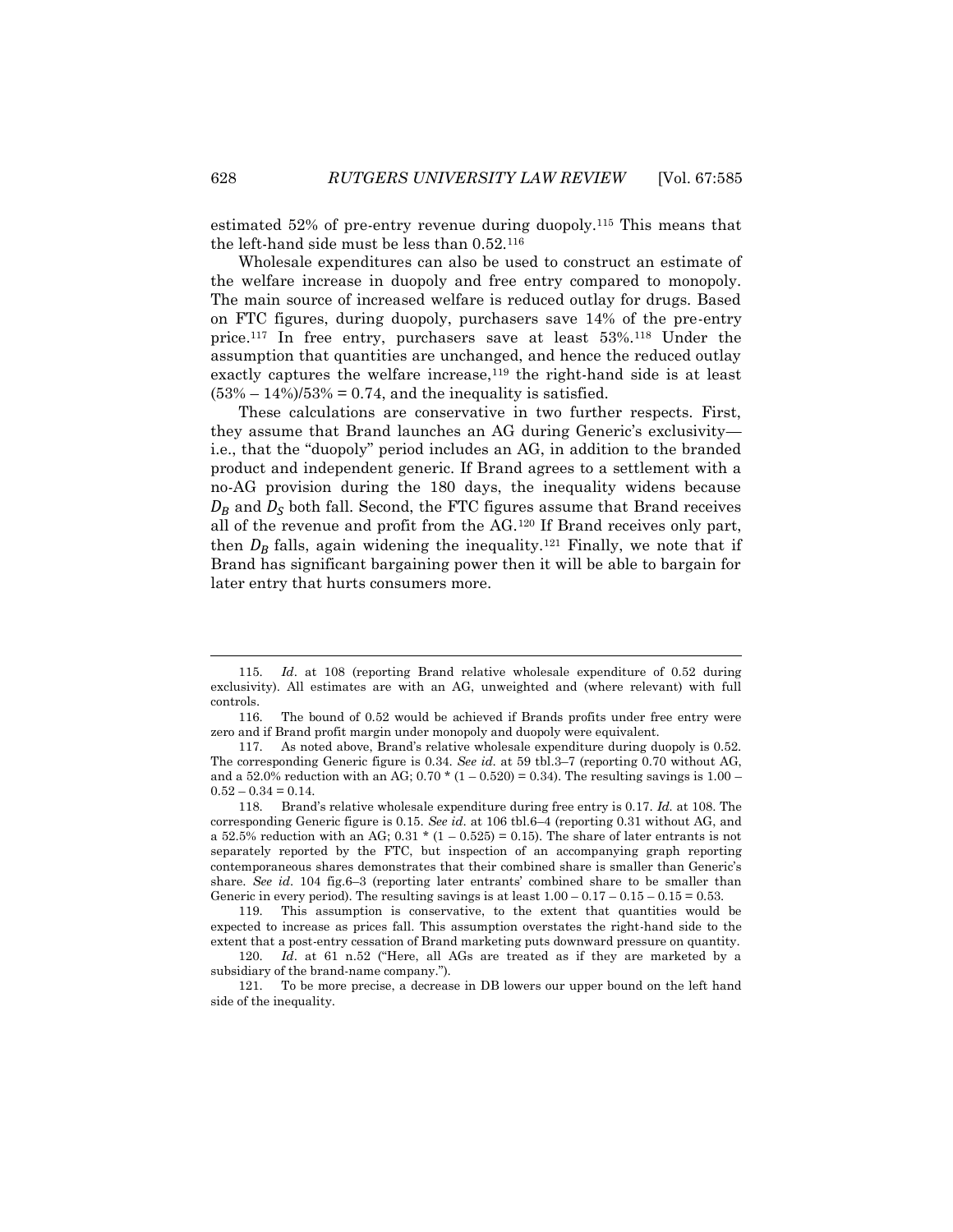### SETTLEMENT  $[E, X]$  with MULTIPLE GENERIC ENTRANTS: DURABLE DUOPOLY

In this section we present and analyze our durable duopoly model of multiple generic entry, in which we assume that no additional generic entry occurs following a settlement, even after the first generic entrant's 180-day exclusivity period ends. Duopoly is therefore significantly more durable in the case of settlement than in the 180-day duopoly model above. This is the assumption made by KWGT. None of the drugs discussed in Part IV fit this pattern. Nevertheless, this pattern is plausible under the right conditions, and could occur if subsequent generics do not find it profitable to enter given that they can be sued for patent infringement and will never enjoy any period of exclusivity. However, as noted above, in practice in most cases multiple generic entry does occur after the 180-day exclusivity period granted to the settling generic ends.

Table 2 gives the expected time spent in monopoly, duopoly, and free entry during the patent period under litigation and under the settlement  $[E, X]$  in the durable duopoly model.

| Table 2:Durable<br>Duopoly Model | <b>Expected Period of Time</b> |            |  |  |
|----------------------------------|--------------------------------|------------|--|--|
|                                  | Litigation                     | Settlement |  |  |
| Monopoly                         | PΤ                             |            |  |  |
| Duopoly                          | $(1 - P) H$                    | $T - E$    |  |  |
| Free entry                       | $T-PT-(1-P)H =$                |            |  |  |
|                                  | $(1 - P)(T - H)$               |            |  |  |

### *Joint Profits from Eliminating Competition*

Now there is an additional benefit to Brand and Generic associated with settlement, since settling prevents free entry from occurring prior to the expiration of the patent. This implies that Proposition #1 also holds in the model with durable duopoly following settlement.

### *Brand Payoff from Settlement vs. Litigation*

Brand's payoff from settling on terms  $[E, X]$  is now  $EM_{B} + (T - E)D_{B} - X$ . This is the payoff in the previous model plus the amount  $(T - E - H)(D_{\overline{B}} - F_{\overline{B}})$ . This extra amount represents the difference between duopoly and free entry following generic entry at *E* and the exclusivity period of length *H*. Brand's expected payoff from litigating is  $PTM_B + (1 - P)[HD_B + (T - H)F_B] - C_B$ , just as in the  $[E, X]$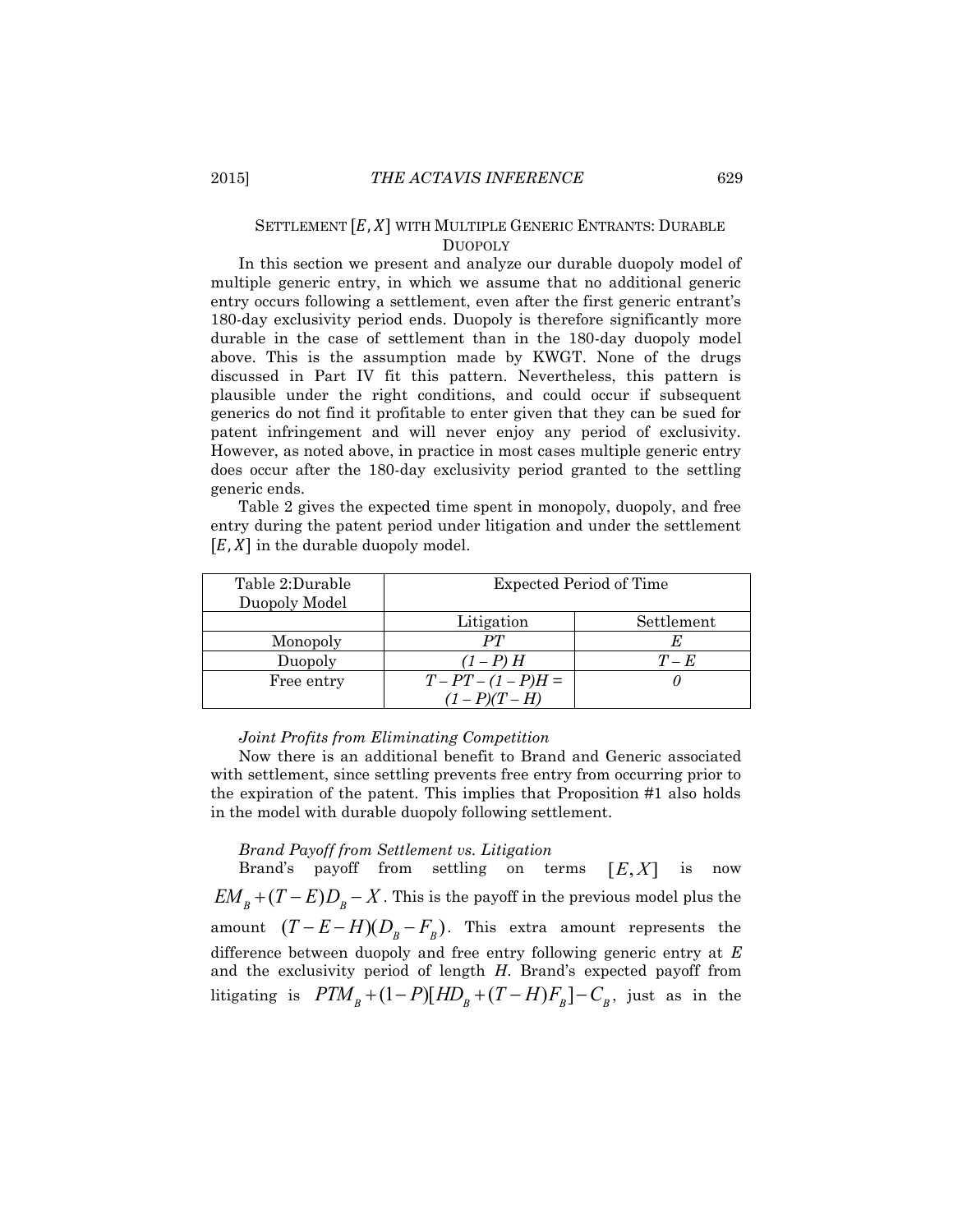previous model. Therefore, there is an additional value of settling in this model equal to  $(T - E - H)(D_{\beta} - F_{\beta})$ . Adding this term to the value of settling, settlement on terms  $[E, X]$  implies that

$$
(E - PT)(M_B - F_B) + PH(D_B - F_B) + (T - E - H)(D_B - F_B) > X - C_B.
$$

The three terms of the left-hand side reflect the benefits to Brand from the settlement. The first two terms are the same as above. The third term is an additional anticompetitive effect of the settlement that accrues to Brand.

#### *Comparison with Monopoly to Duopoly Model*

Now the prospect of multiple generic entry increases the benefits of a settlement that delays entry, for the two reasons described above plus a new reason. The new reason is represented by the final term of the righthand side of the inequality above. As just noted, this term represents the difference between duopoly and free entry following generic entry at *E* and the exclusivity period of length *H*.

### *Actavis Inference with Multiple Generic Entrants*

If settlement precludes entry by additional generics until the patent expires, it follows immediately that settlement reduces the expected period of time when consumers benefit from multiple generic competitors. Therefore, the analog to Proposition #2 is immediate.

## *Allowing Larger Reverse Payments Harms Consumers and Total Welfare*

The proof of Proposition #3 applies equally in the model where duopoly is durable following settlement but not following litigation. All that we needed was that consumer surplus and total welfare decline with *E*.

### *Large Payments Imply Lower Consumer Welfare than Litigation*

The analogue to Proposition #4a in the durable duopoly model follows:

*Proposition #4b: In the durable duopoly model, any settlement with*   $X \geq C_R$  that is acceptable to Brand will reduce consumer welfare relative *to litigation, provided that*

$$
\tfrac{D_B-F_B}{M_B-D_B} < \tfrac{F_S-D_S}{D_S-M_S} \; .
$$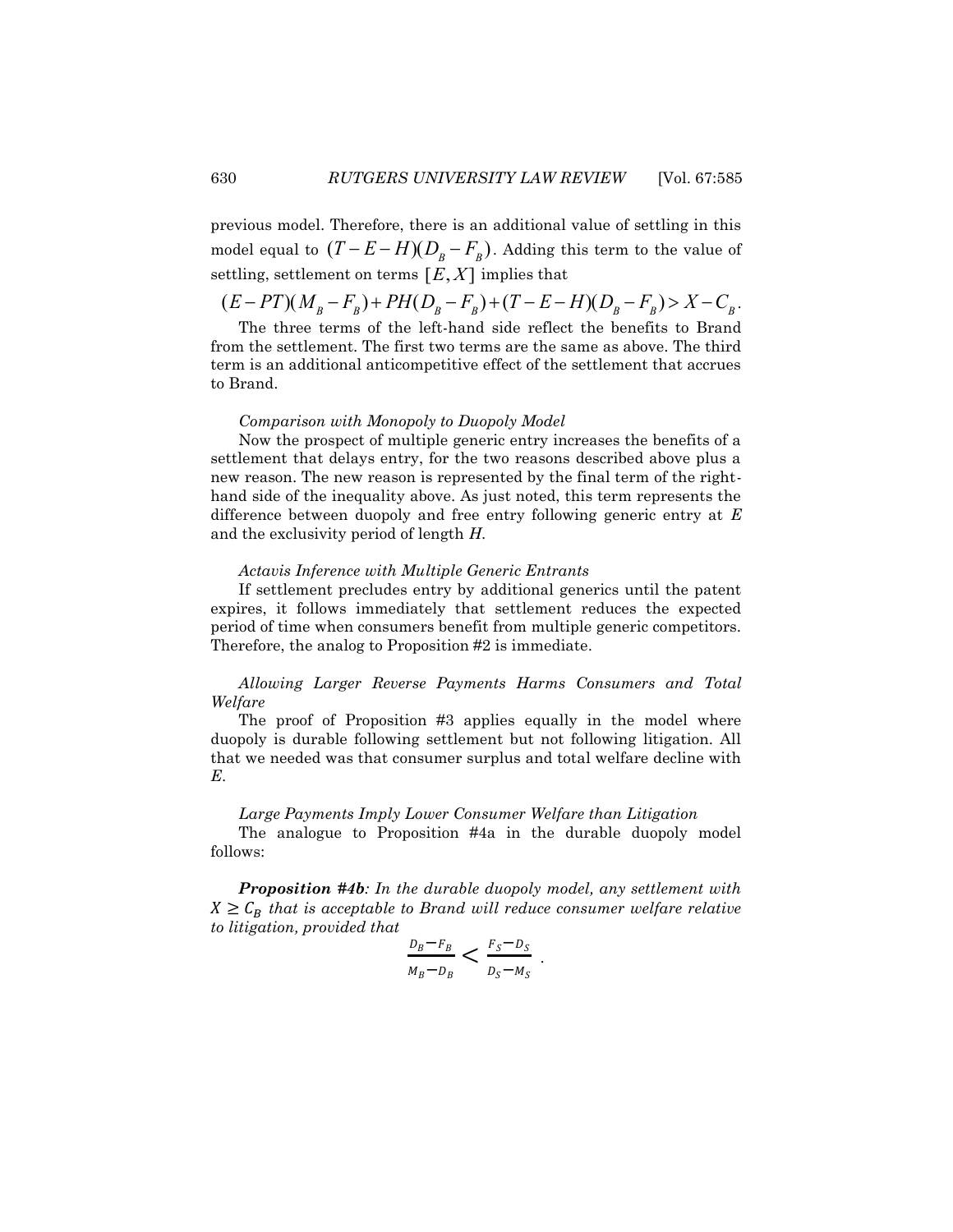In contrast to Proposition #4a, either of these ratios may exceed unity. As before, the condition is likely satisfied in practice. A rough estimate can be made using the same method, assumptions, and FTC data discussed above. The right-hand side is at least  $(53\% - 14\%)/14\% =$ 2.79.<sup>122</sup> The left-hand side is less than  $52\%/100\% - 52\%) = 1.08$ ,<sup>123</sup> and thus the inequality is satisfied by a comfortable margin. Once again, these calculations are conservative in the respects discussed above.

### BARGAINING POWER, BARGAINING RANGE AND THE ACTAVIS INFERENCE

Antitrust defendants would prefer a world in which antitrust violations from reverse payment settlements are per se legal so long as the settlements permit entry after *T*. *Actavis* made clear, however, that pay for delay is illegal and so the question becomes when it is reasonable to infer that a reverse payment settlement involves pay to avoid or delay competition not just payment to avoid litigation cost.

Here, we explore the relationship between the bargaining range, bargaining strength and reductions in competition.

We begin with the simple Monopoly-Duopoly framework of our *Activating Actavis* paper and move on to consider the multiple entrant models introduced above.

#### *Monopoly-Duopoly Model*

Consider the monopoly-duopoly model of *Activating Actavis*. Let  $E_R(X)$  be the entry date that makes Brand indifferent between litigation and settlement with payment *X*. For simplicity, we will usually suppress the argument X and just write  $E_R$ .

The expected length of monopoly and duopoly periods for settlement *E* and for litigation in the monopoly-duopoly model are given in Table 3 below.

| Table 3: Monopoly-<br>Duopoly Model | <b>Expected Period of Time</b> |            |  |
|-------------------------------------|--------------------------------|------------|--|
|                                     | Litigation                     | Settlement |  |
| Monopoly                            |                                |            |  |
| Duopoly                             |                                |            |  |

<sup>122.</sup> As before, this lower bound assumes constant quantities across the three states. Accounting for quantity changes could make the right hand side significantly larger because the quantity effect could be much larger for the steep price decline from duopoly to free entry than the more modest one from monopoly to duopoly.

 $\overline{a}$ 

<sup>123.</sup> Much as before, this calculation assumes simply that the profit margin is lower for duopoly than for monopoly.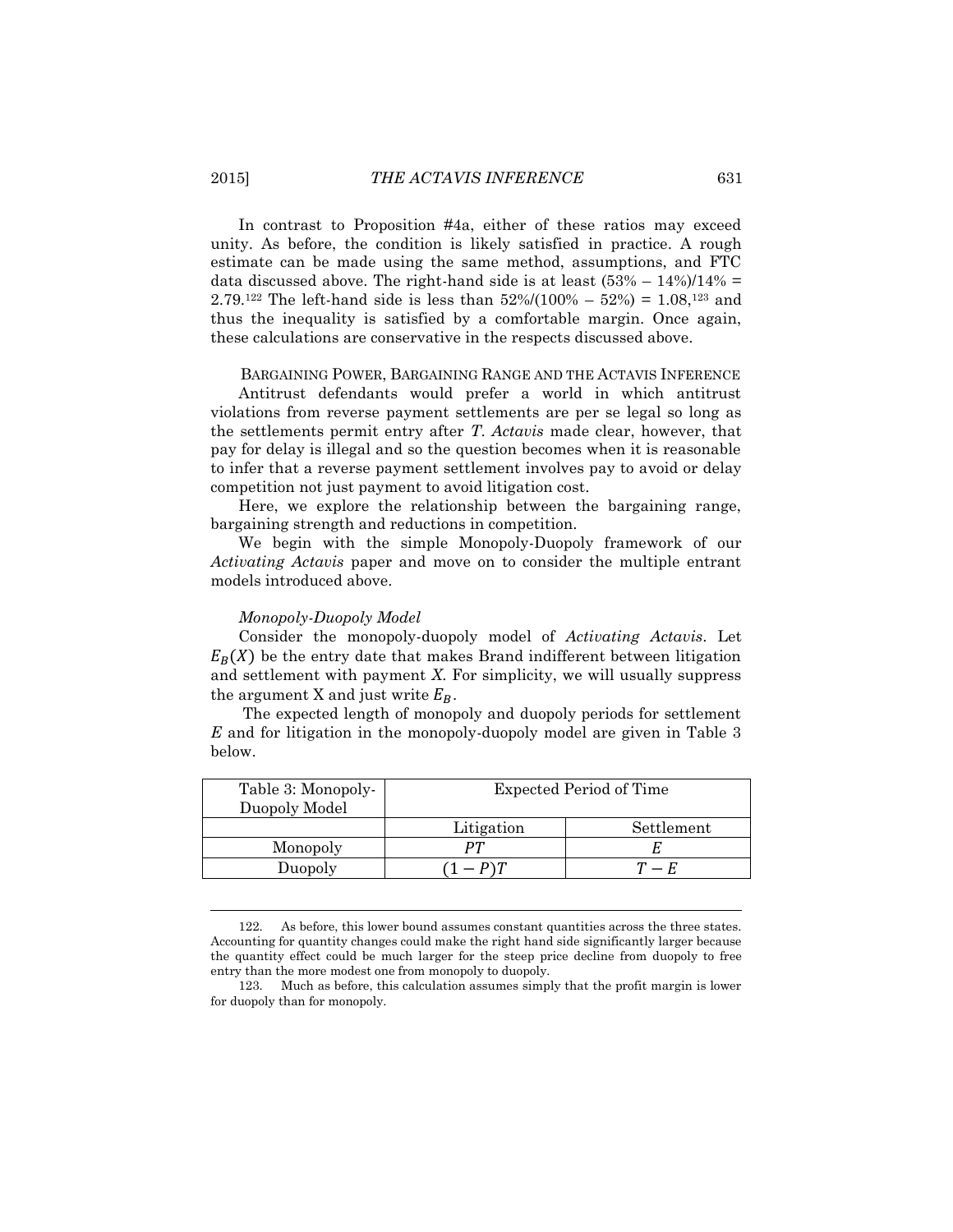A settlement shifts time period  $E - PT$  from duopoly to monopoly. Brand pays  $X$  and saves  $C_B$  in litigation cost. Thus, Brand is indifferent between settlement and litigation if

$$
X - C_B = (E_B - PT)(M_B - D_B).
$$

If  $X = C_B$ , we see that  $E_B = PT$ . Brand is (just) willing to pay  $C_B$  to settle with a duopoly period equal in length to the expected duopoly period under litigation.

Next consider Generic. Let  $E_G(X)$  be the entry date that makes Generic indifferent between litigation and settlement with payment *X*. In the settlement, Generic receives *X* and saves  $C_G$  in litigation cost. Generic is willing to accept later entry to receive the payment and save litigation cost. Generic is indifferent between litigation and settlement if

$$
D_G(E_G - PT) = X + C_G
$$
, or  $E_G = PT + \frac{X + C_G}{D_G}$ .

Therefore, in exchange for a payment of  $X = C_B$ , Generic would be willing to delay entry by an (expected) length of time equal to  $\frac{c_B + c_G}{D_G}$ . This is the (expected) period of time over which duopoly is replaced by monopoly under a settlement that Generic found indifferent to litigation.

Summarizing, if the reverse payment equals Brand's litigation cost, Brand prefers settlement to litigation so long as  $E \geq PT$ , and Generic prefers settlement to litigation so long as  $E \le PT + \frac{C}{C}$  $\frac{B}{D_G}$ . So Generic and Brand bargain over entry dates in the "bargaining range" given by:

$$
PT \le E \le PT + \frac{c_B + c_G}{D_G}.
$$

The greater is Brand's bargaining power, the later will be the negotiated entry date, within this range. If Brand has all of the bargaining power, the negotiated entry date will be  $PT + \frac{C}{T}$  $\frac{\partial^4 U G}{\partial G}$ . If Generic has all of the bargaining power, the negotiated entry date will be  $PT.$ 

This analysis shows that the Actavis Inference is highly favorable to defendants, in the following specific sense. If Brand has no bargaining power, the Actavis Inference is perfectly accurate in this model. However, if Brand has any bargaining power at all, the Actavis Inference will generate no false antitrust condemnations but *will* generate some false antitrust acquittals.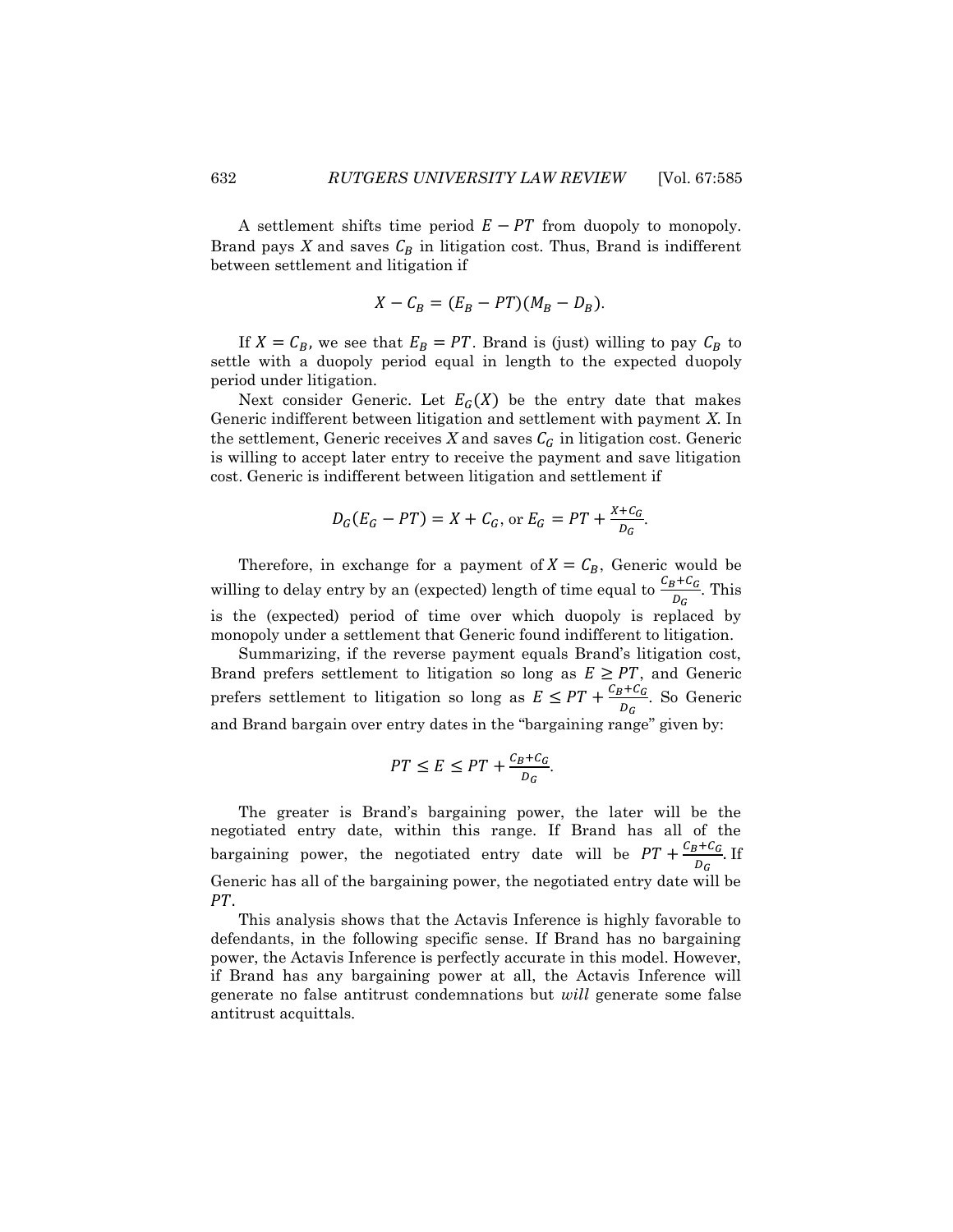We can make this statement more precise. Brand's bargaining power is defined by  $k$ , where the negotiated entry date is given by  $E =$  $(1 - k)E_B + kE_G$ . A value of  $k = 0$  means that Brand has no bargaining power and the negotiated entry date is the earliest one that is acceptable to Brand, namely  $E_B$  which equals PT. Likewise, a value of  $k = 1$  means that Brand has all of the bargaining power and the negotiated entry date is the latest one that is acceptable to Generic, namely  $E_G$  which equals  $PT + \frac{X}{A}$  $\frac{r_{\rm c}}{D_G}$ . If Brand's bargaining power is *k*, and if Brand makes a payment to Generic equal to  $C_B$ , then the negotiated entry date is given by  $PT + k \frac{C}{A}$  $\frac{B_1 \cup G}{D_G}$ .

*Proposition #5: If Brand has no bargaining power at all, then the Actavis Inference is perfectly accurate in identifying anticompetitive settlements. If Brand has some bargaining power, the Actavis Inference generates no false condemnations but some false acquittals.*

We have not previously emphasized this point in our joint writings, but the Actavis Inference with a litigation cost benchmark is favorable to defendants because by design it minimizes false condemnations without concern for false acquittals. The Actavis Inference is not designed to catch all payments for delay, only the ones where we are sure that there is no false condemnation, regardless of Brand's bargaining power, and we are sure when  $X > C_R$ .

This fact should give the courts significant comfort in applying the Actavis Inference even in cases where defendants try to prove some possible complication that might (if true) make the Inference inapplicable. The false acquittals under the Actavis Inference are not a reason to abandon the Actavis Inference, because doing that would only lead to settlements that are more anticompetitive, as shown in our Proposition #3. Instead, the false acquittals might provide a reason to strengthen the Actavis Inference or to allow proof of delay from other evidence in cases where the reverse payment is less than litigation costs.

### *Multiple Generic Entry Models*

An analysis parallel to the preceding analysis can be done for the two multiple generic entry models discussed above. The possibility of multiple generic entry after litigation (or settlement) moves Brand's earliest acceptable entry date  $E_B$  earlier and Generic's latest acceptable entry date  $E_G$  later than in the monopoly-duopoly model. Thus, the bargaining range is larger.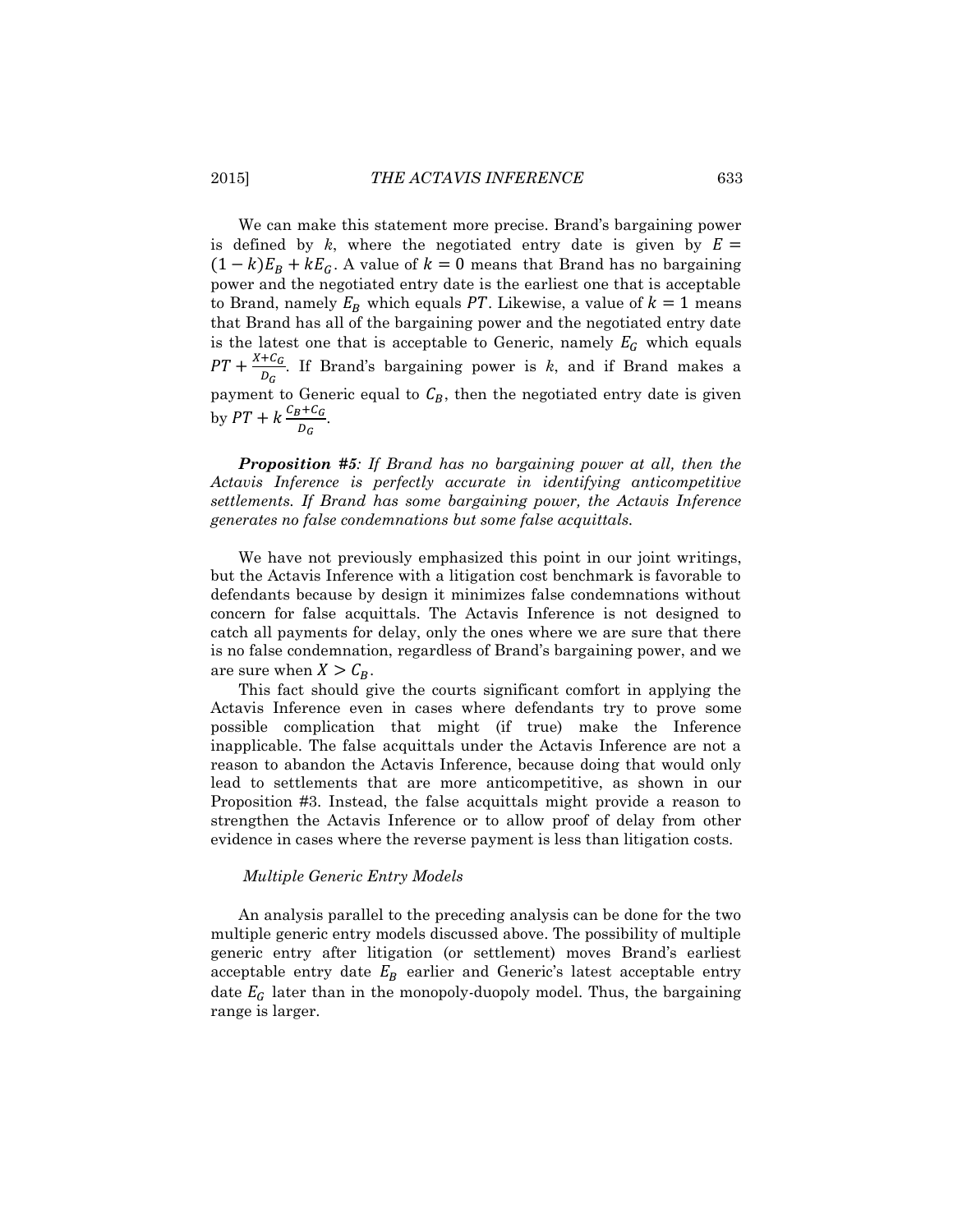It continues to be the case, regardless of Brand's bargaining power, that settlements with payments in excess of  $C_B$  involve a reduction in competition from multiple entrants as compared with litigation, as shown in our Proposition #2, and reduce consumer welfare as shown in Proposition #3. Hence, the Actavis Inference has no false positives, just as in the monopoly-duopoly model. Furthermore, it continues to be the case that when Brand has some bargaining power, settlements, even ones with payments no larger than  $C_B$ , may involve reductions in competition and consumer welfare. Unlike the monopoly-duopoly model, even when Brand has no bargaining power, settlements with payments less than  $C_R$ may involve reductions in competition and consumer welfare.

In equilibrium in the model, false acquittals easily arise, especially if Brand has significant bargaining power but even if Brand has no bargaining power. As noted above, this is not a reason to weaken or abandon the Actavis Inference. If anything, it is a reason to provide plaintiffs an opportunity to establish that a reverse-payment settlement is anticompetitive without invoking the Actavis Inference.

# APPENDIX B: ERROR-COST ANALYSIS OF ACTAVIS INFERENCE

The court is attempting to determine whether a challenged reversepayment settlement is or is not anticompetitive. Under the Actavis Inference, a "large and unexplained" reverse payment serves as a "test statistic" indicating that the settlement is anticompetitive. As we explained in Part V, the determination of anticompetitiveness should be made based on the *ex ante* information the parties had when they entered into their agreement, not based on an *ex post* determination of patent validity or infringement.

Two types of errors could in principle arise using the Actavis Inference. A false condemnation (Type I Error) arises if the Actavis Inference signals that the settlement is anticompetitive when in fact it is not. A false acquittal (Type II Error) arises if the Actavis Inference does not signal that the settlement is anticompetitive when in fact it is.